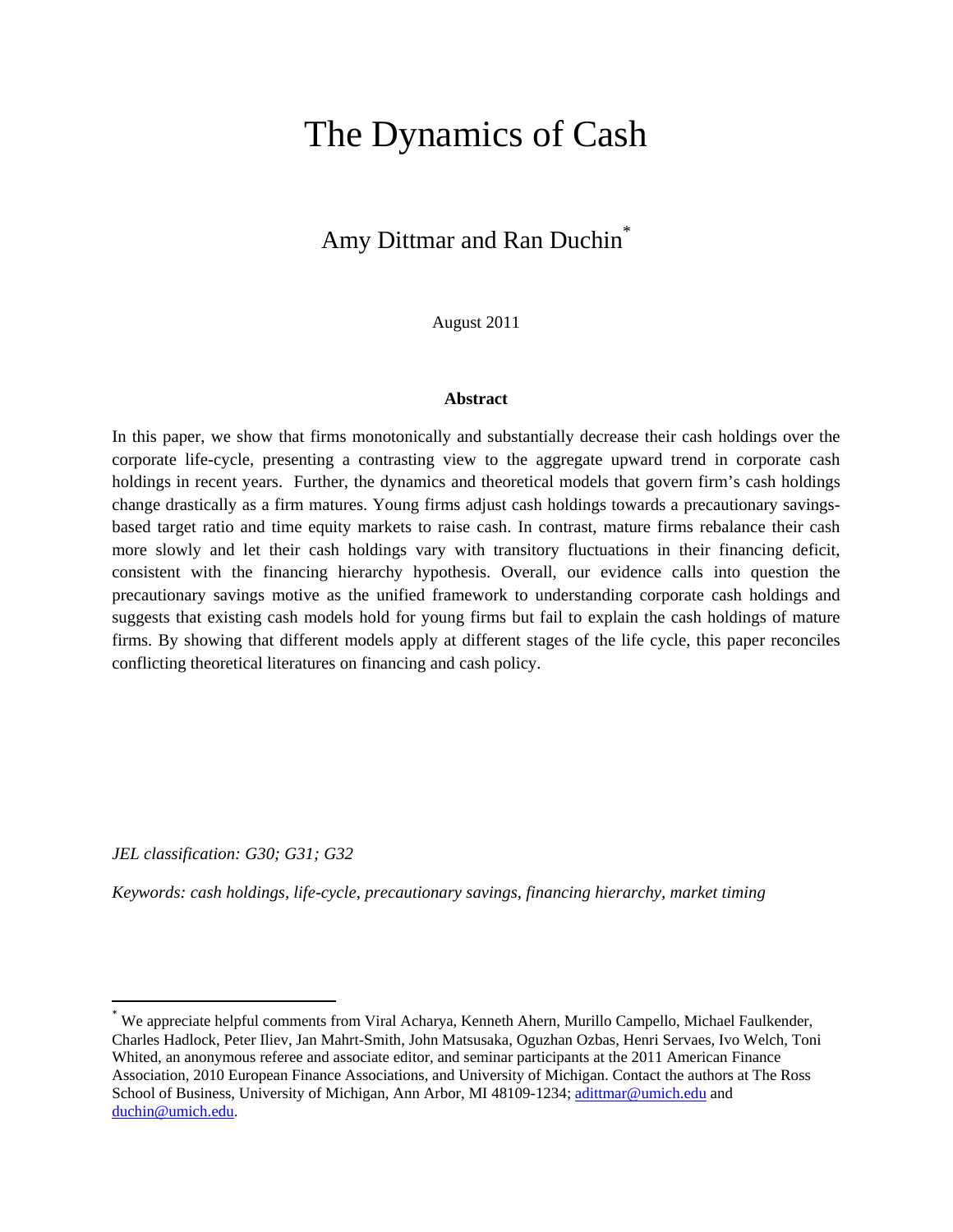*"U.S. companies are holding more cash in the bank than at any point on record, underscoring persistent worries about financial markets and about the sustainability of the economic recovery…. (In 2008), even large companies faced the threat that they wouldn't be able to do the everyday, short-term borrowing needed to make payrolls and purchase inventory."* WSJ, U.S. Firms Build Up Record Cash Piles, June 10, 2010

As the above quote indicates, the conventional wisdom motivating firms' increasing demand for cash, dating back to Keynes' precautionary savings motive (1936), is that it provides financing when the firm may not have sufficient funds to invest or meet its obligations [Kim et al. (1999)]. This general idea is consistent with recent survey evidence [Lins et al. (2010); Campello et al. (2011)] and the existing empirical findings. For instance, Opler et al. (1999) show that firms with lower, more volatile cash flows and higher investment opportunities hold more cash; Almedia et al. (2004) find that financially constrained firms save more cash out of cash flow; and, Bates et al. (2009) show that firms' cash holdings have steadily increased since 1980 and that this increase in cash is explained by the precautionary savings motive.

 This paper questions the precautionary savings-based framework as the unified economic driver of firms' cash policies. We analyze the firm-level evolution of cash holdings over the corporate life-cycle. Contrary to the monotonic *increase* in aggregate cash holdings over the last three decades, firm-level cash holdings monotonically *decline* each year, as firms age. Further, the models and dynamics that govern cash policies change drastically over time. Whereas young firms actively maintain a target cash ratio, which is largely determined by the precautionary savings motive, and exploit high market valuations to raise cash [Baker and Wurgler (2002)], older firms adjust their cash ratios much slower, with significantly less regard for the precautionary savings motive. Instead, older firms allow their cash balances to fluctuate with transitory financing deficits and surpluses. This evidence indicates that existing cash models based on average or aggregate evidence are tilted to reflect the policies of young firms, potentially due to the influx of new listings [Fama and French (2004)]. In contrast, the literature does a poor job at explaining cash policies of older firms, despite the fact that these firms hold the majority of corporate cash in the U.S. Taken together, our results reconcile diverging theoretical models of financing by showing that these models apply at different stages of the corporate life-cycle.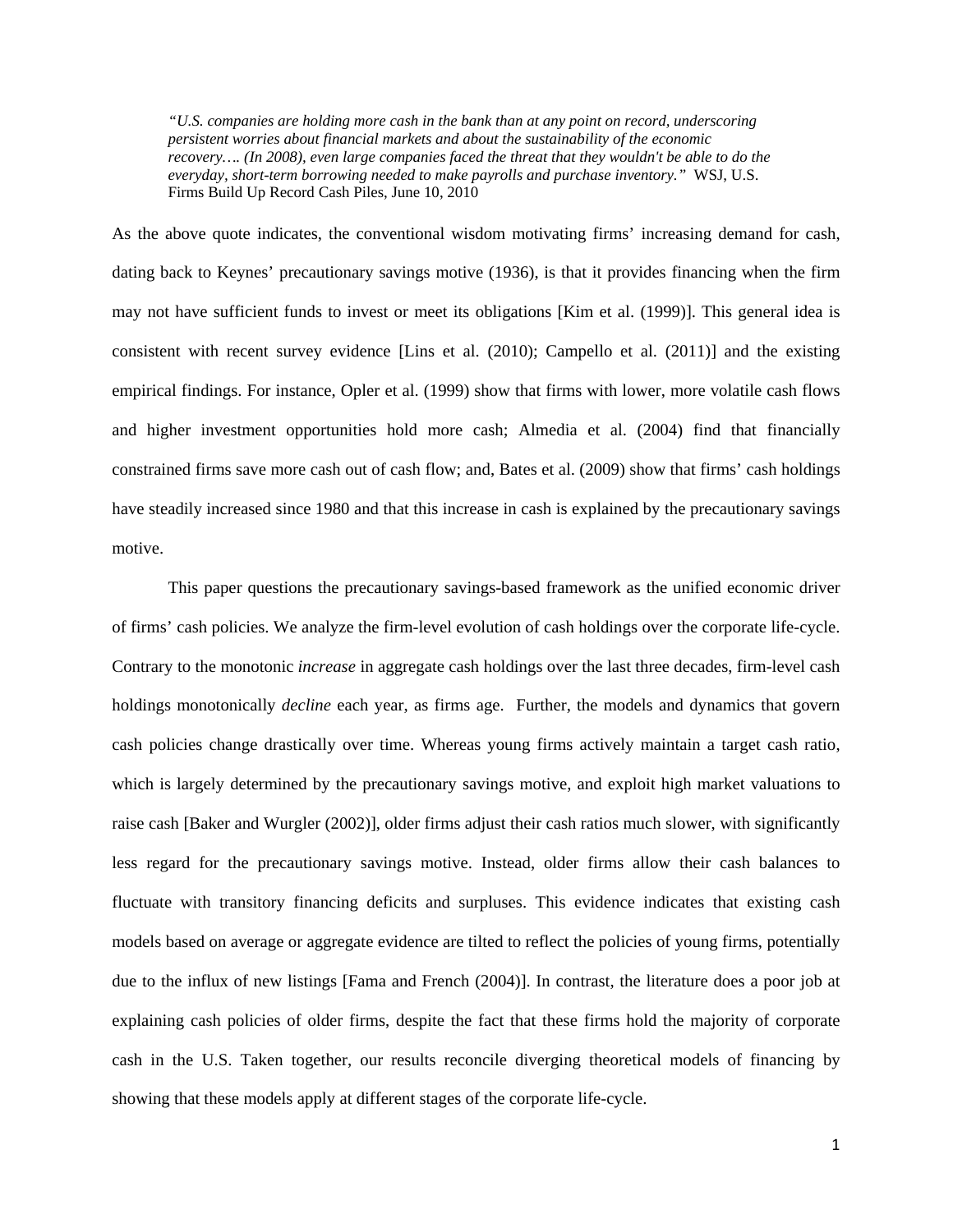We begin by examining the dynamics of firms' cash holdings over event time, starting at a firm's IPO. As illustrated in Panel A of Figure 1, the average firm-level ratio of cash to book assets exhibits a sharp and steady decline as a firm goes from 1 to 50 years following its IPO, resulting in substantial differences between young and mature firms: Firms listed for 1 (5) years hold an average of 36.0% (24.9%) of their assets in cash, whereas firms that are listed for 25 (30) years hold on average 13.3% (11.6%) of their assets in cash, reflecting a decline of about 23 (13) percentage points. Panels B through D of Figure 1 show that this life-cycle trend is not driven by outliers, isolated to a few industries, or the result of an influx of new firms in any one period. This trend is considerably different than the one that is implied by the monotonically upward-sloping trend in aggregate cash holdings found by Bates et al. (2009).

We next ask why cash ratios decline over the corporate life-cycle, focusing on the predominant, precautionary savings-based approach to understanding corporate cash holdings. Our evidence shows that, perhaps not surprisingly, firms' cash flows increase substantially while their capital expenditures decline sharply over time. Firms' cash-flows increase from -3.3% when they are listed for less than five years to 7.9% of book assets when they are 46-50 years of age. Conversely, firms' capital expenditures decline from 7.5% at 1-5 years of age to 5.7% at 46-50 years of age. Combined with a decrease in the volatility of cash flows, these findings suggest that the precautionary savings motive for holding cash will lead firms to hold less cash over their life-cycle. Consistent with a declining need for precautionary cash, we show that the youngest quintile of firms has a predicted cash ratio of 24.1% whereas the oldest quintile of firms has a predicted ratio of 16.8%, based on the full sample and using variables related to the precautionary savings motive to predict the cash ratio.

 The above comparison uses a common model of cash policy across all firms. However, the predicted cash ratios consistently underestimate (overestimate) the cash holdings of young (old) firms. In particular, the above predicted values underestimate the actual cash of the youngest firms by 9.2% and overestimate the cash of the oldest firms by 6.8%. These findings suggest that the standard empirical models of cash holdings [e.g., Opler et al. (1999) and Bates et al. (2009)] may not apply uniformly across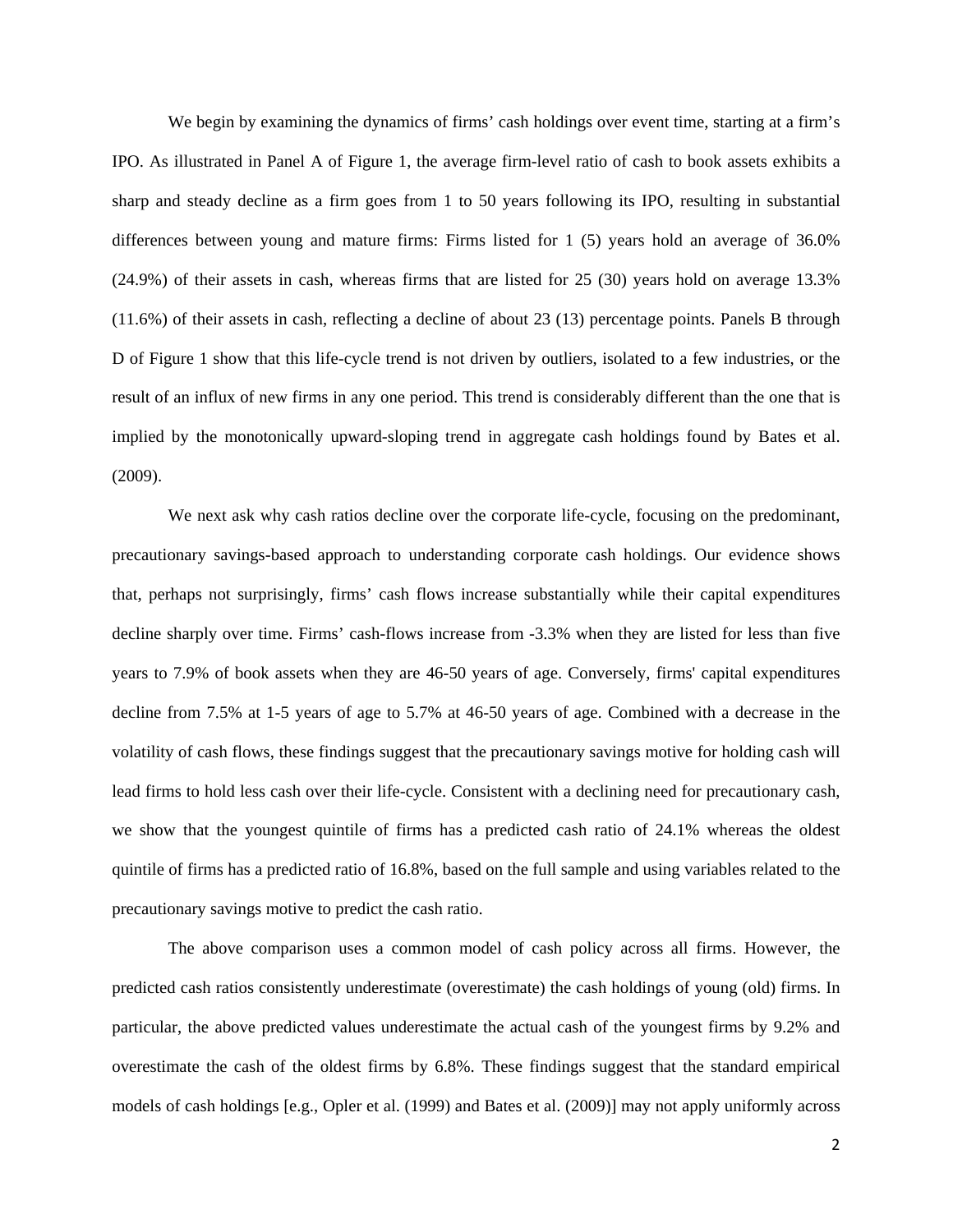the life-cycle. To test whether and how the empirical cash model changes over the life-cycle, we allow the regression coefficients to vary across age quintiles. The results are compelling. The coefficients on all of the variables associated with the precautionary savings motive (cash flow volatility, cash flow, the market-to-book ratio, and capital expenditure) decrease in importance over the life of a firm, and the differences across the age quintiles are highly statistically significant at the 1% level. Thus, both the need for holding precautionary cash and the validity of the precautionary savings model decline as a firm ages. To illustrate this effect, if we were to predict cash holdings based on the youngest (oldest) firms, we would overestimate (underestimate) the actual cash ratios of the oldest (youngest) firms by 14.8 (17.4) percentage points. Moreover, even when we estimate the model separately across age quintiles, its explanatory power is asymmetrically lower for older firms: the adjusted R-squared of the model falls from 0.55 in the youngest quintile to 0.36 in the oldest quintile. These results suggest that our current cash theories do a reasonable job at explaining the cash of young firms but cannot explain the cash holdings of mature firms. This conclusion is particularly troubling since over 50% of the total amount of corporate cash held by public firms in the U.S. is concentrated in the top age quintile.

 If the precautionary savings motive does not explain how older firms manage their cash holdings, what drives these firms' cash policies? To answer this question, we investigate three non-mutuallyexclusive dynamics of cash policies. First, we examine whether a generalized tradeoff model of cash, where firms weigh costs and benefits to determine a target cash ratio, consistently holds for all age quintiles. To investigate how firms manage cash to a target, we estimate partial adjustment models of cash ratios across age quintiles. These models are discussed collectively in Fama and French (2002), Flannery and Rangan (2006), and Lemmon, Roberts, and Zender (2008), among others. We find that the speed of adjustment (SOA) decreases monotonically through a firm's life-cycle. These results are robust across various measures of SOA and are highly statistically significant at the 1% level. The economic magnitudes are substantial: using the OLS-based measure of SOA, we estimate the annual SOA of cash to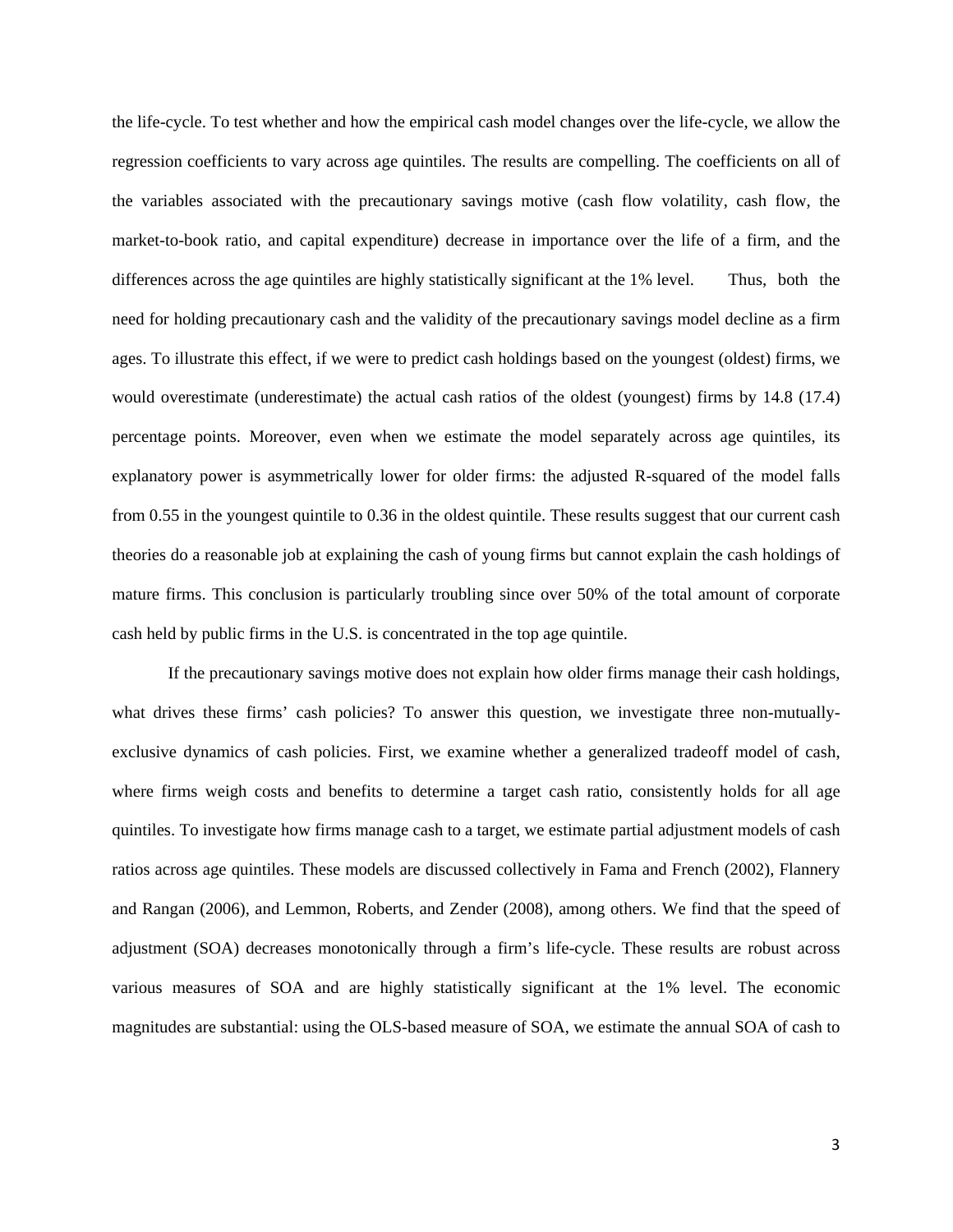be 0.30 for firms in the youngest quintile and 0.16 for firms in the oldest quintile.<sup>1</sup> The results suggest that older firms have weaker motives to adjust their cash holdings towards a target ratio. Coupled with the decreasing importance of the precautionary savings motive, these results strongly suggest that the commonly-used model of cash does not apply to older firms.

 The second alternative hypothesis that we examine is whether cash management adheres to a market timing theory of corporate financing. This hypothesis suggests that firms exploit temporary fluctuations in the cost of equity relative to other forms of financing to raise capital [Loughran and Ritter (1995, 1997); Baker and Wurgler (2002)]. If firms stockpile the proceeds in cash, as found by Kim and Weisbach (2008), this hypothesis implies that cash reserves will be persistently positively correlated with the overvaluation of a firm's equity. Using a measure similar to that employed in Baker and Wurgler (2002), we find that market timing is an important determinant of cash holdings, statistically significant at the 1% level. However, the importance of market timing in explaining cash holdings decreases monotonically over a firm's life-cycle. A one standard deviation increase in the equity overvaluationbased measure of market timing corresponds to an increase of 3.5% (1.3%) in cash holdings for firms in the youngest (oldest) quintile. This evidence is consistent with declining levels of information asymmetry over a firm's life-cycle, which restricts a firm's ability to take advantage of equity misevaluation.

 The third hypothesis that we investigate is the financing hierarchy theory, which implies that there is no optimal level of cash holdings. As proposed by Myers and Majluf (1984), information asymmetries make equity financing costly. Therefore, firms use debt when they do not have sufficient resources, and when they do have enough resources, they repay debt that becomes due, and accumulate cash otherwise. This, in turn, implies that cash rises and falls with the fortunes of the firm. To test this hypothesis, we regress annual changes in the cash ratio on the flow of funds deficit (defined as cash

 $\overline{\phantom{a}}$ 

 $<sup>1</sup>$  One way to gain intuition into the meaning of these SOA estimates is to translate them into "half-lives". The SOA</sup> is the expected percentage by which the gap between the past cash and the target closes in one period. Half-life is the time that it takes a firm to adjust one-half the distance to its target cash after a one unit shock to the error term. For an AR(1) process, half life is  $log(0.5)/log(1-SOA)$ . Thus, an SOA of 0.30 implies a half-life of 1.97, whereas an SOA of 0.16 implies a half-life of 3.90. Moving from firms in the youngest quintile to firms in the oldest quintile therefore implies a difference of 1.93 years in terms of half-lives.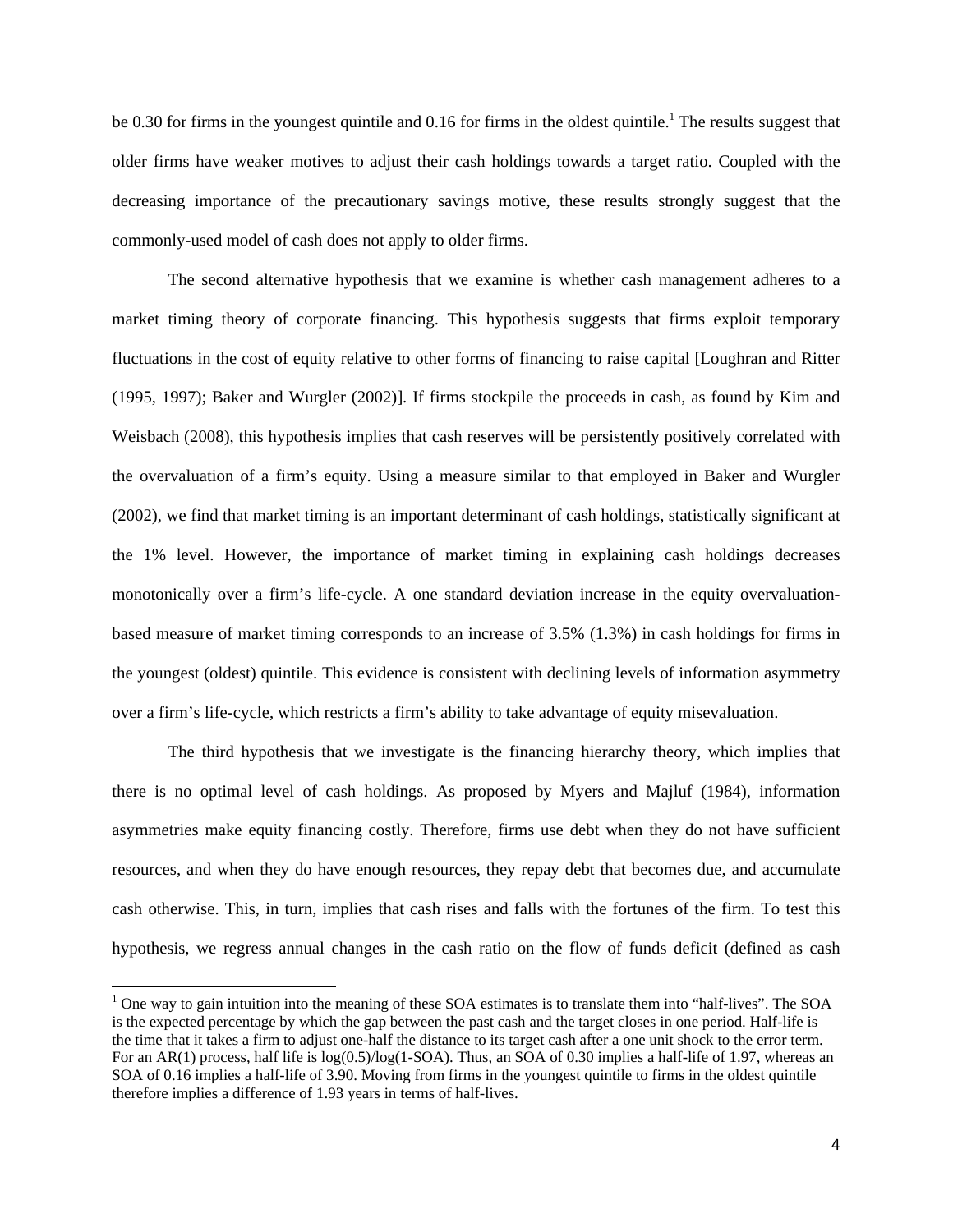dividends plus capital expenditures plus the change in net working capital (excluding cash), plus the current portion of long-term due, minus the operating cash flows, where all variables are deflated by assets). We find that the change in cash is positively related to the financial deficit in younger firms and negatively related to the financial deficit in mature firms. These findings suggest that older firms' cash policies adhere to a financing hierarchy-implied dynamics, under which firms use their cash reserves when deficits are higher and build these reserves when deficits are lower. In contrast, younger firms increase their cash holdings in response to higher deficits, consistent with the precautionary savings view, thus emphasizing a fundamental difference between younger and older firms.

 In a final step, we investigate whether various market frictions, which may be correlated with firm age, can explain why cash policies differ so dramatically across the life-cycle. Specifically, we consider information asymmetries, incentives, taxes, and credit constraints, which may all impact the firm's optimal cash holdings and financing policies.<sup>2</sup> To test whether our findings are robust to considering these frictions, we augment our empirical model of cash holdings with proxies for these frictions and re-estimate the results presented throughout the paper. We find that these augmented models continue to underestimate the cash holdings of young firms and overestimate the cash holdings of mature firms. Further, we continue to find a robust effect of a firm's age on the SOA of its cash holdings, as well as its cash holdings' adherence to a market-timing-based financing scheme, and covariance with the financing deficit. These results suggest that firm age is not simply a proxy for the above market frictions and that these frictions do not explain the differences in cash policies across the corporate life-cycle.

 Overall, our findings portray a two-tier market structure of corporate cash holdings and reconcile conflicting theoretical literatures on financing and cash policy. Mature firms hold the bulk of cash in terms of dollar amount but their cash holdings remain largely unexplained by the prominent precautionary savings theory of cash. While younger firms actively manage their cash holdings towards a precautionary target level, mature firms' cash policies adhere to a financing hierarchy theory, under which cash holdings

 $\overline{\phantom{a}}$ 

<sup>&</sup>lt;sup>2</sup> Myers and Majluf (1984), Myers (2003), and Stiglitz (1973) explore the impact of information asymmetry, agency conflicts, and taxes, respectively, on the pecking order of financing. These frictions have been shown to affect cash holdings by e.g., Opler et al. (1999), Harford (1999), Almedia et al. (2004), and Harford et al. (2008).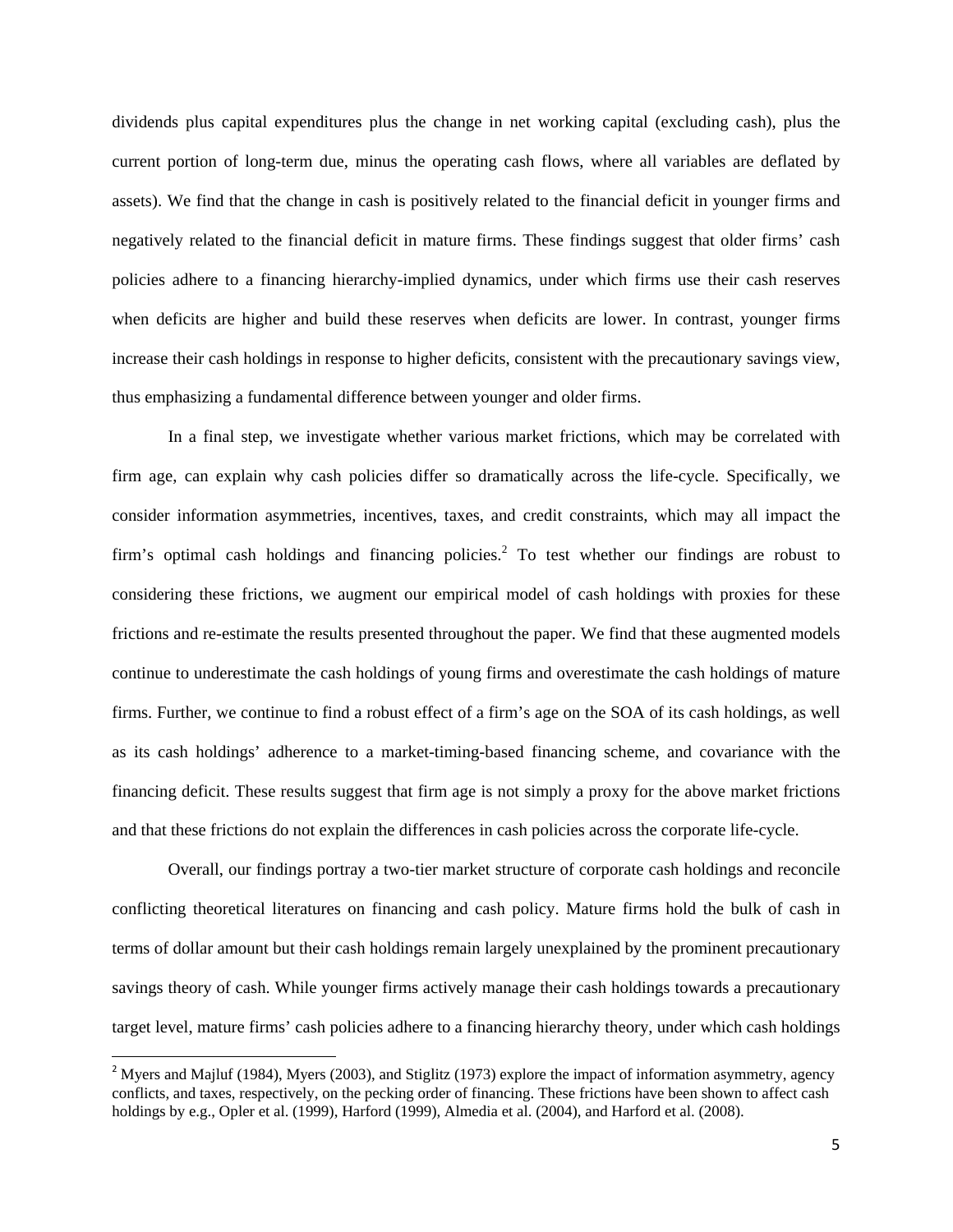increase (decrease) when the financing deficit is negative (positive). Our evidence that the corporate lifecycle significantly impacts corporate cash policies is consistent with the studies by DeAngelo et al. (2006, 2010), who show that the corporate life-cycle has nontrivial implications for firms' dividend and issuance policies. Thus, in addition to contributing to the cash literature, this paper builds on this growing literature documenting the importance of the corporate life-cycle.

 The paper proceeds as follows. Section I describes the sample and how cash varies over calendar time and the corporate life-cycle. Section II examines the importance of the precautionary savings motive. Section III discusses and tests alternative hypotheses and drivers of the dynamics of cash policy. Section IV explores the implications of various market frictions. Section V provides concluding remarks.

### **I. The Evolution of Cash Holdings over the Corporate Life-cycle**

#### *A. Data*

We analyze the evolution of cash holdings over the corporate life-cycle for a sample of 11,414 industrial firms in the CRSP/Compustat file over 1980-2009. Industrial firms are defined as companies with SIC codes outside the ranges 4900-4949 (utilities) and 6000-6999 (financials). We exclude firms that are not incorporated in the U.S. and those that do not have securities assigned a CRSP security code of 10 or 11. A firm enters our sample when it has a nonmissing value for total assets on Compustat and a nonmissing share price on CRSP. A firm remains in the sample as long as Compustat continues to report nonmissing values of total assets and the firm's shares remain listed. For the relatively few firms that change their fiscal year during our sample period, we keep the most recent fiscal year convention.

We winsorize all variables except age at the  $1<sup>st</sup>$  and  $99<sup>th</sup>$  percentiles to lessen the influence of outliers. Our two main variables of interest are a firm's *cash holdings* and *age*. *Cash holdings* are defined as cash and short term investments divided by book assets. Table 1 shows that cash holdings have a pooled mean of 21.5% and a pooled standard deviation of 23.1%. The median is at 12.3%, suggesting that the distribution of cash is right-skewed. *Age* is the number of years since the firm's IPO. The IPO date is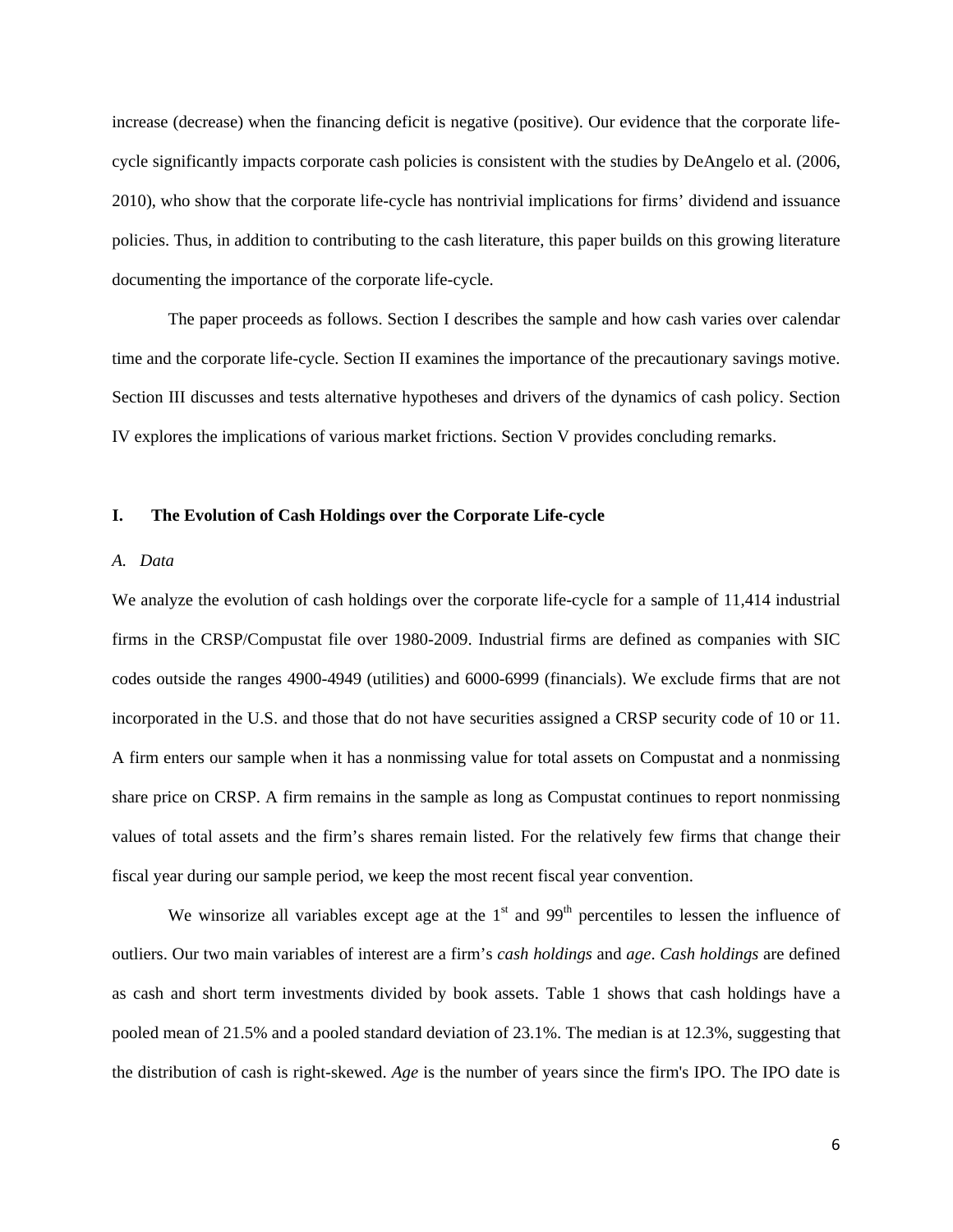gathered from SDC. If the date is missing from this source, we use Jay Ritter's database provided on his Web page. If the date is not available from either of these sources, we use the first date the firm was listed on CRSP, checking this with the Jovanovic and Rousseau (2001) data for the pre-CRSP period. The average age of firms in our sample is 11.9 years and the median is 8.0; the standard deviation is 11.8 years. The average values of the other variables are consistent with previous studies. In particular, the average firm has a market-to-book ratio of 2.1, cash flow-to-assets ratio of 1.1%, capital expenditures equal to 6.7% of assets, and a debt-to-assets ratio of 21.4%.

### *B. How Do Cash Holdings Evolve Over Time?*

In Table 2, we compare how cash holdings evolve over calendar time from 1980 to 2009 to how they evolve over a firm's age. The first four columns correspond to calendar time and show that the crosssectional average cash holding has increased dramatically from 1980 and through our sample period. The average cash-to-assets ratio was 11.9% in 1980, 17.7% in 1990, 24.4% in 2000, and 24.5% in 2009. This increase is not driven by outliers as the median cash ratio has also increased monotonically, from 7.0% in 1980 to 16.4% in 2009. These numbers are consistent with the findings in Bates et al. (2009). The sample period in Bates et al. ends in 2006, just before the subprime mortgage credit crisis. Our findings show that average cash holdings peaked just before the crisis, decreased somewhat in 2008, and started rising again in 2009. The decline in 2008 is consistent with the evidence in Duchin et al. (2010), who show that firms with more cash on hand prior to the crisis cut investment by less. However, collectively, firms used only a fraction of their cash holdings in response to the negative shock to the supply of credit, possibly due to the decline in demand that followed in later stages of the crisis. Interestingly, firms continue to build up their cash reserves in the aftermath of the crisis.

 The last four columns of Table 2 present a strikingly different picture for firm-level cash holdings over the corporate life-cycle. While average cash holdings have increased over the last 3 decades, individual firms substantially reduce their cash holdings as they age. Newly-listed firms hold 36.0% of their assets in cash; firms listed for 15 years hold only 17.7% of their assets in cash; and firms listed for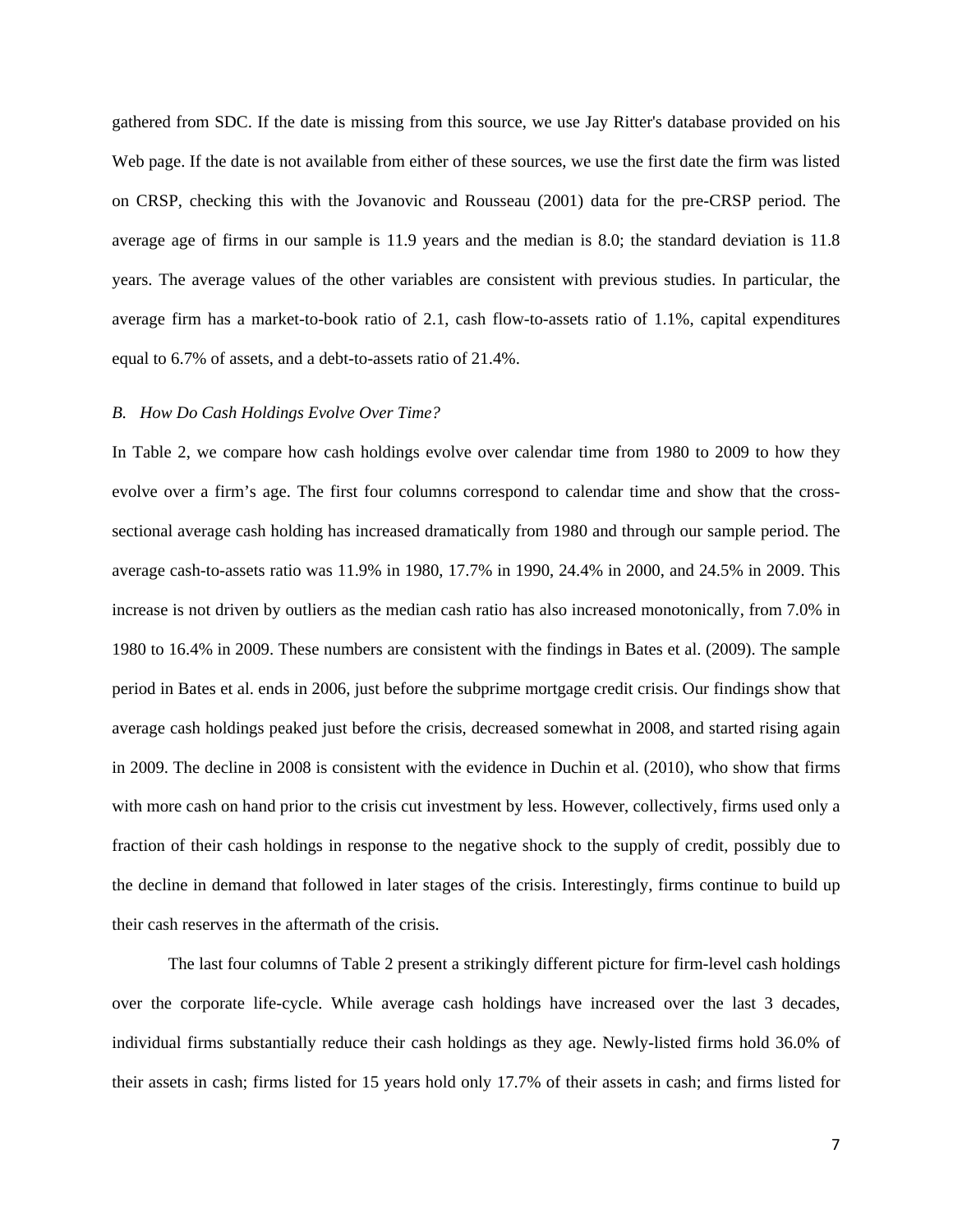30 years hold 11.6% of their assets in cash. The same downward-sloping trend persists if we consider median cash holding instead of averages, implying that the documented trend is not driven by outliers. The median firm listed for 1 (5) years holds 28.7% (16.8%) of its assets in cash, whereas the median cash holdings at 25 (30) years of age are 7.3% (6.2%) of book assets. These differences are all statistically significant at the 1% level (not reported in Table 2).

 Figure 1 plots the time series of cash holdings over the corporate life-cycle. Panels A and B correspond to the reported numbers in Table 2, extending the range of firms' ages to 50 years. We only present firms up to 50 years old because there are very few firms older than 50 years in our sample. Panels A and B show that the average and median cash holdings decline monotonically as firms age. Furthermore, these figures show that the magnitude of the marginal decrease in cash holdings declines with age or, in other words, the relation between cash holdings and age is monotonically decreasing and convex. While the average cash holdings decline by a total of 28.4 percentage points over the first 50 years of a firm's life, 41.7% of this decrease occurs in the first 5 years, and 73.0% of this decrease occurs within 20 years. $3$ 

 One possibility is that these findings are driven by the change in the composition of firms during our sample period due to an influx of newly listed firms (Fama and French (2004)). If these firms tend to hold more cash, our results may be picking up a change in the composition of firms rather than a lifecycle effect. To examine this, Panel C of Figure 1 plots average cash holdings across different firm ages for a constant composition sample, that is, for firms that exist in every year over the sample period 1980- 2009. By definition, this sample excludes new listings during our sample period. As Panel C shows, the downward trend in average cash holdings over the corporate life-cycle persists in the constant composition sample, thus suggesting that it is not driven by the influx of newly listed firms.

 Another possibility is that our findings are driven by certain industries, in which the demand for cash declines over the life-cycle. Thus, Panel D plots the average cash holdings across the Fama-French

 $\overline{\phantom{a}}$ 

<sup>&</sup>lt;sup>3</sup> The very early stage of the corporate life-cycle may be impacted by the cash raised in the IPO. Nevertheless, as Figure 1 shows, the above trend holds if we consider those firms that are beyond this post-IPO stage. The results that follow are also robust to the exclusion of those firms.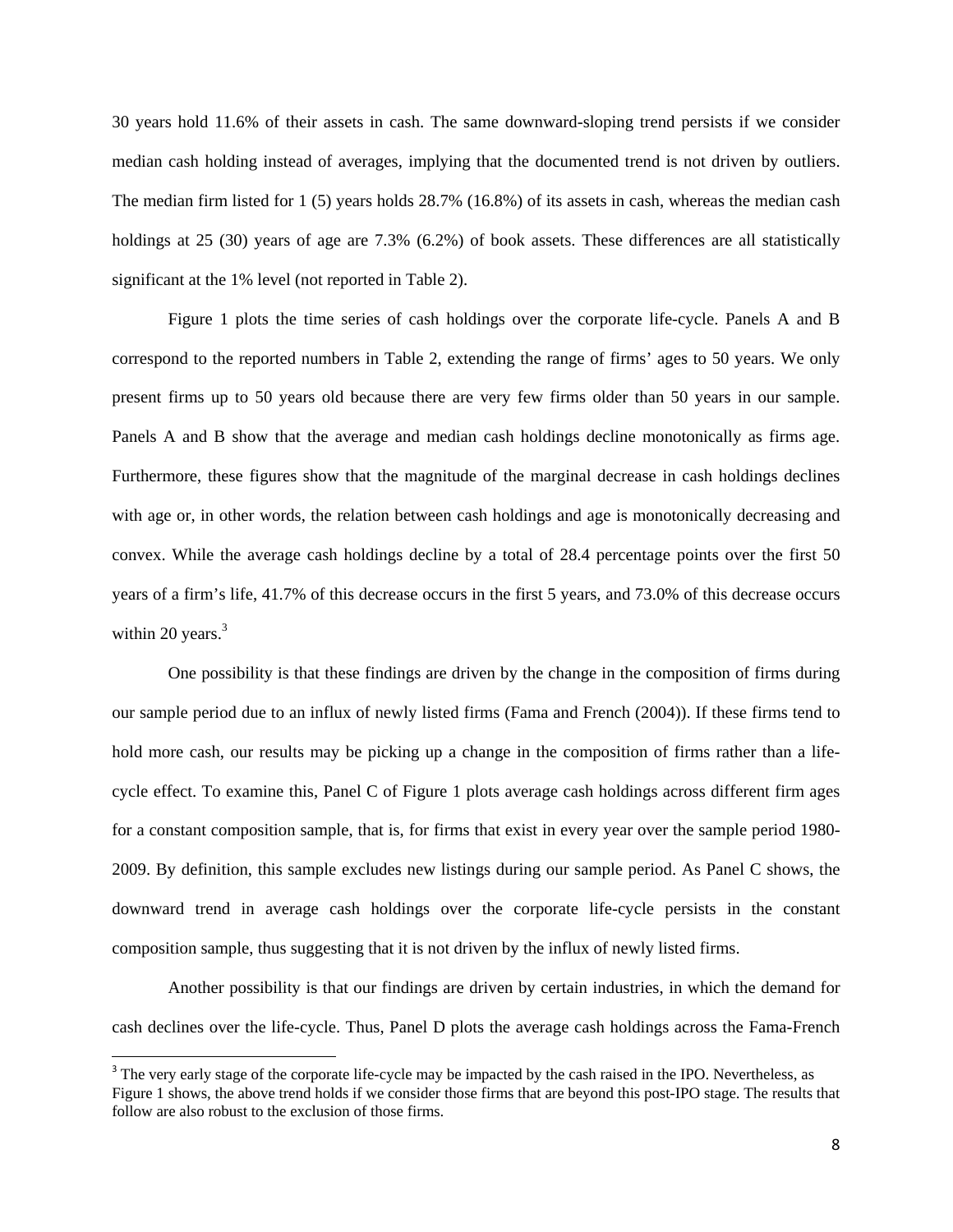five industries: Consumer, Manufacturing, Hi-tech, Health, and all other. The Figure shows a similar decline in cash holdings over the life-cycle across each of these industries. In untabulated analysis, we confirm that these results persist across the other Fama-French industry classifications.

 Taken together, our results show that corporate cash holdings monotonically decline over the different stages of the corporate life-cycle. This result is particularly interesting because it opposes the trend implied by the aggregate increase in average cash holdings from 1980 to 2006, documented by Bates et al. (2009). In this paper, we investigate why cash ratios decline with age in order to better understand the economic drivers of firms' cash policies. In the next section, we investigate whether the existing cash models, which largely focus on the precautionary savings motive, can explain the crosssectional variation and decline in cash holdings over the corporate life-cycle.

### **II. The Precautionary Savings Motive of Cash and the Corporate Life-cycle**

The exiting literature on corporate cash holdings proposes that the predominant motivation to hold cash dates back to Keynes' (1936) precautionary savings motive. According to this motive, firms hold liquid assets to hedge against future states of nature in which adverse cash flow shocks, coupled with external finance frictions, may lead to underinvestment or default. The empirical predictions of this theory suggest that firms with lower cash flows, higher cash flow volatility, and better investment opportunities, will hold more cash. Opler et al. (1999) and papers that follow find empirical support for these predictions.

 It is therefore possible that firms' cash holdings decline over the life-cycle since the precautionary savings motive weakens. Specifically, young firms tend to hold more cash because they face relatively abundant investment opportunities, limited internally generated cash flows, and higher costs of external finance. Conversely, mature firms have higher profitability, fewer attractive investment opportunities, and higher costs of holding cash (e.g, agency costs of free cash flow). Based on this hypothesis, all firms have some 'optimal' or target cash but that needed precautionary cash is lower (or potentially even zero) for older firms. These explanations are advanced in the context of dividend payments by Fama and French (2001), DeAngelo et al. (2008), and others, and are consistent with DeAngelo et al. (2006, 2010).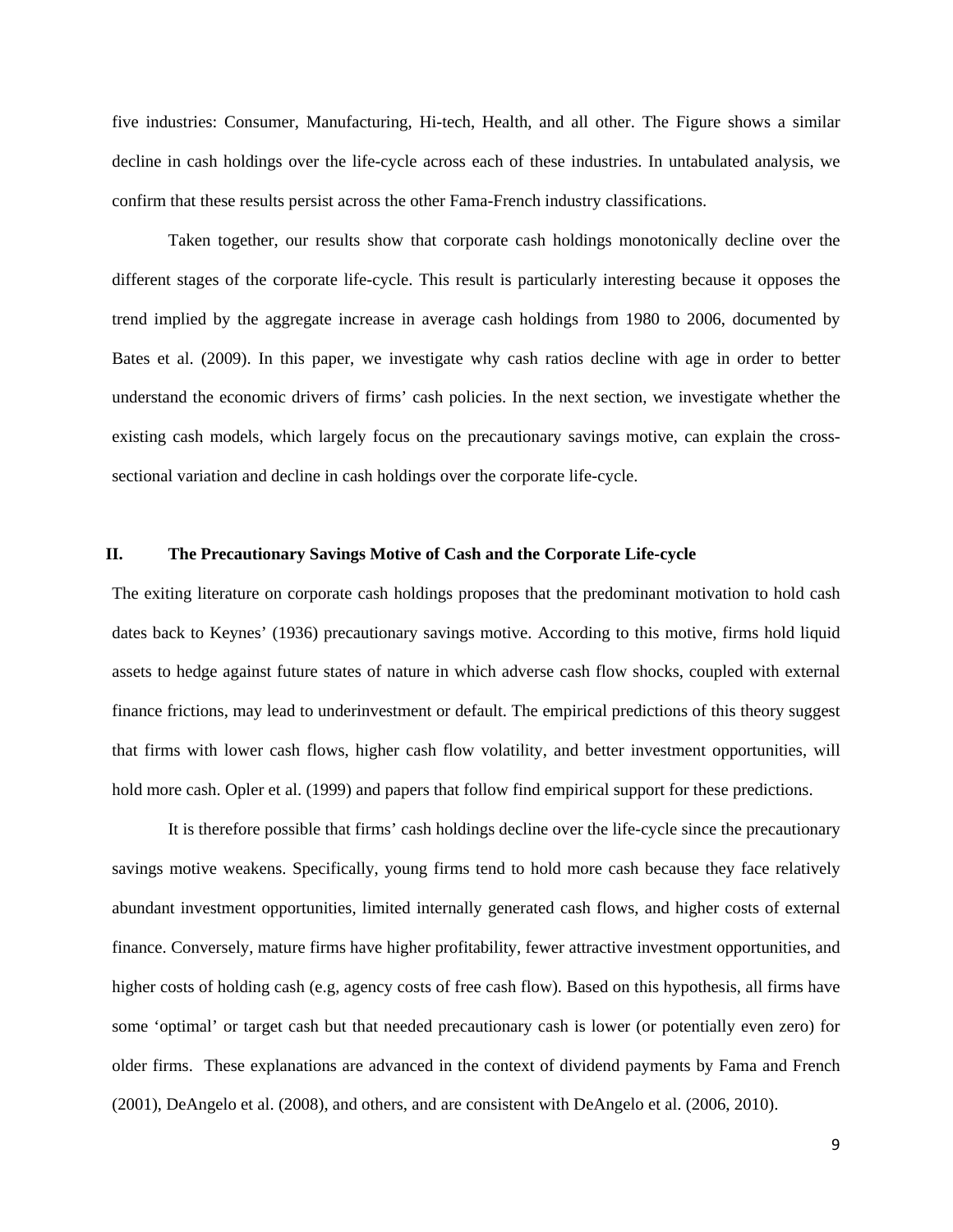To examine how the demand for precautionary savings changes over a firm's life, we examine how several variables related to firms' financing needs evolve. Panel A of Table 3 tracks the changing of the standard empirical proxies for the precautionary savings motive over the corporate life-cycle. Specifically, the firm-year observations in our panel are sorted into bins formed on their age. Each bin corresponds to a range of 5 years of age, starting from ages 1-5, and ending in ages 46-50. The Table reports the average value for the various proxies in each bin.

 Consistent with Table 2 and Figure 1, the numbers show that the average cash holding decreases monotonically from the youngest bin (29.0%) to the oldest bin (7.8%). The trend in the other variables presented implies that the decline in cash is accompanied by a decline in the importance of the need for precautionary cash. Specifically, the cash flow-to-assets ratio increases from -3.3% in the youngest bin to 7.9% in the oldest bin. Cash flow volatility, measured at the firm level as the standard deviation of cash flow over a rolling window of the past 10 years, also declines over the life-cycle. Since our calculation of the volatility of cash flow requires 5 years of available data or more, it cannot be calculated for firms in the youngest bin. The volatility of cash flow for firms in the second youngest bin is 7.8%, and it declines to 3.0% for firms aged 31-35 and stays constant thereafter. Also consistent with the weakening of the precautionary savings motive, the market-to-book ratio declines from 2.5 for firms in the youngest bin to 1.5 for firms aged 36-40 years, reflecting a decrease in growth opportunities. Interestingly, it goes up to 1.7 and 2.0 for firms aged 41-45 and 46-50 years, respectively. Finally, capital expenditures and R&D expenditures also decline over the corporate life cycle, while the payout-to-assets ratio goes up.

 Panel A of Table 3 also shows that, collectively, the financing deficit, computed as cash flow minus capital expenditures and payout, increases substantially over the life-cycle, from -13.1% for firms in the youngest bin to 0.0% for firms in the oldest bin. These results imply that mature firms are better-positioned to fund investment internally and face significantly lower cash flow uncertainty. This evidence is consistent with the hypothesis that cash holdings decline over the corporate life-cycle due to a parallel decline in the precautionary demand for cash.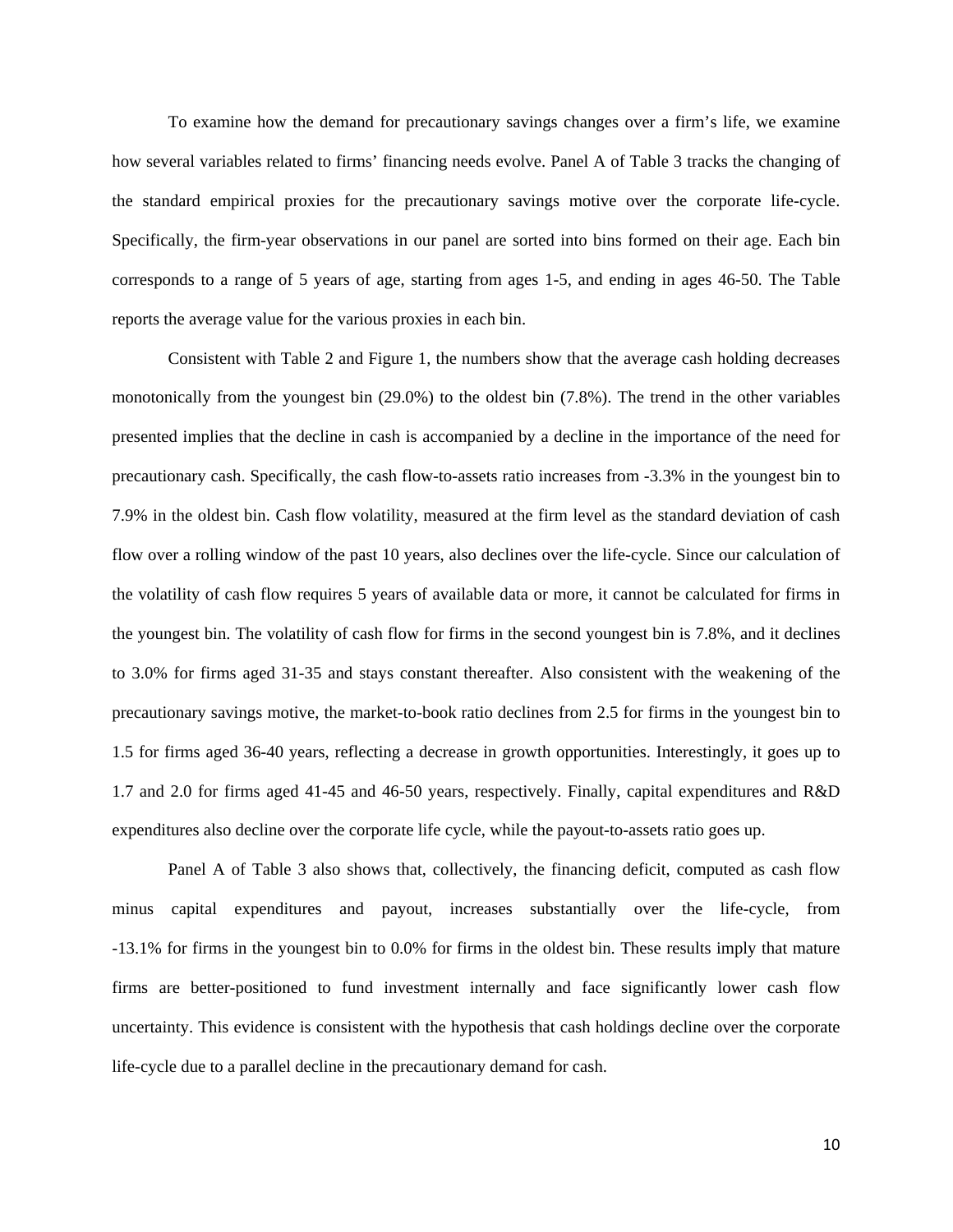To test this directly, Panel B of Table 3 sorts the firm-year observations in our sample into equally-sized quintiles on firm age, which are recalculated annually. We then calculate the predicted cash holdings, estimated from panel regressions explaining firm-level cash holdings using the same set of variables reported in Panel A, which correspond to the precautionary savings motive, and augmented with year fixed effects to account for the time-trend in cash holdings documented by Bates et al. (2009). The ability of the precautionary savings model to explain the decline in cash holdings over the corporate lifecycle can be measured by the accuracy of the predicted cash holdings when compared to the actual cash holdings in each quintile.

 The results indicate that the change in the factors driving the precautionary savings motive cannot fully explain the decline in cash holdings over the life-cycle. Specifically, the predicted cash holdings from this model underestimate the cash holdings of firms in the youngest quintile by 9.2 percentage points, and overestimate those of firms in the oldest quintile by 6.0 percentage points. The predicted cash holdings decrease from an average of 24.1% for firms in the youngest quintile to 16.8% for firms in the oldest quintile, a decline of 7.3%. In contrast, actual cash holdings decline by 22.6 percentage points when moving from the youngest quintile to the oldest one. This implies that based on a uniform precautionary savings model, the change in the factors driving the need for precautionary savings explains roughly one third of the decline in cash holdings over the corporate life-cycle.

 To further test whether the existing empirical models of cash holdings can explain the decline in cash over the life-cycle, we augment the precautionary savings model with additional determinants of cash holdings, following the model in Bates et al. (2009). Specifically, the set of independent variables is extended to include firm size, a foreign income dummy, net working capital (excluding cash), and leverage. These variables capture the possibility of economies of scale in cash holdings [Miller and Orr (1966)], tax costs associated with repatriating foreign income [Foley et al. (2007)], substitutes for cash holdings [Opler et al. (1999)], and the relation between cash holdings and debt [Acharya et al. (2007)]. Importantly, some of these variables, such as net working capital and cash, are jointly endogenous with cash holdings. Our goal is not to test the causal effects of these variables on cash holdings, but rather, to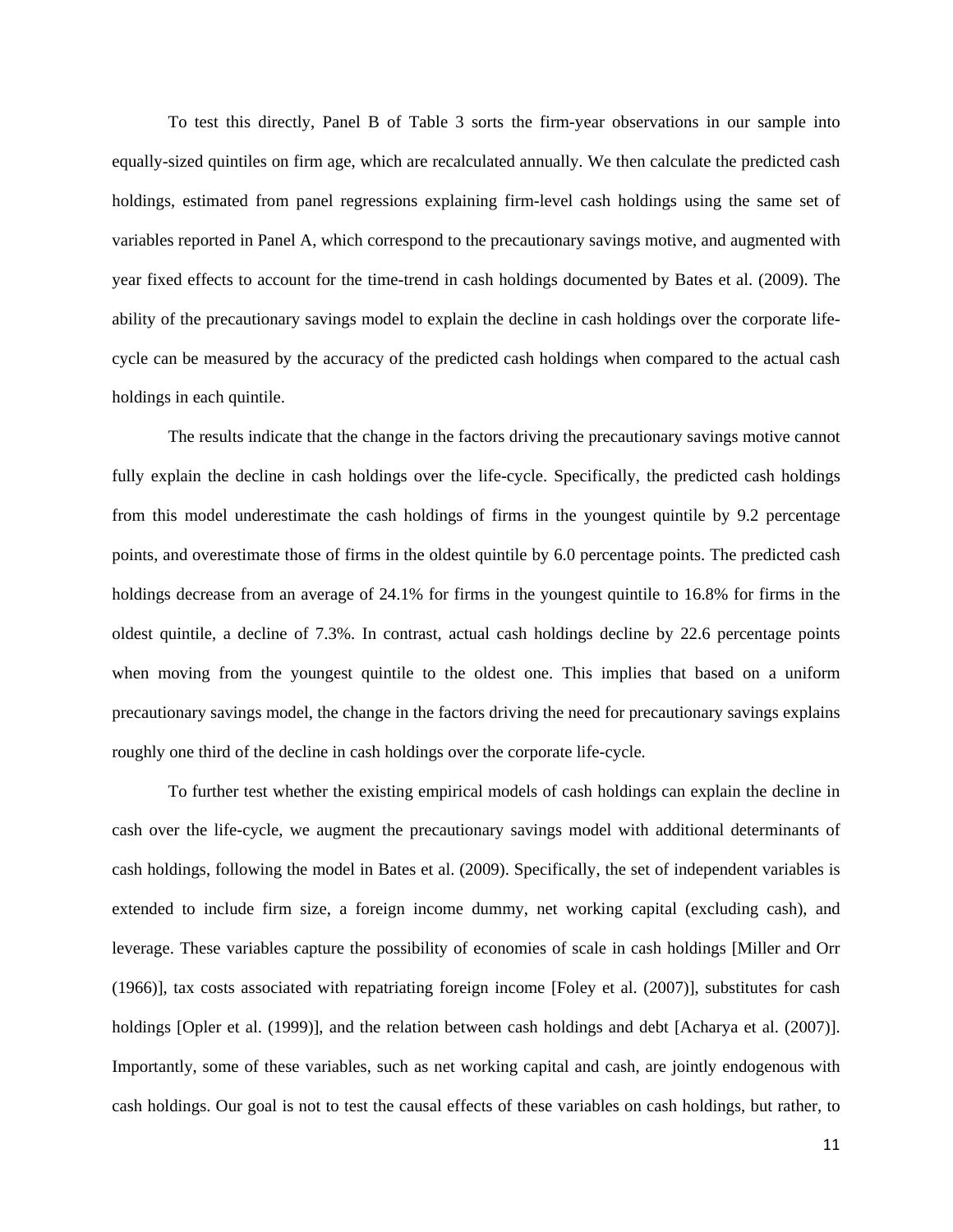estimate whether these augmented, possibly endogenous, models are able to explain the decline in cash over the corporate life-cycle.

 Panel B of Table 3 shows that even the augmented model of cash holdings does not fully explain the decline in cash holdings over the life-cycle. Specifically, this model underestimates the cash holdings of firms in the youngest quintile by 6.3 percentage points and overestimates those of firms in the oldest quintile by 5.0 percentage points. The predicted cash holdings decrease from an average of 27.1% for firms in the youngest quintile to 15.8% for firms in the oldest quintile, a decline of 11.3 percentage points. This implies that even this comprehensive model of cash holdings only explains one half of the decline in cash holdings over the corporate life-cycle.

 These findings suggest that the decline in cash holdings over the corporate life-cycle is only partly explained by the decline in firms' need for precautionary savings. They further imply that even an augmented empirical model of cash holdings, which includes potentially endogenous variables, can only explain about half of the decline in cash over the life-cycle.

 Having found that firm characteristics related to the precautionary savings motive only explain a fraction of the decline in cash holdings over the corporate life-cycle, we turn to examine whether the relation between firm characteristics and cash holdings changes over the life-cycle. In other words, we investigate whether the cash model changes over the life-cycle, and whether the various determinants of cash holdings play a different role across the different stages of the life-cycle. To test this possibility, we re-estimate the panel regressions explaining cash holdings separately across quintiles sorted on firms' age. If the cash model changes over time, the regression coefficients, or the sensitivities of cash holdings to the various factors, should change over the life-cycle.

 Panel A of Table 4 reports these results. The results are compelling. The coefficients on *all* of the variables associated with the precautionary savings motive decrease in importance over the life of the firm, indicating that the effectiveness of the precautionary savings model as a driver of cash policy is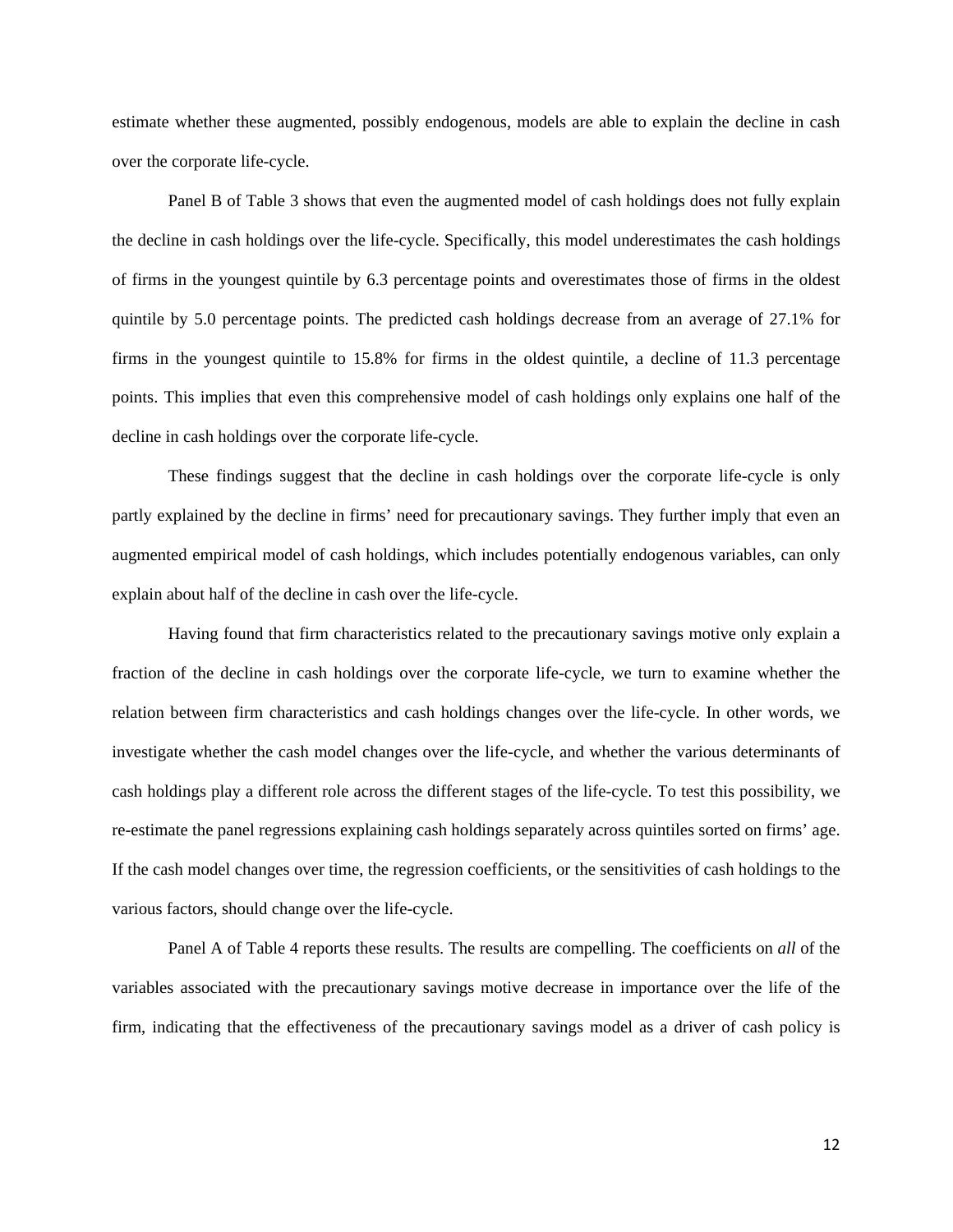decreasing in the age of the firm. $4$  For instance, the coefficient on cash flow volatility decreases from 1.57 in the youngest quintile to 0.47 in the oldest quintile. Furthermore, the coefficients on cash flow and the market-to-book ratio decline from -0.14 and 0.02 to -0.026 and 0.0, respectively. The decline in the economic magnitudes is equally impressive. For example, an increase of one standard deviation in cash flow volatility (the market-to-book ratio) corresponds to an increase of 3.7 (4.6) percentage points in the cash holdings of firms in the youngest quintile, compared to an increase of 1.2 (2.2) percentage points for firms in the oldest quintile. To further determine if the difference in the coefficients is statistically significant, Panel B of Table 4 interacts each of these variables with the firm's age quintile. The results show that the differences in the coefficients across the life-cycle quintiles are also highly statistically significant at the 1% level.

 Panel C of Table 4 further illustrates this effect by estimating the regression coefficients in either the youngest or oldest quintile only, and then calculating the predicted cash holdings for all five quintiles. We repeat this analysis with two models: the precautionary savings model and the comprehensive empirical model of cash holdings. The results suggest that if we were to estimate the precautionary savings model using the youngest firms alone, we would find that the oldest firms' predicted cash ratio is 25.6%, or 14.8% *over* their actual cash ratio. Conversely, if we were to estimate the model based on only the oldest quintile, we would find that the youngest firms' predicted cash ratio is 16.0%, or 17.4% *under* their actual cash ratio. As Panel C shows, we obtain qualitatively similar results when we estimate the comprehensive model rather than the precautionary savings model.

 Our results indicate that the factors driving the demand for precautionary savings as well as the economic importance of each of these variables decrease over the corporate life cycle. Further, both the precautionary savings model and a more comprehensive model are better able to explain the cash holdings of younger firms than those of mature firms, as evidenced by the decline in the adjusted Rsquared from 0.55 in the quintile of the youngest firms to 0.36 in the quintile of the oldest firms. Thus, we

**.** 

<sup>4</sup> These results are robust to including industry fixed effects as well as a high-tech indicator variable.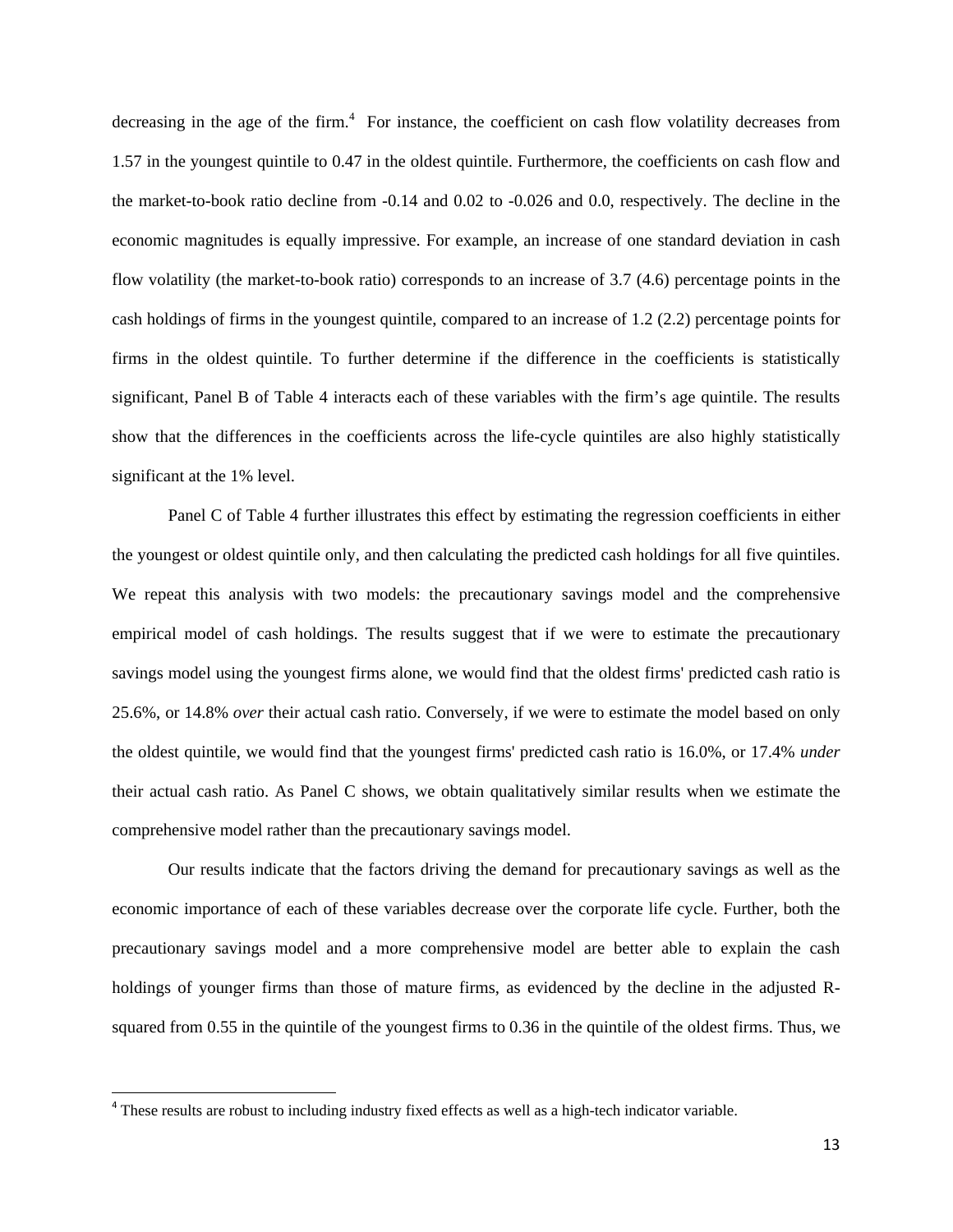find that our current theories of cash holdings are asymmetrically biased towards younger firms: they do a reasonable job at explaining the cash of young firms but cannot explain the cash holdings of mature firms.

 Taken together, these results suggest that the unified framework to understanding cash holdings, put forth in prior literature, does not explain the cash holdings of all firms. In particular, the literature provides little insight into understanding the cash policy of older firms. This conclusion is particularly troubling given that these firms hold the bulk of cash in dollar amounts. Panels B and C of Table 1 report the total amount of cash holdings held by firms in each of the age quintiles as of 1980 (Panel B) and 2009 (Panel C). In 1980, 70% of corporate cash was held by firms in the older quintile. In 2009, 50% of the cash is held by firms in the oldest quintile. Therefore, in the next section we explore the dynamics that govern the management of cash policies across the different stages of the corporate life-cycle.

# **III. Alternative Theories of Cash Management Over The Life-cycle**

Our results thus far suggest that firms' cash holdings change drastically over the life-cycle and that the existing cash models can only partly explain the changes. Furthermore, we find that different models correspond to different stages of the corporate life-cycle and that our models are better suited to explain the cash holdings of younger firms than those of older firms. We therefore turn to investigate what are the differences in the way firms manage their cash across the different stages of the life-cycle. To answer this question, we investigate three non-mutually-exclusive dynamics of cash policy and how their importance varies across the stages of firms' life cycles.

Our tests focus on three non-mutually exclusive classes of cash dynamics. First, we examine whether firms manage their cash holdings toward a target cash ratio, which may or may not be driven by the precautionary savings motive. In other words, we investigate if a general model of cash policy, where firms weigh the costs and benefits to determine a target cash ratio, consistently holds for all age quintiles, even if the factors driving that target are different or unclear. Thus, this model is consistent with tradeoff theories of cash policy such as Kim et al. (1999). Our specification, however, is more general in that it does not hinge on a specific set of factors driving the costs and benefits of cash. Specifically, we compare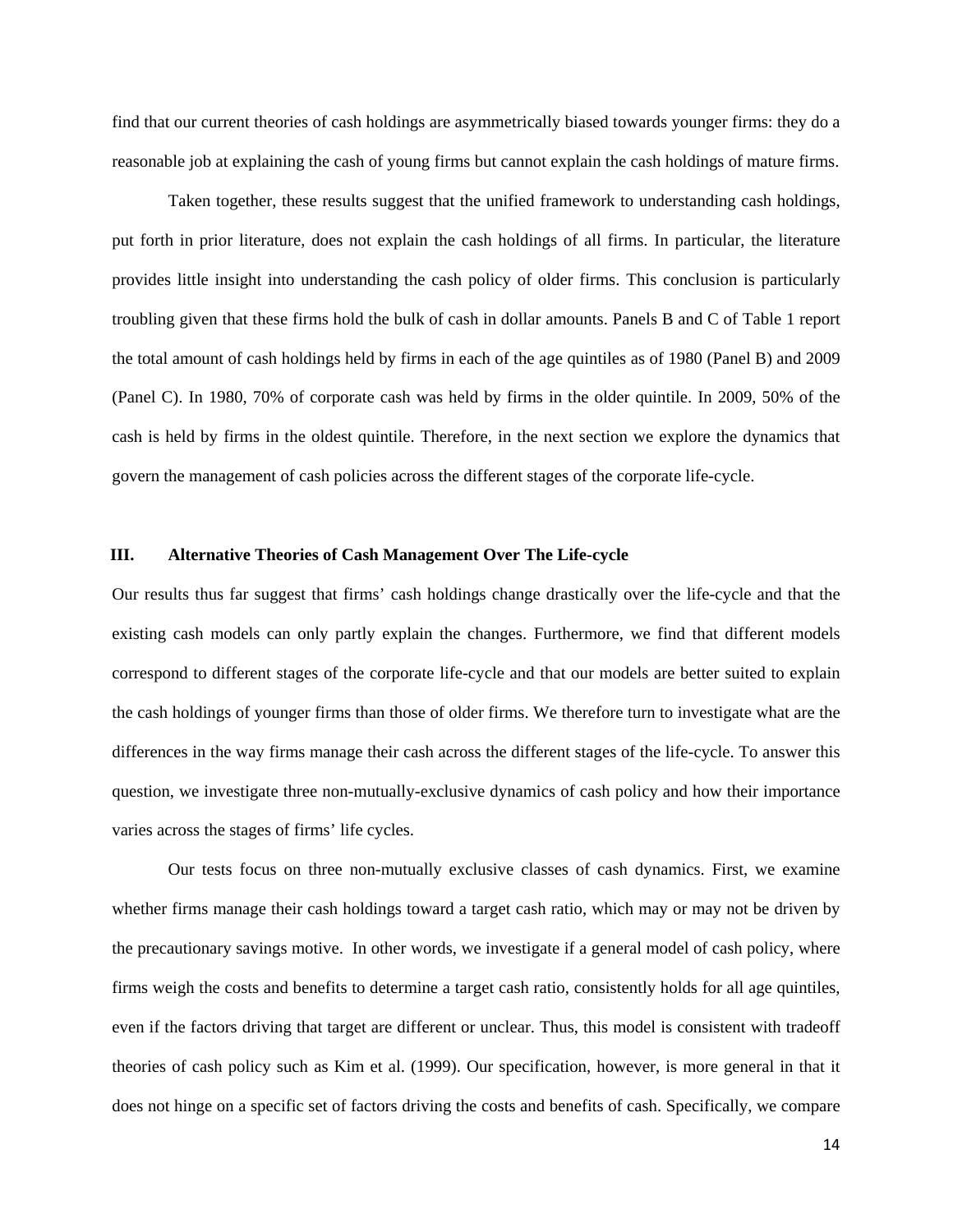partial adjustment models estimated separately across age quintiles. To the extent that the potential estimation errors are uncorrelated with the corporate life-cycle, this approach mitigates some of the concerns about partial adjustment models raised by previous studies [Iliev and Welch (2010)].

 The second alternative hypothesis that we examine is that cash management adheres to a market timing theory of corporate financing. This hypothesis suggests that firms exploit temporary fluctuations in the cost of equity relative to other forms of financing to raise capital [Baker and Wurgler (2002)]. In turn, this hypothesis implies that cash reserves will be persistently positively correlated with the overvaluation of a firm's equity. Note that this hypothesis does not contradict the target adjustment view. Timing capital markets to raise cash may be consistent with a generalized version of cash rebalancing, under which firms temporarily deviate from their target ratio due to adjustment costs [Leary and Roberts (2005)]. We test the importance of this theory across the various stages of the life-cycle

 The third hypothesis that we investigate is the financing hierarchy theory. This view strictly implies that there is no optimal amount of cash. Firms use cash when they do not have sufficient internal resources. When they do have excess resources, after repaying debt that becomes due, they accumulate cash. This implies that cash rises and falls with the fortunes of the firm. We investigate this hypothesis by studying the relation between changes in cash holdings and the financing deficit across the age quintiles. The three subsections below correspond to these hypotheses.<sup>5</sup>

### *A. Partial Adjustment Models*

 $\overline{a}$ 

To test a more general trade off model of cash policy, we estimate the speed of adjustment (SOA) of cash across the different stages of the corporate life-cycle. To calculate the SOA of cash ratios, we estimate a target adjustment model, in which cash adjusts over time to a target. We consider different target

<sup>&</sup>lt;sup>5</sup> Another alternative hypothesis may be that older firms have more established banking relationships and are therefore more likely to be able to obtain and use lines of credit, thus providing a substitute for cash holdings. However, the existing evidence suggests that this is not the case. Sufi (2009) examines the relation between the firm's age and lines of credit. He shows that age is negatively (but often insignificantly) related to the probability of having a line of credit and to the use of lines of credit relative to overall liquidity.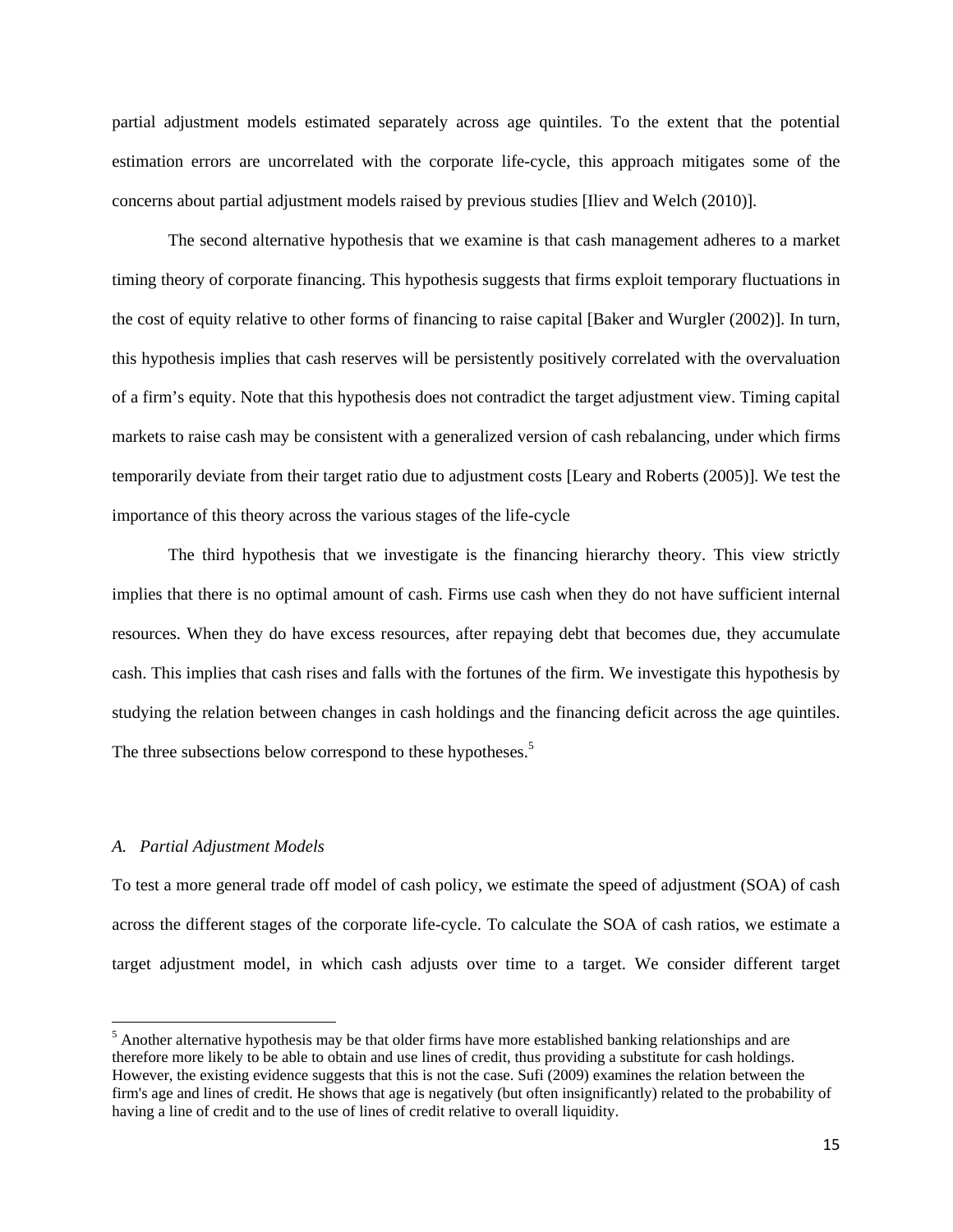adjustment estimation procedures, building on the voluminous body of research on capital structure rebalancing.

Next, we describe the different methods used to investigate cash target adjustment. Tests of capital structure target behavior go back to Taggart (1977) and Auerbach (1985).<sup>6</sup> In their general form, applied to cash, these models are given by:

$$
cash_{it} - cash_{it-1} = \alpha \cdot (cash_{it} - cash_{it-1}) + \varepsilon_{it}
$$
\n<sup>(1)</sup>

where the target-adjustment coefficient  $\alpha$  is greater than zero if firms adjust towards the target, and it is strictly less than one if adjustment is imperfect.  $cash_{it}$  and  $cash_{it}^*$  denote, respectively, the cash ratio and the target ratio at *t*. The expression  $cash_{it-1} - cash_{it}^*$  is called the "deviation from the target". Rearranging Eq. (1) yields:

$$
cash_{it} = (1 - \alpha) \cdot cash_{it-1} + \alpha \cdot cash_{it}^* + \varepsilon_{it}
$$
\n<sup>(2)</sup>

 We consider 3 different estimators of the speed of adjustment (SOA) of cash ratios. The first, which we call *OLS*, is a pooled OLS regression. In this estimate, cash is regressed on past cash and a set of control variables similar to the ones employed in Bates et al. (2009), which include lagged cash flow, industry cash flow volatility, Tobin's Q, capital expenditure, debt, a dividend dummy, firm size, net working capital (excluding cash), R&D expenditures, and acquisitions:

$$
Cash_{it} = a_0 + (1 - \alpha) \cdot Cash_{it-1} + \beta X_{it-1} + \epsilon_{it}
$$
\n
$$
\tag{3}
$$

where  $X_{it-1}$  is the vector of control variables. This procedure resembles the procedure to estimate target capital structure in Fama and French (2002) and Lemmon, Roberts, and Zender (2008).<sup>7</sup>

 Flannery and Rangan (2006) suggest adding fixed effects into the estimator to control for omitted variables that might drive the heterogeneity across firms' targets. We call this model *FE*, and estimate it as follows:

$$
Cash_{it} = a_0 + (1 - \alpha) \cdot Cash_{it-1} + \beta X_{it-1} + \delta_i + \epsilon_{it}
$$
\n
$$
\tag{4}
$$

<sup>&</sup>lt;sup>6</sup> More recent examples include Shyam-Sunder and Myers (1999), Welch (2004), and Chang and Dasgupta (2009).

<sup>&</sup>lt;sup>7</sup> We have also estimated Eq. (3) in differences instead of levels and obtained similar results.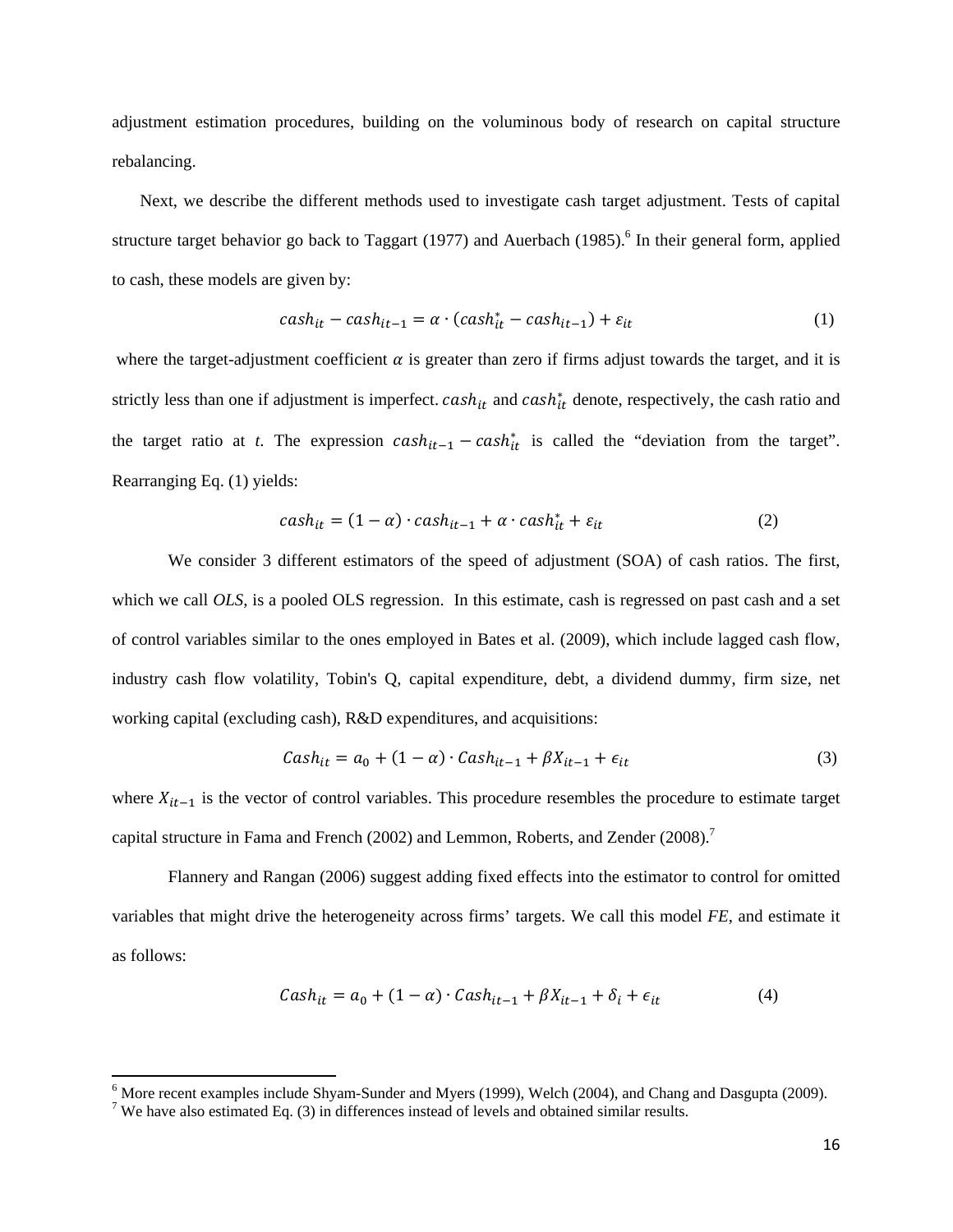However, one potential problem with the *FE* estimator is that the fixed effects consume a large number of degrees of freedom. As discussed in Huang and Ritter (2009) and Iliev and Welch (2010), the loss of degrees of freedom may lead to the 'Hurwicz bias', implying mean-reversion even when there is not one. This bias arises in small samples, with few firms and time periods, where the lagged residuals and the independent variables are not orthogonal. In our context, a large error term in period *t* will create a large independent variable in period  $t+1$ , thus violating the orthogonality assumption. While this bias is not important for the *OLS* estimator (Eq. (3)) because our sample is large, with many more firms than time periods, it reappears with the *FE* estimator (Eq. (4)) because the intercepts assume the mean error realizations. One possible solution is to use the GMM procedure in Blundell and Bond (1998), as implemented by Lemmon, Roberts, and Zender  $(2008)^8$ 

 These estimators have been collectively criticized and shown to generate biased estimates of the SOA of leverage in Iliev and Welch (2010). Yet, these estimators are considerably less likely to be biased in the context of the SOA of cash because very few firms in our sample report zero cash holdings. In fact, only 1.9% of the observations in our sample correspond to zero cash ratios. Furthermore, our subsequent analysis concentrates on the cross section of firms' SOA across the age quintiles, which is unlikely to be affected by biases in the SOA estimators, as long as these biases are not systematically related to firms' age.

 Table 5 reports the results of the different estimators across the age quintiles. The table reports 1-  $\alpha$  from Eq. (3) and (4), which is simply the coefficient on lagged cash. This coefficient should be interpreted as the 1-SOA or 1 minus the rate of adjustment to the target. The main take away from Table 5 is that the speed of cash adjustment declines monotonically with the firm's age. The *OLS* model results suggest that the SOA of cash falls from 0.30 to 0.16 when moving from the youngest quintile to the oldest quintile, whereas the *FE* model suggests it falls from 0.87 to 0.36, and the *GMM* model suggests it drops from 0.43 to 0.29. As the interaction terms of *Age x Lagged cash* suggest, the drop over the corporate life-

**.** 

<sup>&</sup>lt;sup>8</sup> An econometric derivation of the *GMM* estimator is beyond the scope of our paper. Intuitively, the moment conditions are derived based on the argument that firms-specific residuals,  $Cash_{it} - (1 - \alpha) \cdot Cash_{it-1}$ , are uncorrelated with lagged cash.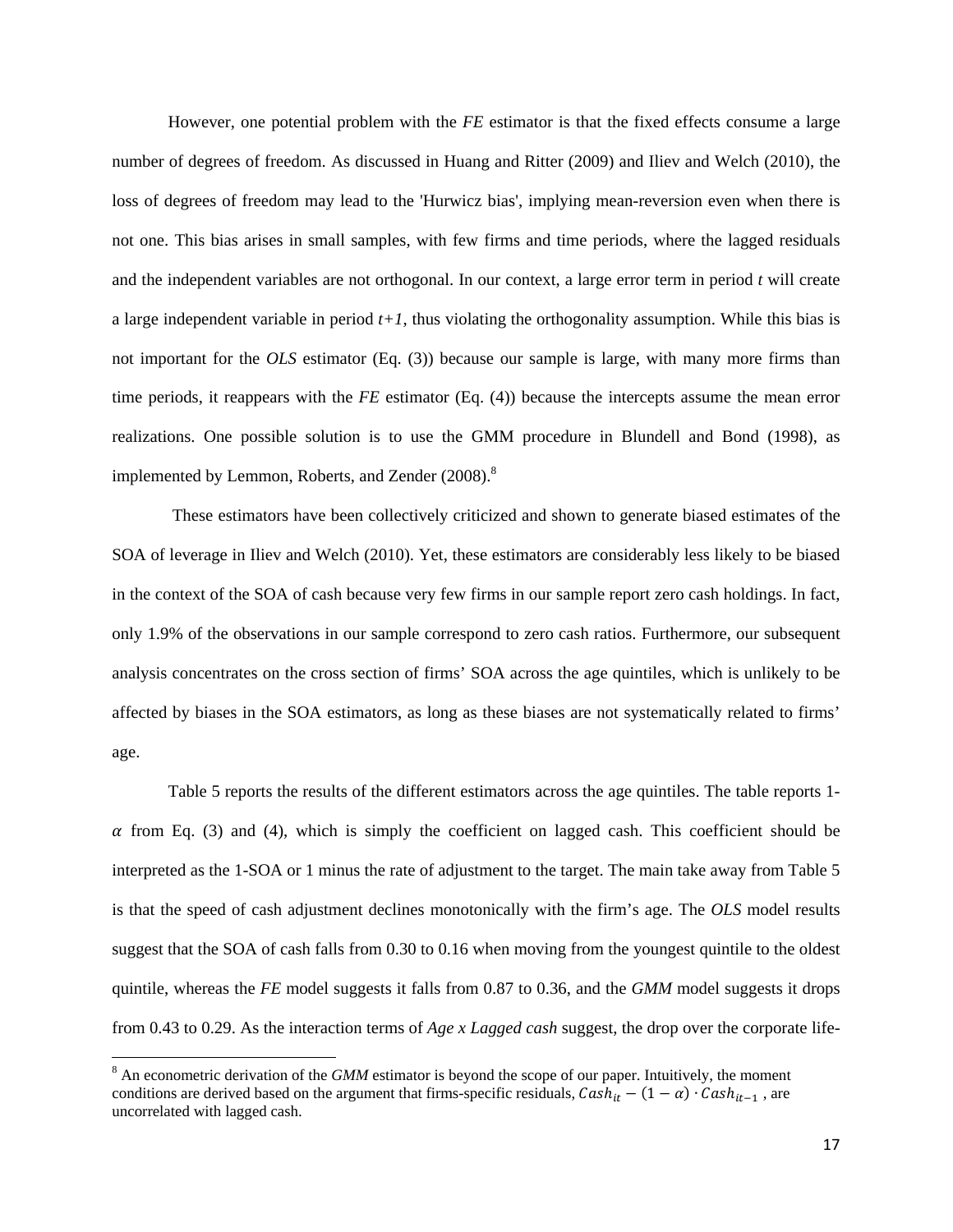cycle is statistically significant at the 1% level in all cases. Thus, we conclude that irrespective of the estimation procedures, the readjustment of cash ratios monotonically declines over the corporate lifecycle.

 One way to gain intuition into the meaning of these SOA estimates is to translate them into "halflives." The SOA is the expected percentage by which the gap between the past cash and the target closes in one period. Half-life is the time that it takes a firm to adjust one-half the distance to its target cash after a one unit shock to the error term. For an AR(1) process, half life is  $log(0.5)/log(1-SOA)$ . Thus, for example, the *OLS* estimate indicates a half life of 1.97 years for firms in the youngest quintile and a half life of 3.90 for firms in the oldest quintile, a difference of 1.93 in terms of half-lives. These results suggest that the cash holdings of older firms are not managed as actively towards a target ratio as those of younger firms. One possible interpretation of these results is that older firms do not have a target cash ratio or that they are less concerned about rebalancing their cash towards a target ratio. We revisit this interpretation when we investigate the financing hierarchy view below. Another interpretation is that older firms face higher adjustment costs. While this is inconsistent with the standard view that financing costs decrease over the life-cycle [DeAngelo et al. (2006,2010)], we address this possibility directly in section IV, when we examine the influence of several market frictions on cash policy.

#### *B. Market Timing*

The second alternative hypothesis that we examine is that cash management adheres to a market timing theory of corporate financing. This hypothesis suggests that firms exploit temporary fluctuations in the cost of equity relative to other forms of financing to raise capital. This theory is fueled by evidence that firms that conduct seasoned equity offerings (SEOs) typically have high equity valuations that increase markedly before the SEO [Asquith and Mullins (1986), Masulis and Korwar (1986), and Korajczyk, Lucas, and McDonald (1991)]. If the relation between high market valuations and equity issuance is due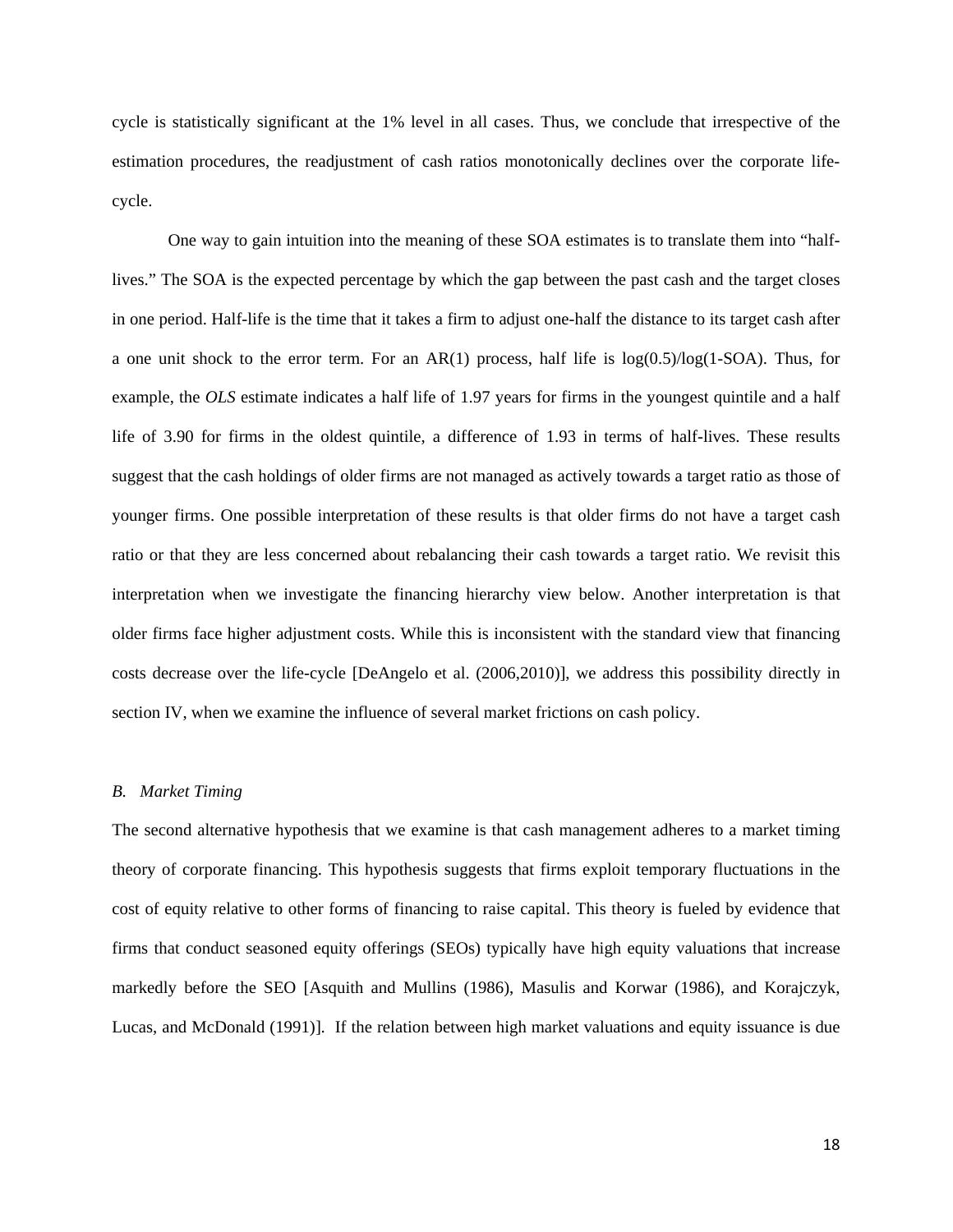to misvaluation [Loughran and Ritter (1995, 1997) and Baker and Wurgler (2002)], then firms may issue at times when they do not need to fund investment, leading to an increase in cash reserves.<sup>9</sup>

 Thus, if firms stockpile the SEO proceeds in cash, as found by Kim and Weisbach (2008), adherence to the market timing hypothesis implies that cash reserves will be persistently positively correlated with the overvaluation of a firm's equity. In this subsection, we test the importance of the market timing hypothesis for firms' cash policies across the different stages of the corporate life-cycle. We use a *Market timing* measure similar to that employed in Baker and Wurgler (2002), which measures the interaction between external financing decisions and the market-to-book ratio. Formally, this measure is defined as the "external finance weighted-average" market-to-book ratio:

$$
Market\ timing = \sum_{s=1}^{t-1} \frac{e_s + d_s}{\sum_{r=1}^{t-1} e_r + d_r} \left(\frac{M}{B}\right)_s \tag{5}
$$

Where  $e_s$ ,  $d_s$  are net equity issues and net debt issues, respectively, and  $t=1$  is the first year after the IPO. As Baker and Wurgler point out, this variable is a practical summary of the market-to-book ratios that prevailed when external finance decisions were being made. It takes high values for firms that raised external finance – equity *or* debt – when the market-to-book ratio was high.

 Table 6 reports the results of estimating panel regressions explaining firm-level cash holdings with the *Market timing* measure and the comprehensive set of control variables. Column 1 reports the results for the entire sample. We find a positive correlation between cash holdings and market timing, statistically significant at the 1% level. Column 2 interacts market timing with a firm's age and shows that the effect of market timing diminishes as the firm ages. This decline is statistically significant at the 1% level. The last four columns estimate similar regressions separately for each age quintile, starting with the second quintile, since the youngest firms in the first quintile do not have a long enough time-series to calculate the *market timing* measure. The coefficient is cut by more than 50% when moving from the

 $\overline{\phantom{a}}$ 

<sup>&</sup>lt;sup>9</sup> Other reasons that may lead to the relation between price and issuances include time-varying information asymmetry [Lucas and McDonald (1990) and Choe, Masulis and Nanda (1993)] and agreement between managers and investors [Dittmar and Thakor (2007)]. However, these motives should not lead to an increase in cash holdings since these firms issue equity to fund investment.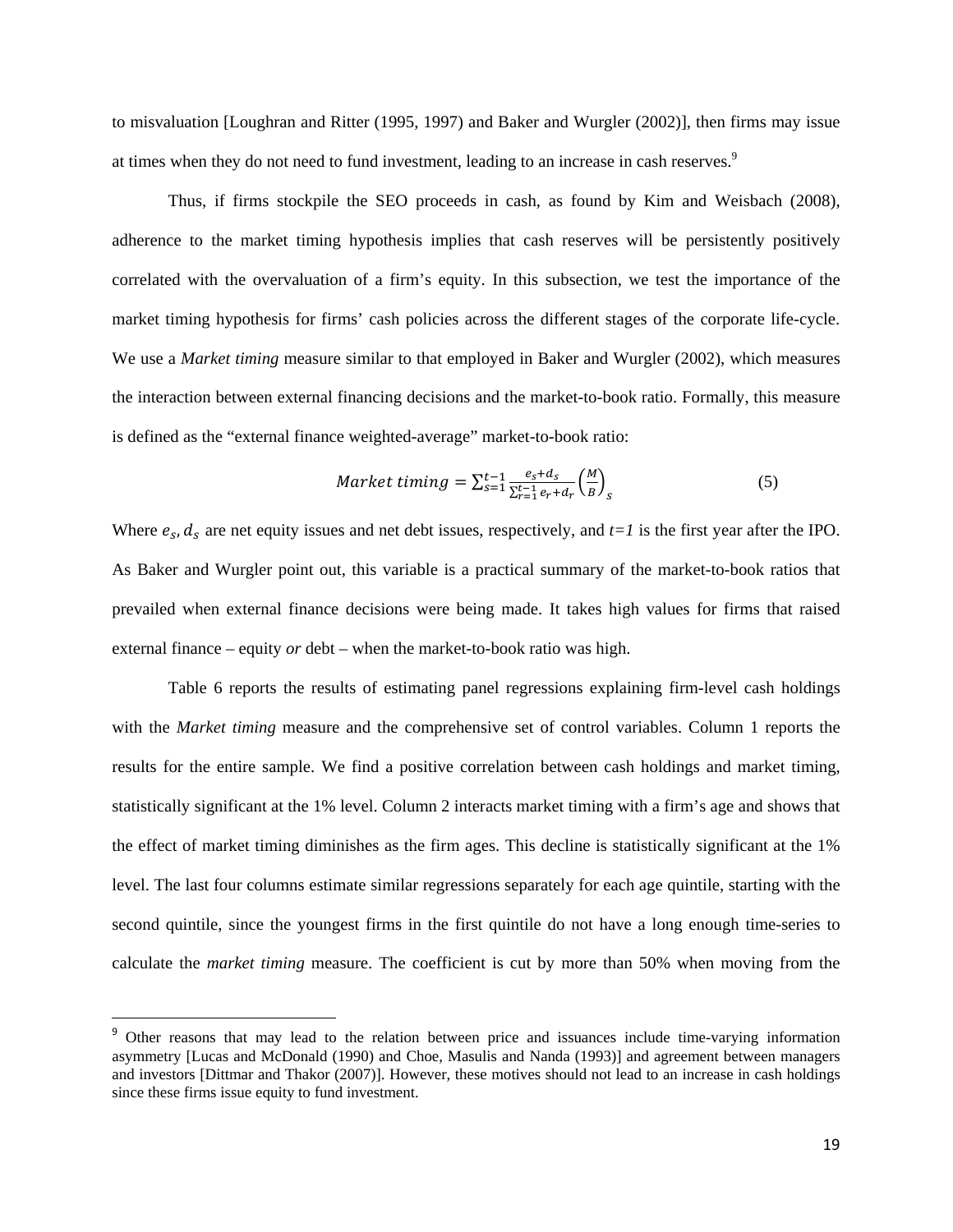youngest firms, with a market timing coefficient of 0.02, to the oldest firms, with a market timing coefficient of 0.009.

 These results suggest that the importance of market timing in explaining cash holdings decreases monotonically over a firm's life-cycle. Economically, a one standard deviation increase in the equity overvaluation-based measure of market timing corresponds to an increase of 3.5% (1.3%) in cash holdings for firms in the youngest (oldest) quintile. This evidence is consistent with declining levels of information asymmetry over a firm's life-cycle, which restricts the firm's ability to take advantage of equity misevaluation.

### *C. Financing Hierarchy*

The third hypothesis that we investigate is the financing hierarchy theory, which implies that there is no optimal level of cash holdings. As proposed by Myers and Majluf (1984), information asymmetries make equity financing too costly; therefore, firms prefer to finance investments internally and use debt only when they do not have sufficient resources. Alternatively, when cash flow exceeds investment needs, firms repay debt that comes due and accumulate any additional cash. This, in turn, implies that cash rises and falls with the fortunes of the firm. Assuming that holding cash has no costs for the shareholders, there is no reason for shareholders to object if the firm has large amounts of cash at times.

 To test this hypothesis, our specification follows that of Opler et al. (1999), estimated separately across the corporate life-cycle quintiles. Specifically, we assume that changes in cash holdings are given by the flow of funds deficit, measured as cash dividends plus capital expenditures plus the change in net working capital (excluding cash), plus the current portion of long-term due, minus the operating cash flows, normalized by total assets. The financing hierarchy view predicts that a firm's cash is negatively correlated with its financing deficit. This is so because under this view, firms first use their cash to cover financing deficits before issuing debt, and symmetrically, they save their cash surpluses after repaying debt that become due. Indeed, Opler et al. (1999) find a highly statistically significant negative relation between changes in cash holdings and the flow of funds deficit.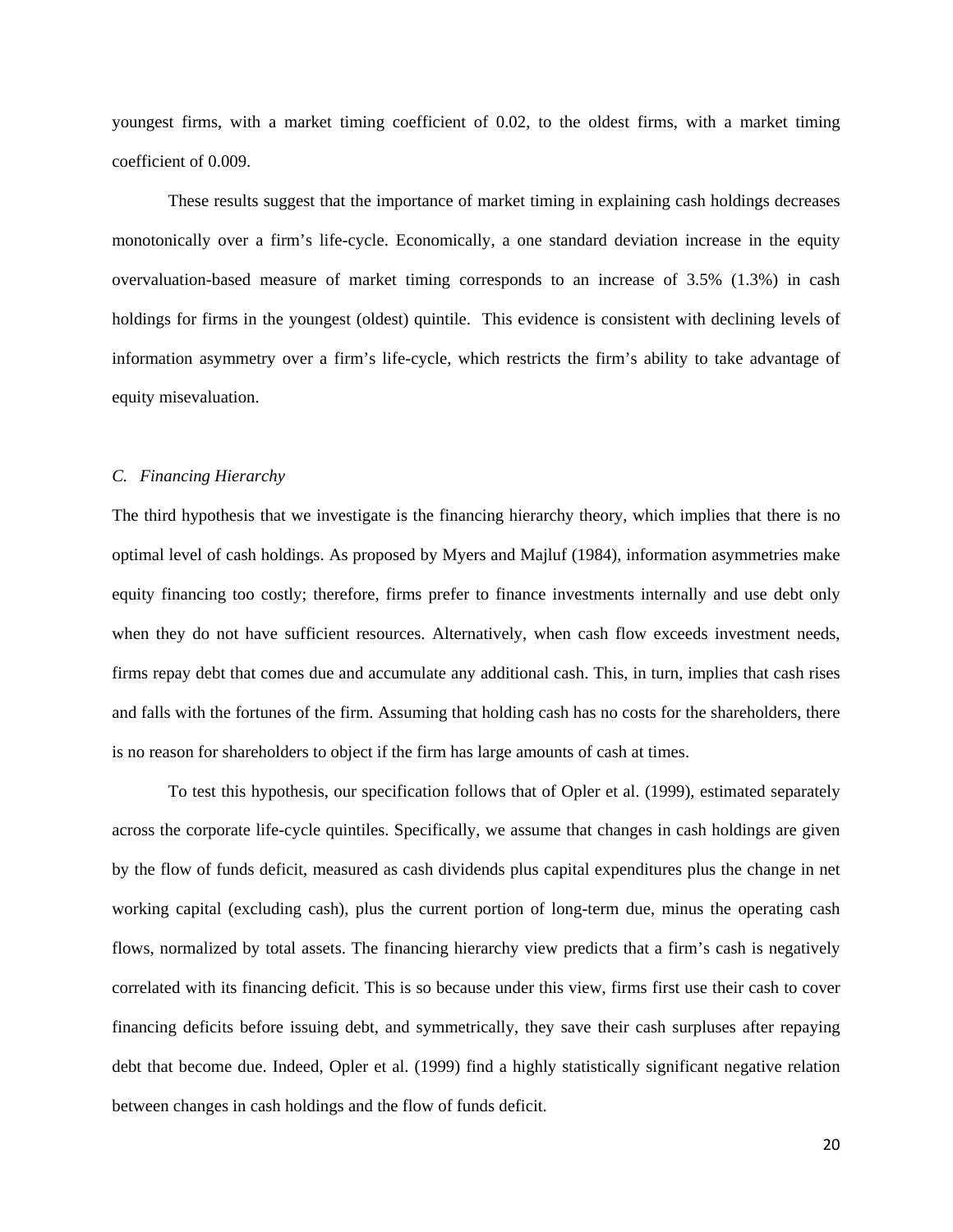Table 7 reports the estimation results of panel regressions explaining annual changes in cash holdings using the financing deficit and the standard set of controls. In contrast to Opler et al. (1999), we find an insignificant relation between cash and the financing deficit in the full sample. However, as shown in Column 2, the interaction between the deficit and a firm's age is negative and statistically significant at the 1% level, suggesting that the relation becomes more negative as the firm ages. These results can also be seen in the next 5 columns, which estimate the same regression separately across the age quintiles. The results indicate that the change in cash holdings is positively related to the financial deficit in younger firms (quintiles 1 and 2), and negatively related to the financial deficit in mature firms (quintiles 4 and 5). Broadly interpreted, these findings suggest that older firms' cash policies adhere to a financing hierarchyimplied dynamics, under which firms use their cash reserves when deficits are higher and build these reserves when deficits are lower or the firm has a surplus. In contrast, younger firms' cash holdings are actually positively related to the financing deficit, suggesting that they increase their cash in response to higher deficits, consistent with the precautionary savings view.

 Collectively, the results in this section are consistent with our finding that the model that governs firms' cash policies changes over the corporate life-cycle and provide insight into the policy that drives older firms' cash policy. Young firms' cash policies are largely dictated by precautionary needs; they are actively managed towards a target cash ratio that reflects the firm's precautionary demand for liquid assets, and hence are positively related to the flow of funds deficit. Further, younger firms replenish their cash reserves by taking advantage of market timing to reduce the costs of raising capital, potentially due to greater information asymmetries that facilitate market misvaluation of their securities. In contrast, the cash policies of mature firms are significantly less influenced by the precautionary savings motive; they adhere to a financing model in which cash reserves fluctuate with the fortunes of the firm. Cash is used to cover financing deficits and is replenished when the firm generates a financing surplus. These results call into question the existence of a single model explaining corporate cash holdings. The existing literature, which has mainly focused on the precautionary savings motive, is therefore biased towards younger firms, potentially due to the influx of new listings in recent years. Nevertheless, it is equally important to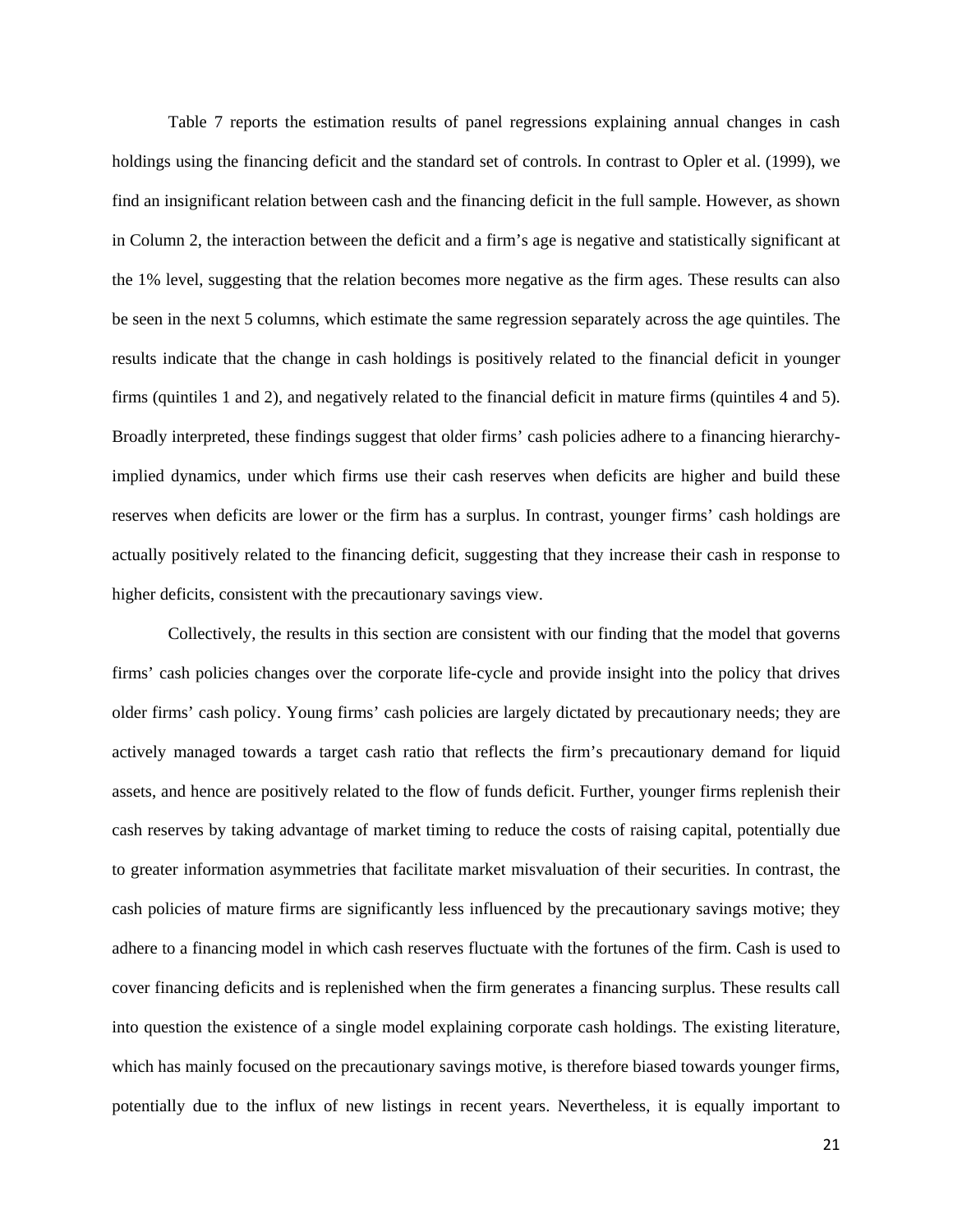understand how older firms manage their cash holdings, particularly because they collectively hold more than 50% of corporate cash.

### **IV. Market Frictions**

This section examines whether the observed changes in firms' cash policies over the corporate life-cycle result from various market frictions that arise or weaken as a firm matures. We consider three types of market frictions: (i) information asymmetry, (ii) incentives, and (iii) taxes. We examine each friction's potential effects on both the level of cash holdings and the financing theory that is driving the way firms are managing their cash holdings.

 The first friction we consider is information asymmetry, which is likely decreasing with a firm's age, as argued by DeAngelo et al. (2006) and others. Standard theory shows that information asymmetry leads to greater credit rationing, which translates into higher costs of financing in the context of financing theories. Coupled together, these arguments imply that older firms may face lower costs of external finance, which may weaken their precautionary savings motive, thus leading to lower cash holdings.

 The second friction that we consider is incentive conflicts, which are typically found to be exacerbated in older firms because their management is more likely entrenched [Shleifer and Vishny (1989)] and because they generate more free cash flow [Jensen (1986)]. While it is unclear a-priori whether such firms would hold more cash or less, there is some empirical evidence suggesting that they spend their cash reserves quicker, thus maintaining lower cash reserves [Harford (1999); Harford et al. (2008)]. Agency problems may also affect the dynamics of a firm's financing. For instance, Myers (2003) illustrates how incentive conflicts, in the sense of Jensen and Meckling (1976), can generate a similar pecking order because the costs of private benefits stay internalized with a debt issuance but are shared with outside shareholders with an equity issuance.

 The third friction we consider is corporate taxes. As noted by Opler et al. (1999), taxes increase the cost of holding cash because the interest income from cash is taxed twice. This income is taxed first at the corporate level and then taxed again as it generates income for the shareholders. If, for example,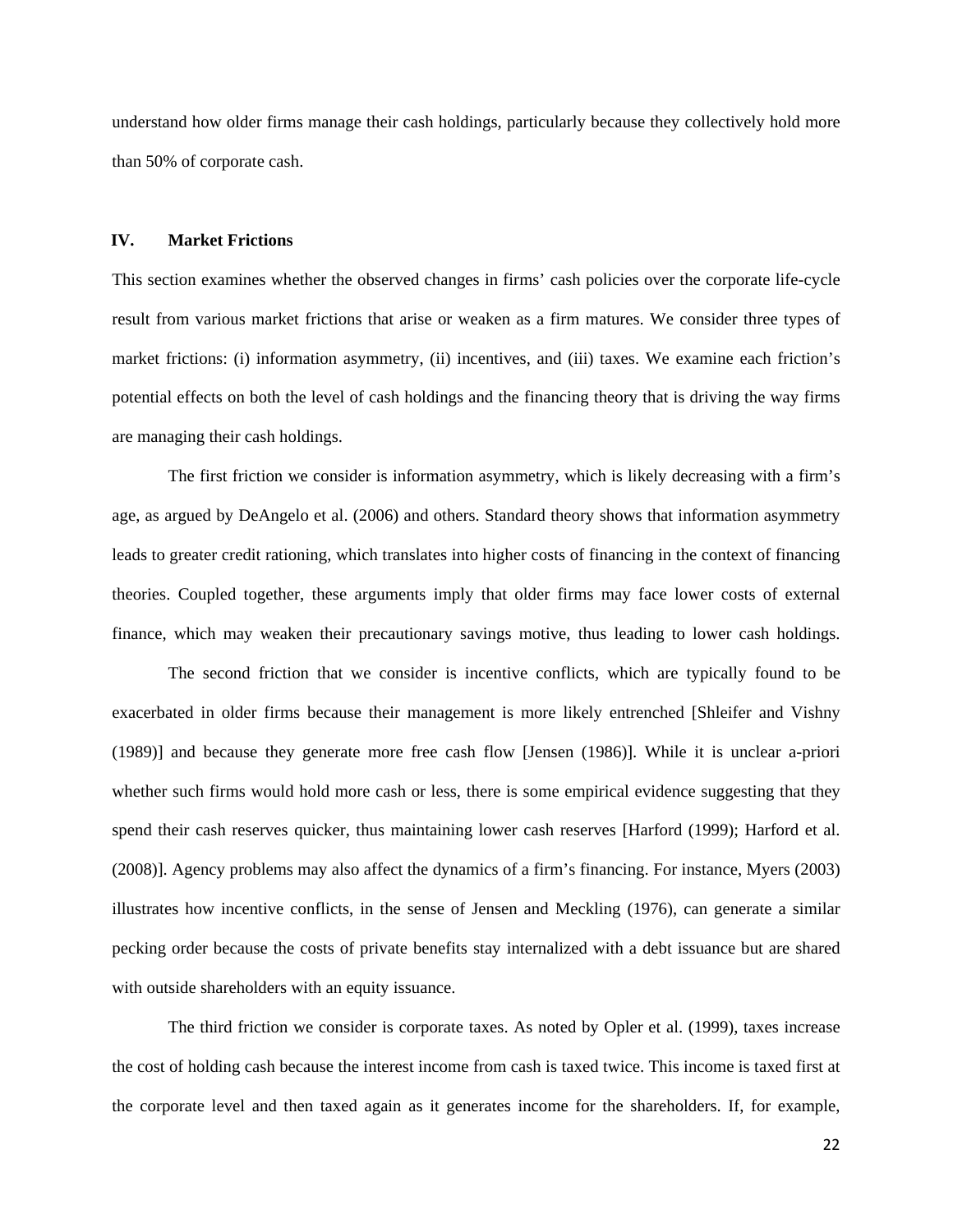shareholders pay no/lower capital gains taxes, they would prefer the firm to use its cash holdings to repurchase shares. If older, more profitable firms pay higher taxes, they may find it optimal to hold less cash since the tax costs associated with cash holdings are higher. Once again, taxes may also generate a pecking order of financing in which debt is preferred to equity, as shown by Stiglitz (1973).

 To test whether these frictions can explain the evolution of cash policies over the life-cycle and whether our results are robust to controlling for these effects, we proceed in two steps. First, we augment our comprehensive empirical cash model with proxies for these frictions and examine whether these augmented models better predict the average cash holdings across the age quintiles. Second, we sort the sample on these proxies and split it into terciles. We then re-estimate the partial adjustment, market timing, and financing hierarchy models in each tercile and investigate how they interact with a firm's lifecycle.

 Of course, a limitation of this approach is that the empirical proxies for market frictions are often noisy. Consequently, our inferences may be confounded by other omitted correlated variables. To mitigate this concern, we rely on proxies identified by previous studies to be significantly associated with these market frictions. Specifically, we use the dispersion in quarterly earnings forecasts as our proxy for information asymmetry; we use the Gompers, Ishii, and Metrick (2003) g-index as a measure for agency costs; and we use operating loss carryforwards as our measure for the tax burden.

 Panel A of Table 8 reports the predicted values from our cash model augmented with proxies for the various frictions. Augmenting the model with the friction proxies results in predicted cash holdings that continue to underestimate the observed cash holdings for the youngest quintile of firms by 4.7 to 5.7 percentage points. These predicted values improve on the accuracy of the original model by 0.6 to 1.6 percentage points (see Table 3). Conversely, the augmented models continue to overestimate the cash holdings of the oldest quintile of firms by 2.4 to 4.7 percentage points. These predicted values improve on the accuracy of the original model by 0.3 to 2.6 percentage points.

 In Panel B, we re-estimate the partial adjustment, market timing, and financing hierarchy models in terciles sorted on information asymmetry, incentives, and taxes. For brevity, we only report the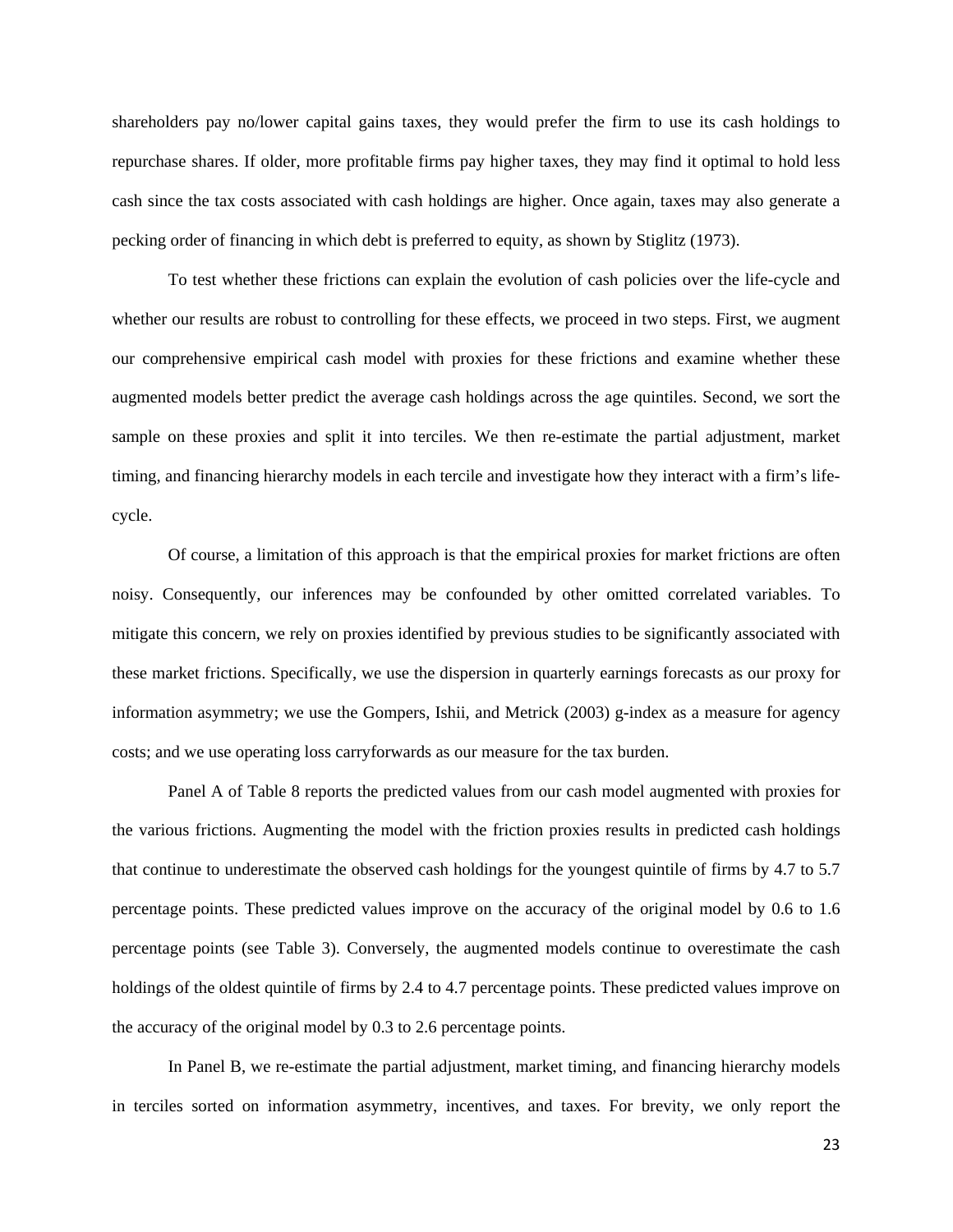interaction between a firm's age and the relevant variables, namely lagged cash, market timing, and the financing deficit. We estimate that the interaction between a firm's age and lagged cash is positive and highly statistically significant at the 5% level or better across all terciles formed on these frictions. Thus, older firms consistently exhibit lower speeds of adjustment of cash, even after controlling for these market frictions. Furthermore, the robustness of these results to the inclusion of various market frictions, which possibly proxy for potential adjustment costs, imply that the differences in SOA over the life-cycle are unlikely driven by differences in adjustment costs. A possible interpretation of these findings is that older firms rebalance their cash holdings significantly slower because they are less concerned about managing their cash towards a target ratio.

 Similarly, we find that the relation between cash holdings and the measures of market timing and financing deficit diminish as a firm ages across all terciles. These results suggest that firms' cash holdings are less affected by market timing and adhere more to a financing hierarchy view over the corporate lifecycle, even after we control for information asymmetry, incentive conflicts, and corporate taxes. Taken together, these results suggest that the corporate life-cycle does not simply proxy for a change in the importance of any specific market friction, which might change firms' equilibrium cash policies.

### **V. Conclusion**

We provide new evidence on the evolution and dynamics of firm-level cash holdings and re-evaluate the extant theories of cash in light of our findings. We find that cash holdings decline monotonically and substantially from an average of 36.0% of book assets in the first year after the IPO to an average of 11.6% of book assets 30 years after the IPO. The precautionary savings motive accounts for only approximately 33% of the decline and an extended empirical model of cash holdings similar to Opler et al. (1999) accounts for about 50% of the decline. Moreover, while the existing models do reasonably well explaining the cash holdings levels of younger firms, they do poorly explaining the cash holdings of older firms. These findings are particularly disturbing given that more than 50% of the cash held by public corporations in the U.S. is held by firms in the oldest quintile.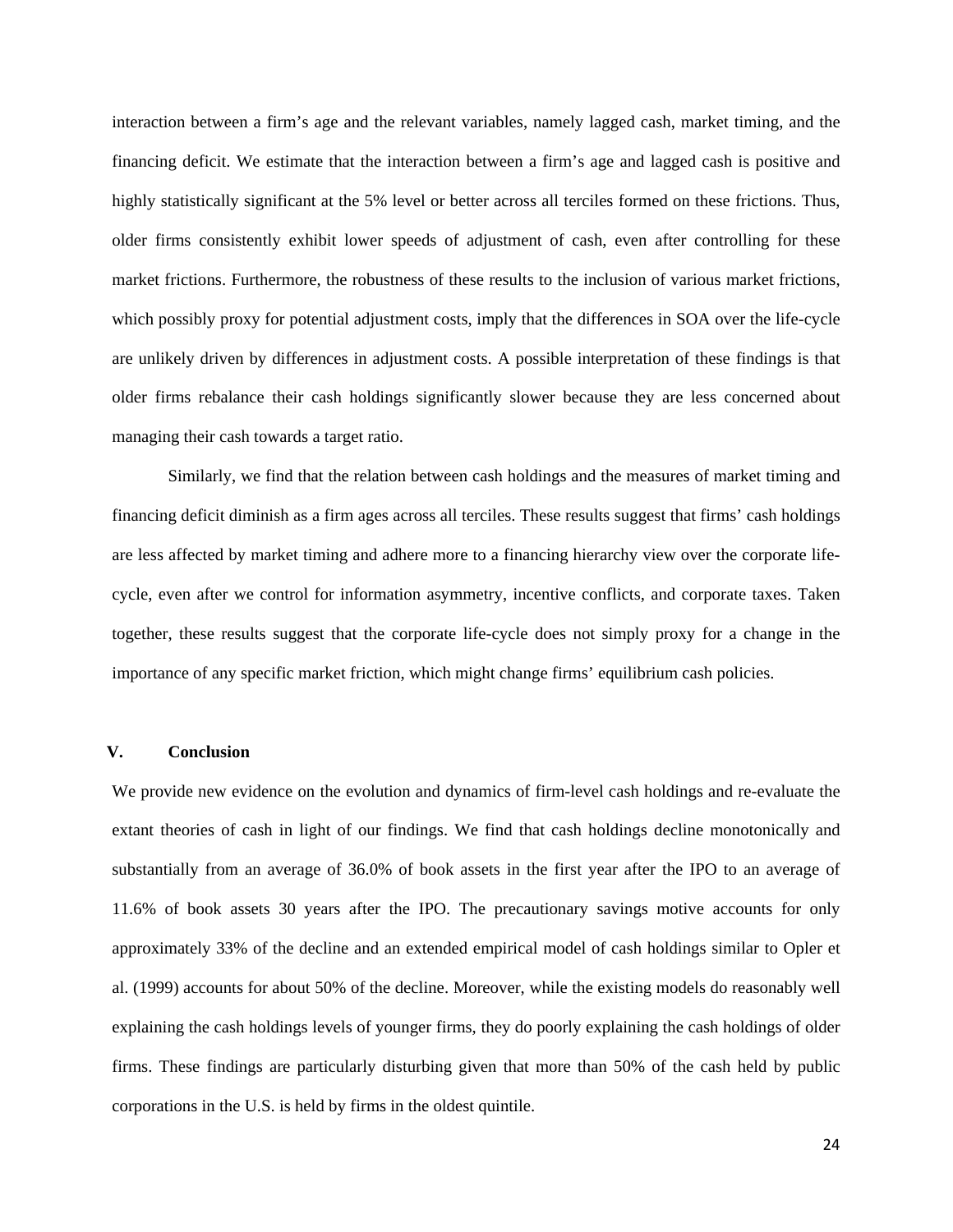To better understand the economic mechanism driving cash policy, we investigate a broad set of theories of cash policy and the relative importance of each in determining how firms manage their cash holdings over their life-cycle. We find a striking dichotomy between young and old firms. Young firms actively rebalance their cash holdings toward a target ratio, which is strongly affected by precautionary savings motives. Further, the cash holdings of young firms are positively and significantly correlated with equity market timing, implying that these firms exploit periods of equity overvaluation to issue equity and replenish their cash stocks. In contrast, older firms exhibit significantly weaker cash rebalancing and market timing behaviors and are much less influenced by the need to save precautionary cash. Rather, older firms' cash holdings fluctuate with the fortunes of the firm, as proxied by firms' financing deficits, consistent with a financing hierarchy theory of cash holdings.

 Taken together, our findings call into question the unified approach to corporate cash holdings, based on the precautionary savings motive, prevalent in the existing literature on cash holdings. We find that this model does not apply uniformly across the corporate life-cycle and cannot fully explain why old firms hold so much less cash than young firms. Our evidence on the importance of the financing hierarchy theory sheds light on how older firms manage their cash and presents some of the first evidence on the importance of this hypothesis to corporate cash holdings. Further, by showing that different models apply at different stages of the corporate life cycle, this paper reconciles conflicting theoretical literatures on financing and cash policy. Additional empirical and theoretical investigations of the determinants of the striking change in cash policies over the corporate life-cycle are a fruitful avenue for future research.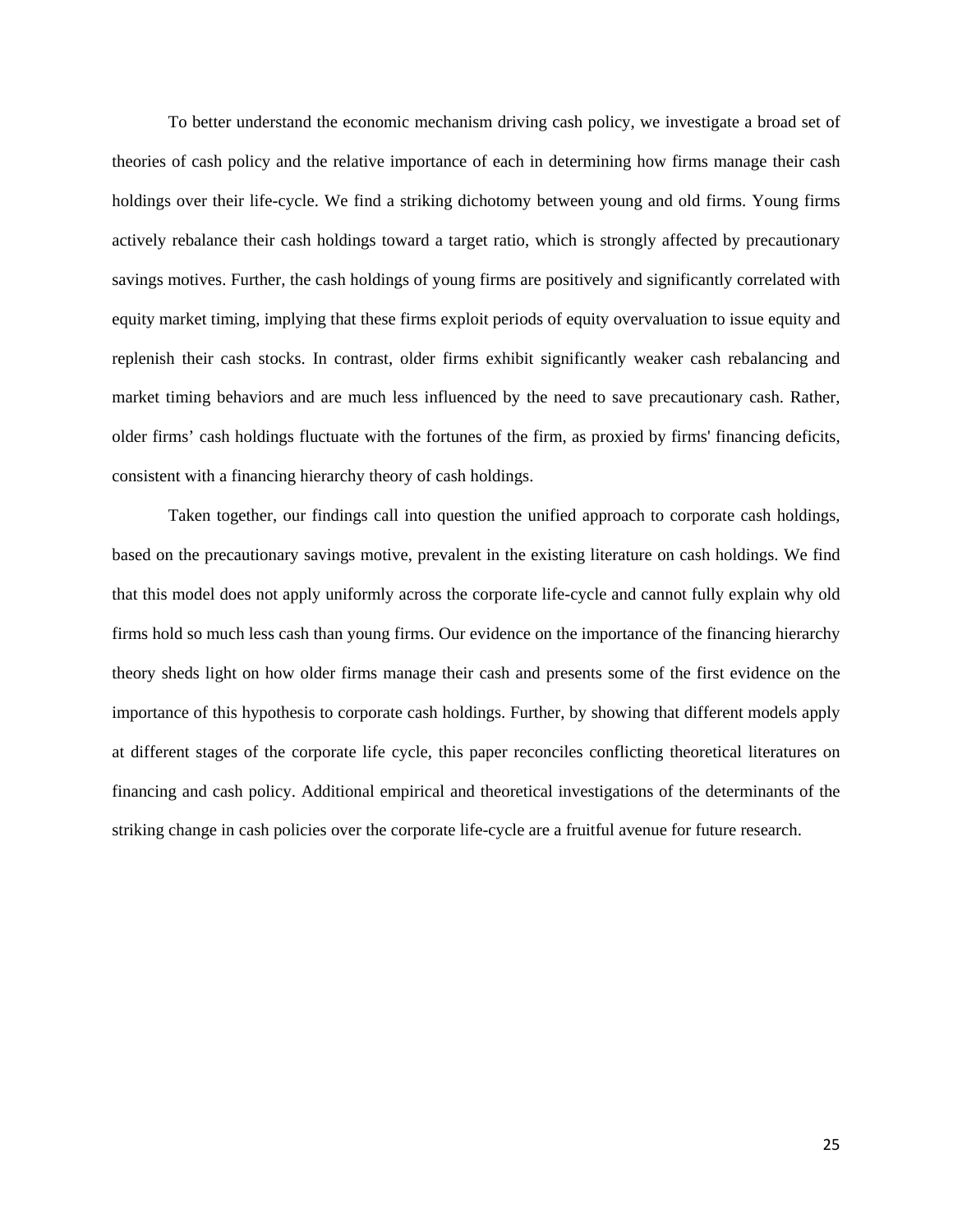### **References**

- Acharya, V., H. Almeida, and M. Campello, 2007, "Is Cash Negative Debt? A Hedging Perspective on Corporate Financial Policies," *Journal of Financial Intermediation*, pp. 515-554.
- Almeida, H., M. Campello and M. Weisbach, 2004, "The Cash Flow Sensitivity of Cash," *Journal of Finance,* Vol. 59, pp. 1777–1804.
- Asquith, P. and D. Mullins, 1986, "Equity Issues and Offering Dilution," *Journal of Financial Economics*, Vol. 15, pp. 61–89.
- Auerbach, A., 1985, "Real Determinants of Corporate Leverage," B.M. Friedman (ed.), Corporate Capital Structure in the United States, National Bureau of Economic Research, pp. 301-322.
- Baker, M. and J. Wurgler, 2002, "Market Timing and Capital Structure," *Journal of Finance,* Vol. 57, pp. 1–32.
- Bates, T. W., K. Kahle and R. Stulz, 2009, "Why Do U.S. Firms Hold so Much More Cash than They Used to?" *Journal of Finance,* Vol. 64, pp. 1985-2021.
- Blundell, R., and S. Bond, 1998, "Initial Conditions and Moment Restrictions in Dynamic Panel Data Models," *Journal of Econometrics,* Vol. 87, pp. 115-143.
- Campello, M., E. Giambona, J. R. Graham, and C. R. Harvey, 2011, " Liquidity Management and Corporate Investment During a Financial Crisis," *Review of Financial Studies,* Vol. 24, pp. 1944-1979.
- Chang, X. and S. Dasgupta, 2009, "Target Behavior and Financing: How Conclusive Is the Evidence?," *Journal of Finance,* Vol. 64*,* pp. 1767 - 1796.
- Choe, H., R. Masulis, and V. Nanda, 1993, "Common Stock Offerings across the Business Cycle," *Journal of Empirical Finance*, Vol. 1, pp. 3–31.
- DeAngelo, H., L. DeAngelo, and R. Stulz, 2006, " Dividend Policy and the Earned/Contributed Capital Mix: A Test of the Life-cycle Theory," *Journal of Financial Economics,* Vol. 81, pp. 227-254.
- DeAngelo, H., L. DeAngelo, and D. Skinner, 2008, "Corporate Payout Policy," *Foundations and Trends in Finance*, Vol. 3, pp. 95–287.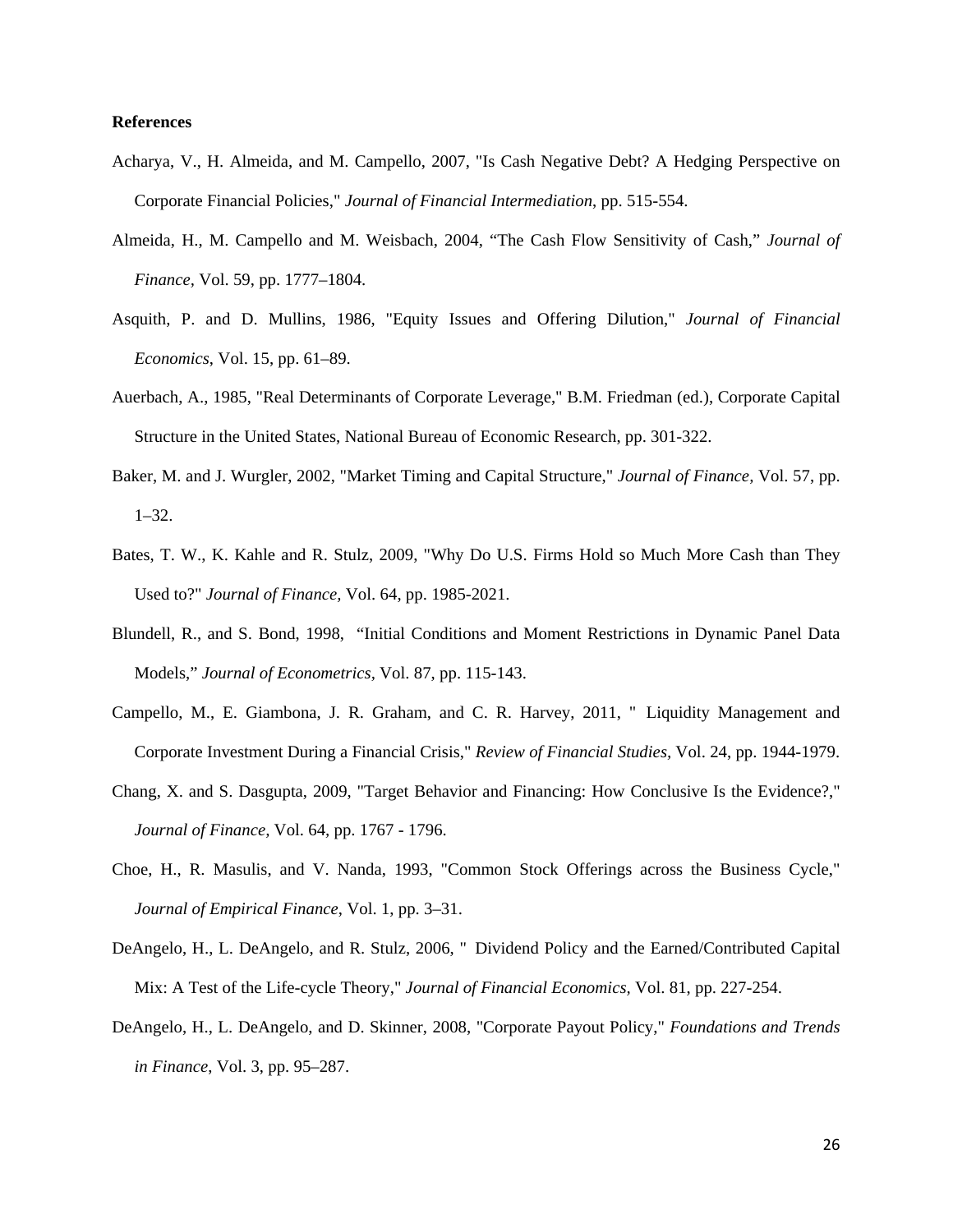DeAngelo, H., L. DeAngelo, and R. Stulz, 2010, "Seasoned Equity Offerings, Market Timing, and the Corporate Lifecycle," *Journal of Financial Economics,* Vol. 95, pp. 275-295.

Dittmar, A. and A. Thakor, 2007, "Why Do Firms Issue Equity?", *Journal of Finance*, Vol. 62, pp. 1-54.

- Duchin, R., O. Ozbas and B. Sensoy, 2010, "Costly External Finance, Corporate Investment, and the Subprime Mortgage Credit Crisis," *Journal of Financial Economics,* Vol. 97, pp. 418-435.
- Fama, E. and K. French, 2001, "Disappearing Dividends: Changing Firm Characteristics or Lower Propensity to Pay?" *Journal of Financial Economics*, Vol. 60, pp. 3–43.
- Fama, E. and K. French, 2002, "Testing Trade-off and Pecking Order Predictions About Dividends and Debt," *Review of Financial Studies,* Vol. 15, pp. 1-33.
- Fama, E. and K. French, 2004, "New Lists: Fundamentals and Survival Rates," *Journal of Financial Economics*, Vol. 73, pp. 229–269.
- Flannery, M. and K. Rangan, 2006, "Partial Adjustment and Target Capital Structures," *Journal of Financial Economics,* Vol. 79, pp. 469-506.
- Foley, F., J. Hartzell, S. Titman, and G. Twite, 2007, "Why Do Firms Hold So Much Cash? A Tax-Based Explanation," *Journal of Financial Economics*, Vol. 86, pp. 579–607.
- Gompers, P., J. Ishii, and A. Metrick, 2003, "Corporate Governance and Equity Prices," *Quarterly Journal of Economics,* Vol. 118, pp. 107–155.
- Harford, J, 1999, " Corporate Cash Reserves and Acquisitions," *Journal of Finance,* Vol. 54, pp. 1969- 1997.
- Harford, J., S. Mansi and W. Maxwell, 2008, "Corporate Governance and Firm Cash Holdings," *Journal of Financial Economics*, Vol. 87, pp. 535-555.
- Huang, R. and J. Ritter, 2009, "Testing Theories of Capital Structure and Estimating the Speed of Adjustment," *Journal of Financial and Quantitative Analysis,* Vol. 44, pp. 237-271.
- Iliev, P. and I. Welch, 2010, "Reconciling Estimates of the Speeds of Adjustment of Leverage Ratios," *Working Paper*.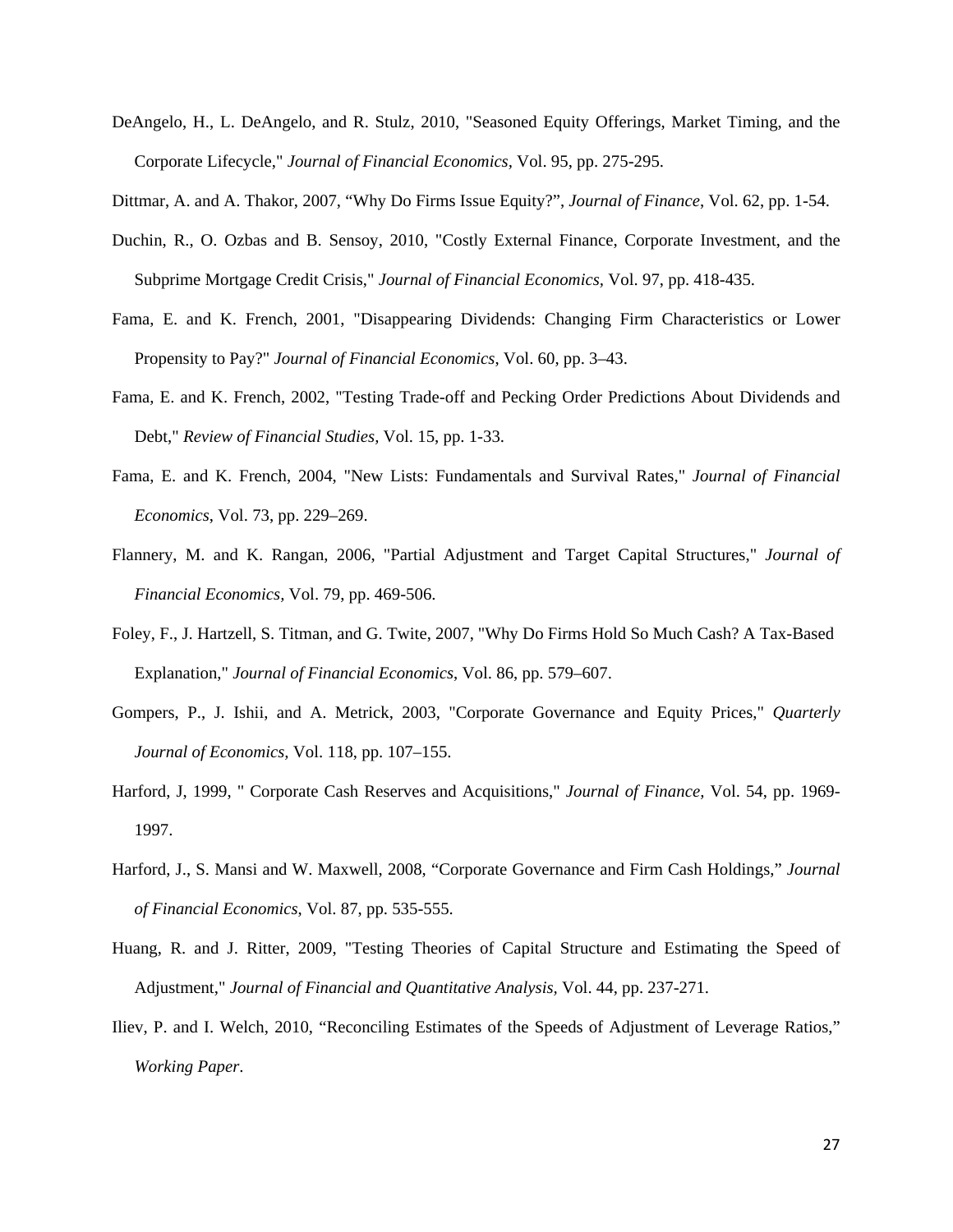- Jensen, M., 1986, "Agency Costs of Free Cash Flow, Corporate Finance and Takeovers," *American Economic Review,* Vol. 76, pp. 323–329.
- Jensen, M. and W. Meckling, 1976, "Theory of the Firm: Managerial Behavior, Agency Costs and Ownership Structure," *Journal of Financial Economics*, Vol. 3, pp. 305–360.
- Jovanovic, B. and P. Rousseau, 2001, "Why Wait? A Century of Life before IPO," *American Economic Review,* Vol. 91, pp. 336-341.
- Keynes, J.M., 1936. "The General Theory of Employment," In: Interest and Money. Harcourt Brace, London.
- Kim, C., D. Mauer, and A. Sherman, 1998, "The Determinants of Corporate Liquidity: Theory and Evidence," *Journal of Financial and Quantitative Analysis,* Vol. 33, pp.335–359.
- Kim, W. and M. Weisbach, 2008, "Motivations For Public Equity Offers: An International Perspective," *Journal of Financial Economics*, Vol. 87, pp. 281–307.
- Korajczyk, R., D. Lucas, and R. McDonald, 1990, "Understanding Stock Price Behavior Around the Time of Equity Issues," In: Hubbard, R. (Ed.), Asymmetric Information, Corporate Finance and Investment. University of Chicago Press, Chicago, IL, pp. 257–277.
- Leary, M. and M. Roberts, 2005, "Do Firms Rebalance Their Capital Structures?," *Journal of Finance,*  Vol. 60**,** pp. 2575-2619.
- Lins, K., H. Servaes, and P. Tufano, 2010, "What Drives Corporate Liquidity? An International Survey of Cash Holdings and Lines of Credit," *Journal of Financial Economics,* Vol. 98, pp.160–76.
- Lemmon, M., M. Roberts and J. Zender, 2008, "Back to the Beginning: Persistence and the Cross-Section of Corporate Capital Structure," *Journal of Finance,* Vol. 63, pp. 1575–1608**.**
- Loughran, T. and J. Ritter, 1995, "The New Issues Puzzle," *Journal of Finance,* Vol. 50, pp. 23–51.
- Loughran, T. and J. Ritter, 1997, "The Operating Performance of Firms Conducting Seasoned Equity Offerings," *Journal of Finance*, Vol. 52, pp. 1823–1850.
- Lucas, D. and R. McDonald, 1990, "Equity Issues and Stock Price Dynamics," *Journal of Finance*, Vol. 45, pp. 1019–1043.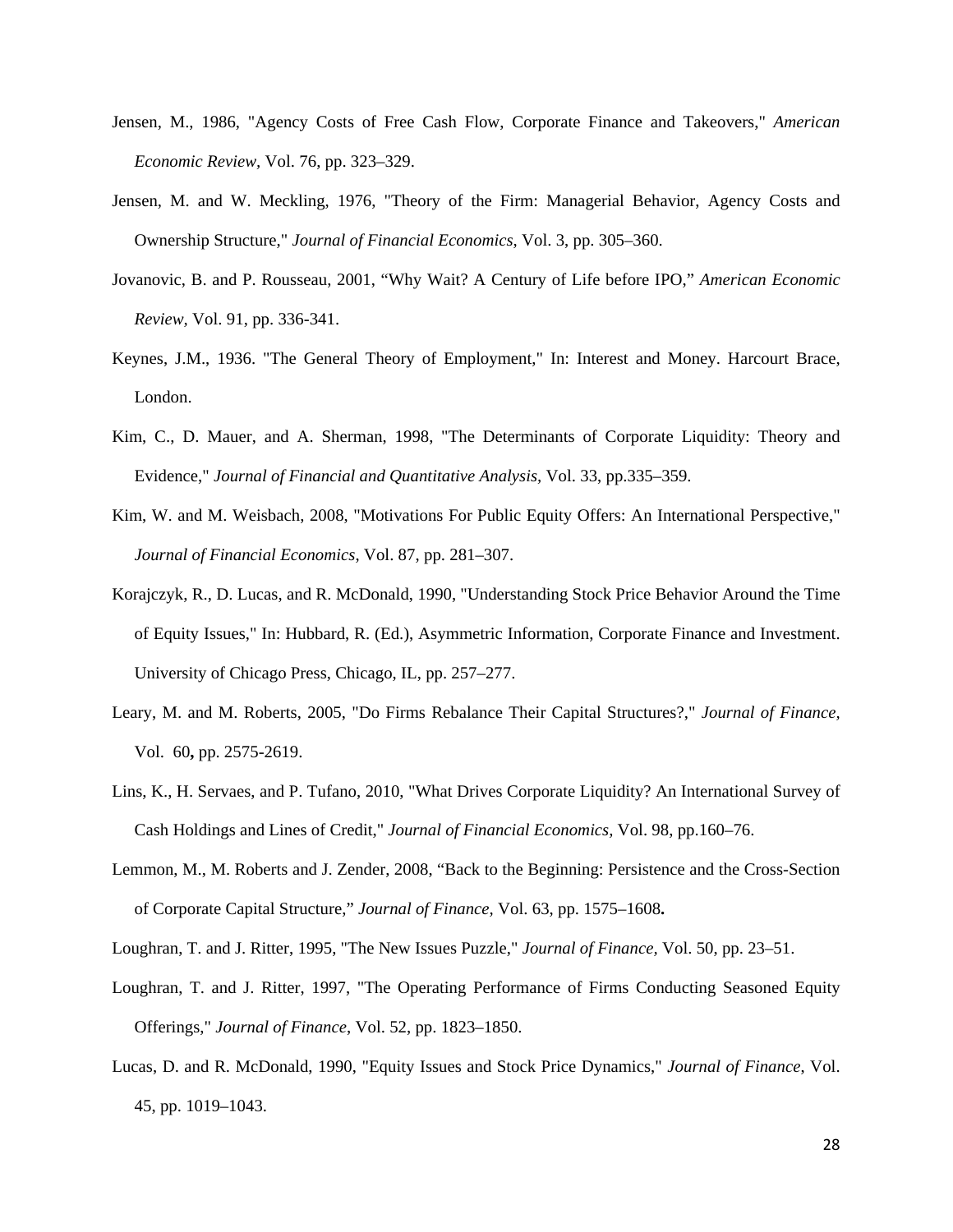- Masulis, R. and A. Korwar, 1986, "Seasoned Equity Offerings: An Empirical Investigation," *Journal of Financial Economics,* Vol. 15, pp. 91–118.
- Miller, M. and D. Orr, 1966, "A Model of the Demand for Money by Firms," *Quarterly Journal of Economics,* Vol. 80, pp. 413–435.
- Myers, S., 2003, "Financing of corporations," In: Constantinides, G., Harris, M. (Eds.), Handbook of the Economics of Finance. Elsevier, Amsterdam, pp. 215–254.
- Myers, S. and N. Majluf, 1984, "Corporate Financing and Investment Decisions When Firms Have Information that Investors Do Not Have," *Journal of Financial Economics*, Vol. 13, pp. 187–221.
- Opler, T., L. Pinkowitz, R. Stulz and R. Williamson, 1999, "The Determinants and Implications of Cash Holdings," *Journal of Financial Economics,* Vol. 52, pp. 3-46.
- Shleifer, A. and R. Vishny, 1989, "Management Entrenchment: The Case of Manager Specific Investments," *Journal of Financial Economics,* Vol. 25, pp. 123-140.
- Shyam-Sunder, L. and S. Myers, 1999, "Testing Static Tradeoff Against Pecking Order Models of Capital Structure," *Journal of Financial Economics,* Vol. 51, pp. 219-244.
- Stiglitz, J., 1973, "Taxation, Corporate Financial Policy and the Cost of Capital," *Journal of Public Economics,* Vol. 2, pp. 1–34.
- Sufi, A., 2009, "Bank Lines of Credit in Corporate Finance: An Empirical Analysis," *Review of Financial Studies*, Vol. 22(3), pp. 1057-1088.
- Taggart, R. A. (1977), "A Model of Corporate Financing Decisions,*" Journal of Finance*, Vol. 32, pp. 1467 - 1484.
- Welch, I., 2004, "Capital Structure and Stock Returns," *Journal of Political Economy,* Vol. 112, pp. 106- 131.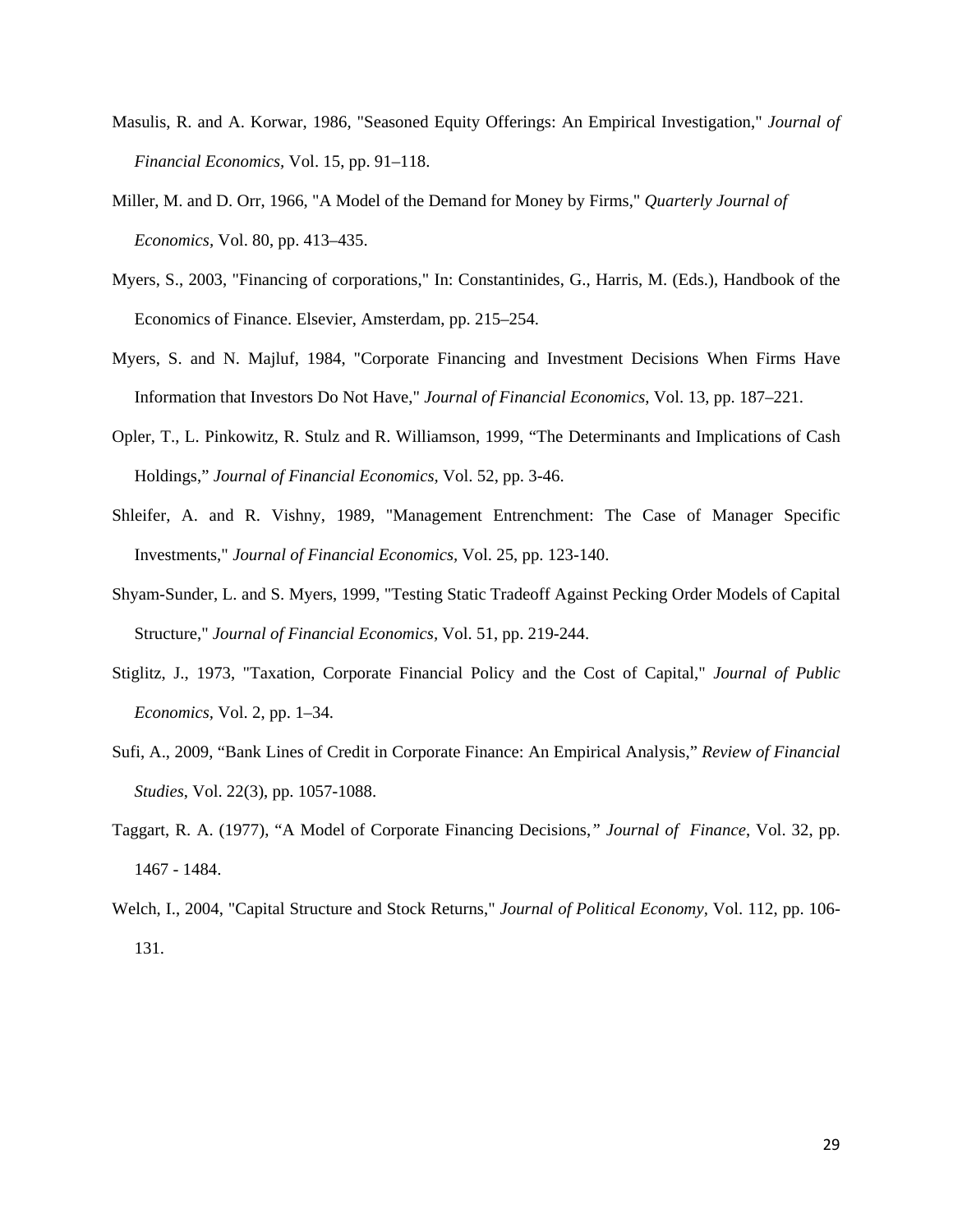### **Appendix: Variable Definitions**

Note: Compustat data items are given in parentheses

*Cash* is cash + short term investments (che) divided by total assets (at).

*Age* is the number of years since the firm's IPO. IPO date is gathered from SDC. If the date is missing from this source, we use Jay Ritter's database provided on his Web page. If the date is not available from either of these sources, we use the first date the firm was listed on CRSP, checking this with the Jovanovic and Rousseau (2001) data for the pre-CRSP period.

*Cash Flow* is measured as earnings less interest and taxes (ib+dp), divided by total assets (at).

- *Industry cash flow volatility* is the 10-year rolling window median volatility of cash flow/assets across 2 digit SIC industries.
- *Market to book* is the market value of assets, defined as total assets (at) minus book equity (ceq) plus market value of equity (csho\*prcc), divided by total assets (at).

*Net Working Capital* is net working capital (wcap) excluding cash(che), divided by total assets (at).

*CAPEX* is capital expenditure (capx) divided by total assets (at).

*Leverage* is short-term debt (dlc) plus long-term debt (dltt), divided by total assets (at).

**R&D** is research and development (xrd) divided by sales (sale). Missing values are set to 0.

*Payout* is defined as the sum of dividend payments (dvp+dvc) and stock repurchases (prstkc), divided by book assets (at).

*Size* is the natural logarithm of the book value of total assets (at).

- *Foreign income dummy* is an indicator variable equal to 1 if the firm reported nonmissing pretax foreign income (pifo).
- *Deficit* is the flow of funds deficit, defined as cash dividends plus capital expenditures plus the change in net working capital (excluding cash), plus the current portion of long-term due, minus the operating cash flows, normalized by total assets.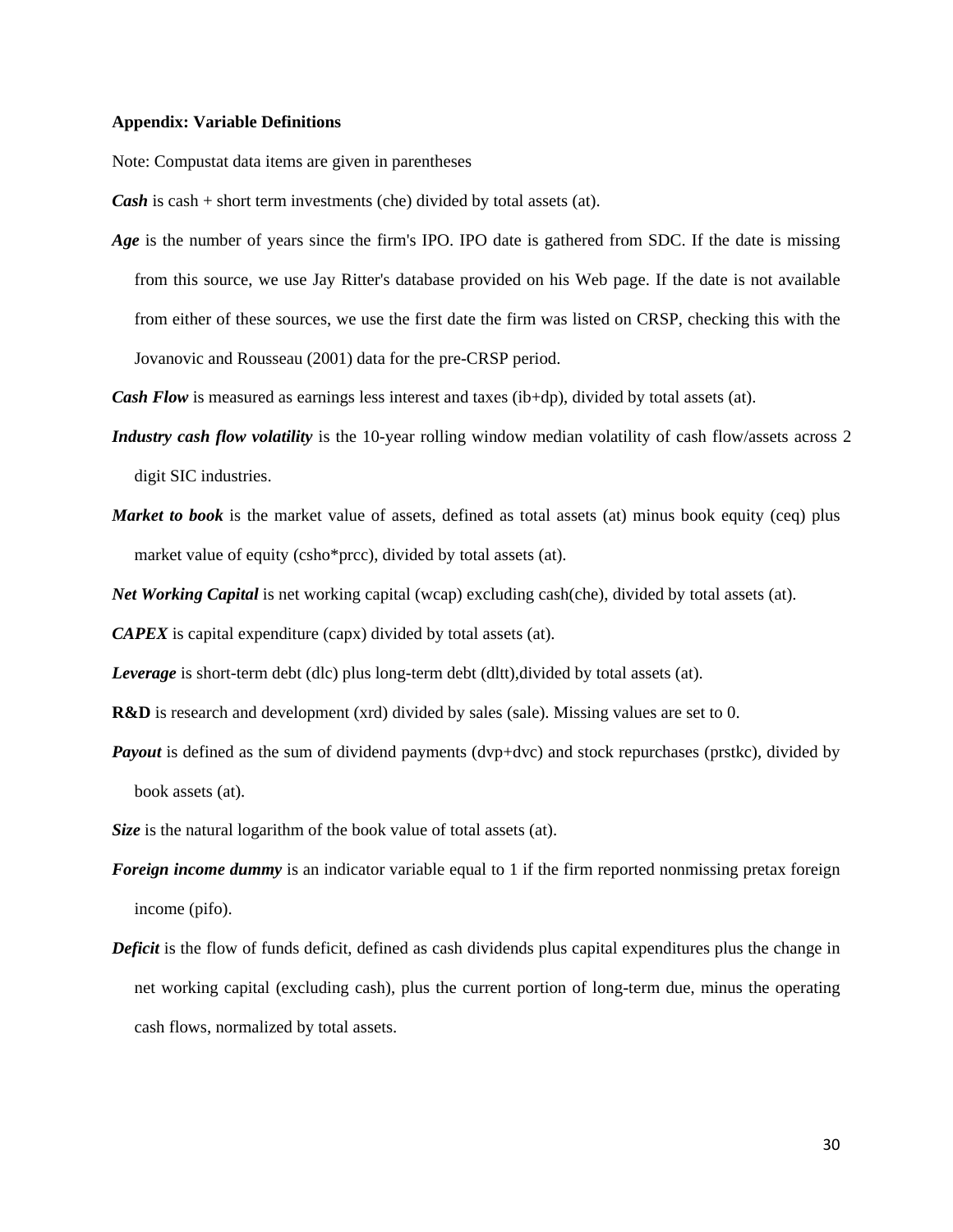*Market timing* =  $\sum_{s=1}^{t-1} \frac{e_s + d_s}{\sum_{r=1}^{t-1} e_r + d_r} \left(\frac{M}{B}\right)_s$  $\frac{t-1}{s=1} \frac{e_s + a_s}{s^2 + a_{s-1}} \left(\frac{M}{B}\right)$ , where  $e_s$ ,  $d_s$  are net equity issues and net debt issues, respectively, and *t=1* is the first year that the firm appears on Compustat.

*Information asymmetry* is measured by the dispersion in quarterly earnings forecasts on IBES.

*Incentives* are measured using the g-index [Gompers et al. (2003)], where missing years are filled out with the most recent value.

*Taxes* are measured by the tax loss carry forward (tlcf).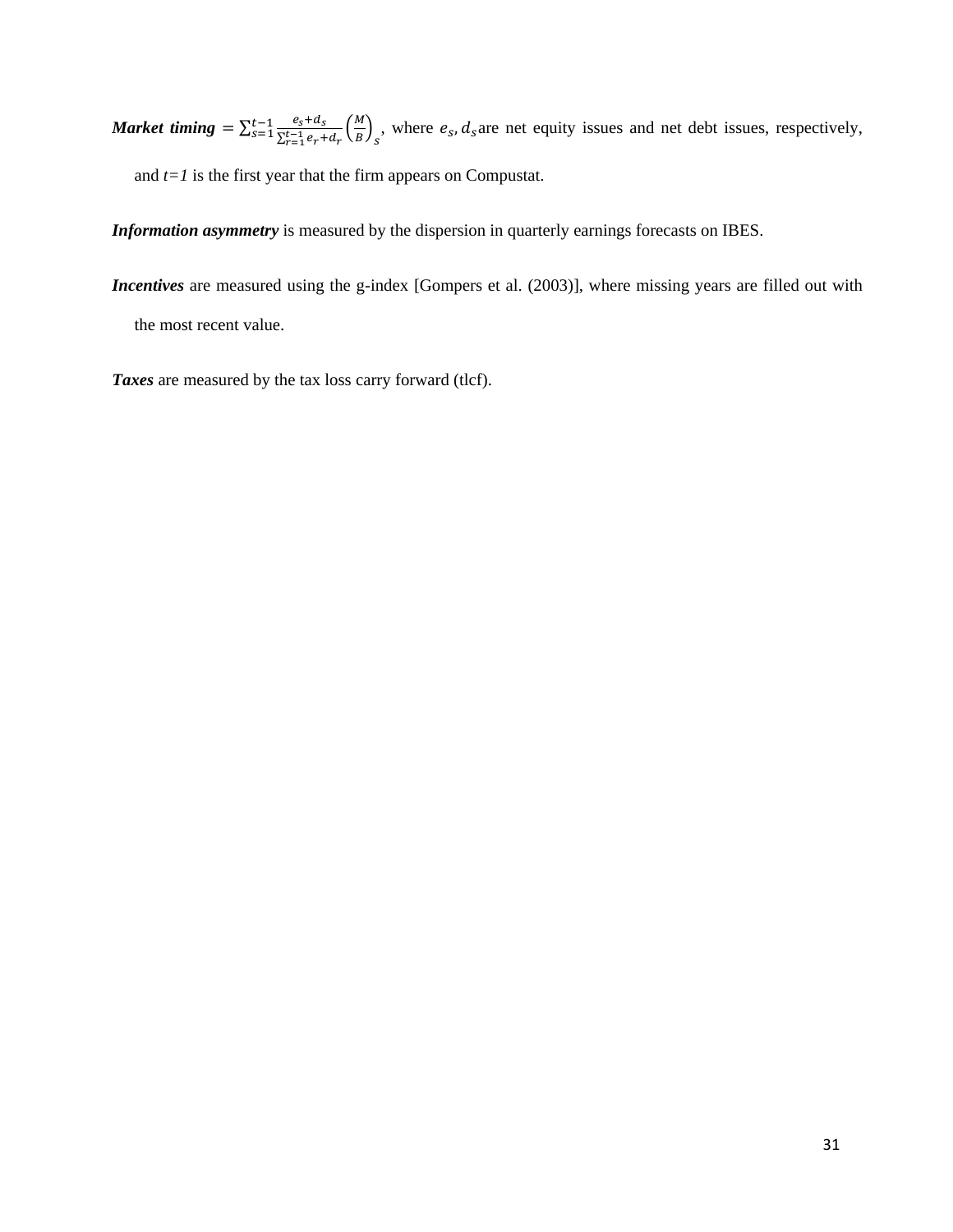# **Figure 1 The Life-cycle of Corporate Cash Holdings**

This figure presents evidence on the evolution of cash holdings over the corporate life-cycle, measured by the number of years since the firm's IPO. The sample consists of all industrial firms in the Compustat/Crsp file from 1980 to 2009, with non-missing observations on total assets and cash. IPO date is gathered from SDC. If the date is missing from this source, we use Jay Ritter's database provided on his Web page. If the date is not available from either of these sources, we use the first date the firm was listed on CRSP, checking this with the Jovanovic and Rousseau (2001) data for the pre-CRSP period.





**Panel B: Median cash holdings** 

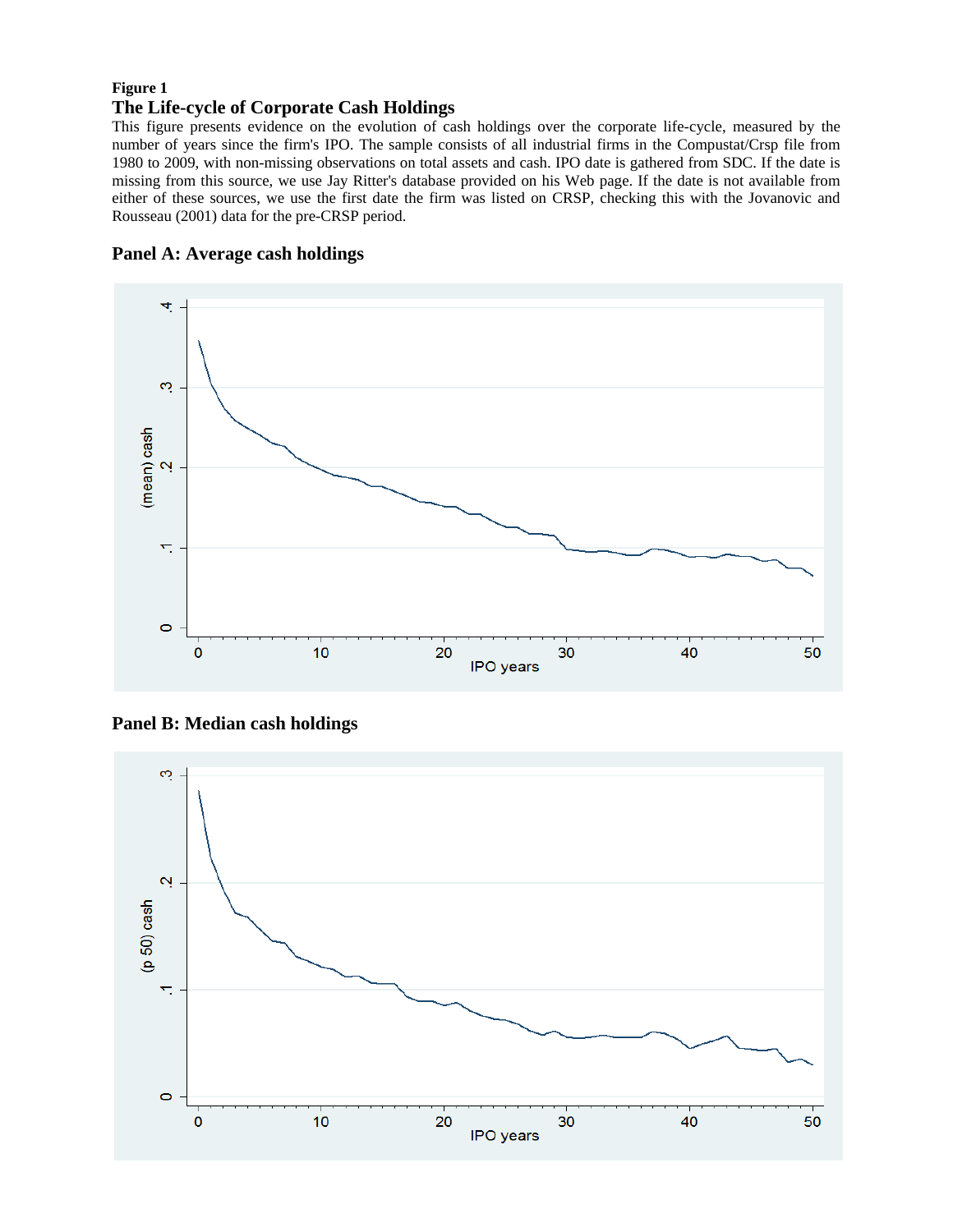



**Panel D: Average cash holdings -- 5 Fama-French industries** 

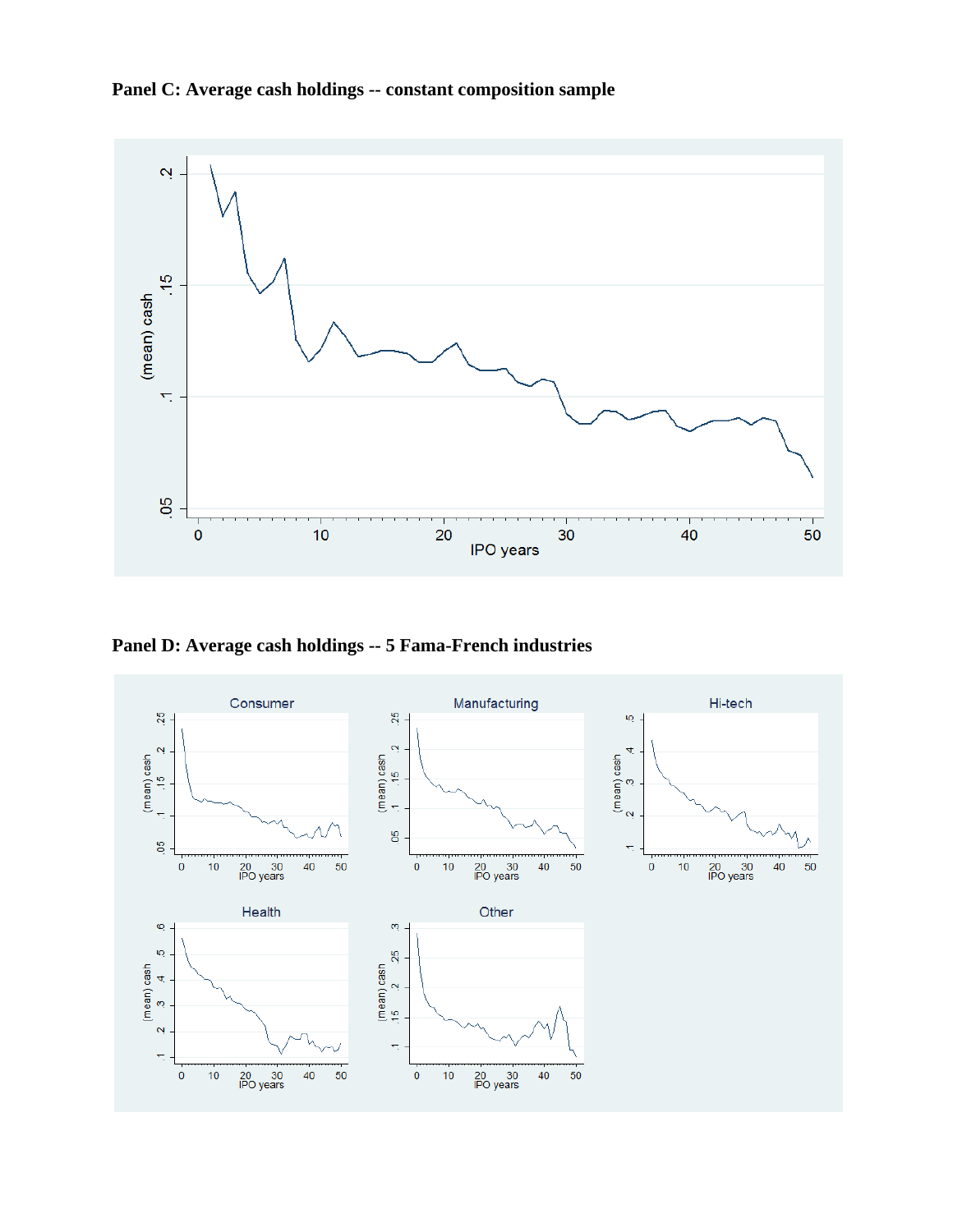# **Table 1 Summary Statistics**

Panel A presents summary statistics for the sample, which consists of all industrial firms in the Compustat/Crsp file from 1980 to 2009, with non-missing observations on total assets and cash. *Cash* is cash and short term investments. *Age* is the number of years since the firm's IPO. IPO date is gathered from SDC. If the date is missing from this source, we use Jay Ritter's database provided on his Web page. If the date is not available from either of these sources, we use the first date the firm was listed on CRSP, checking this with the Jovanovic and Rousseau (2001) data for the pre-CRSP period. *Industry cash flow volatility* is the 10-year rolling window median volatility of cash flow/assets across 2 digit SIC industries. *Market-to-book* is measured as the book value of total assets minus book value of equity plus market value of equity divided by total assets. *Size* is the natural logarithm of the book value of total assets. *Cash flow* is measured as earnings less interest and taxes, divided by total assets. *Foreign income dummy* is an indicator variable equal to 1 if the firm reported nonmissing pretax foreign income. *Net working capital* is net working capital excluding cash, divided by book assets. *Capital expenditure* is capital expenditure divided by total assets. *Leverage* is short-term debt plus long-term debt divided by total assets. *R&D* is research and development expense, divided by total sales, where missing values are set to zero. Acquisitions is acquisition expense, divided by total assets. *Payout* is dividends plus stock repurchases divided by total assets. Panels B and C sort all firms as of 1980 and 2009, respectively, into quintiles on their age, and report the aggregate cash amount, in millions of dollars, held by all the firms in each quintile.

| Variable                      | Mean   | Median | Std. Dev. | $\mathbf N$ |
|-------------------------------|--------|--------|-----------|-------------|
| Cash/assets                   | 0.215  | 0.123  | 0.231     | 93,675      |
| Age                           | 11.862 | 8.000  | 11.818    | 93,584      |
| Industry cash flow volatility | 0.055  | 0.045  | 0.032     | 93,478      |
| Market-to-book                | 2.055  | 1.465  | 1.722     | 92,605      |
| Size                          | 5.129  | 4.977  | 1.967     | 93,675      |
| Cash flow                     | 0.011  | 0.065  | 0.256     | 86,999      |
| Foreign income dummy          | 0.307  | 0.000  | 0.461     | 93,675      |
| Net working capital           | 0.096  | 0.085  | 0.186     | 91,064      |
| Capital expenditure           | 0.067  | 0.046  | 0.068     | 92,454      |
| Leverage                      | 0.214  | 0.163  | 0.239     | 93,310      |
| Research & Development        | 1.801  | 0.000  | 104.184   | 93,675      |
| Acquisitions                  | 0.020  | 0.000  | 0.055     | 93,675      |
| Payout                        | 0.025  | 0.005  | 0.049     | 86,256      |

#### **Panel A: Sample-wide Summary**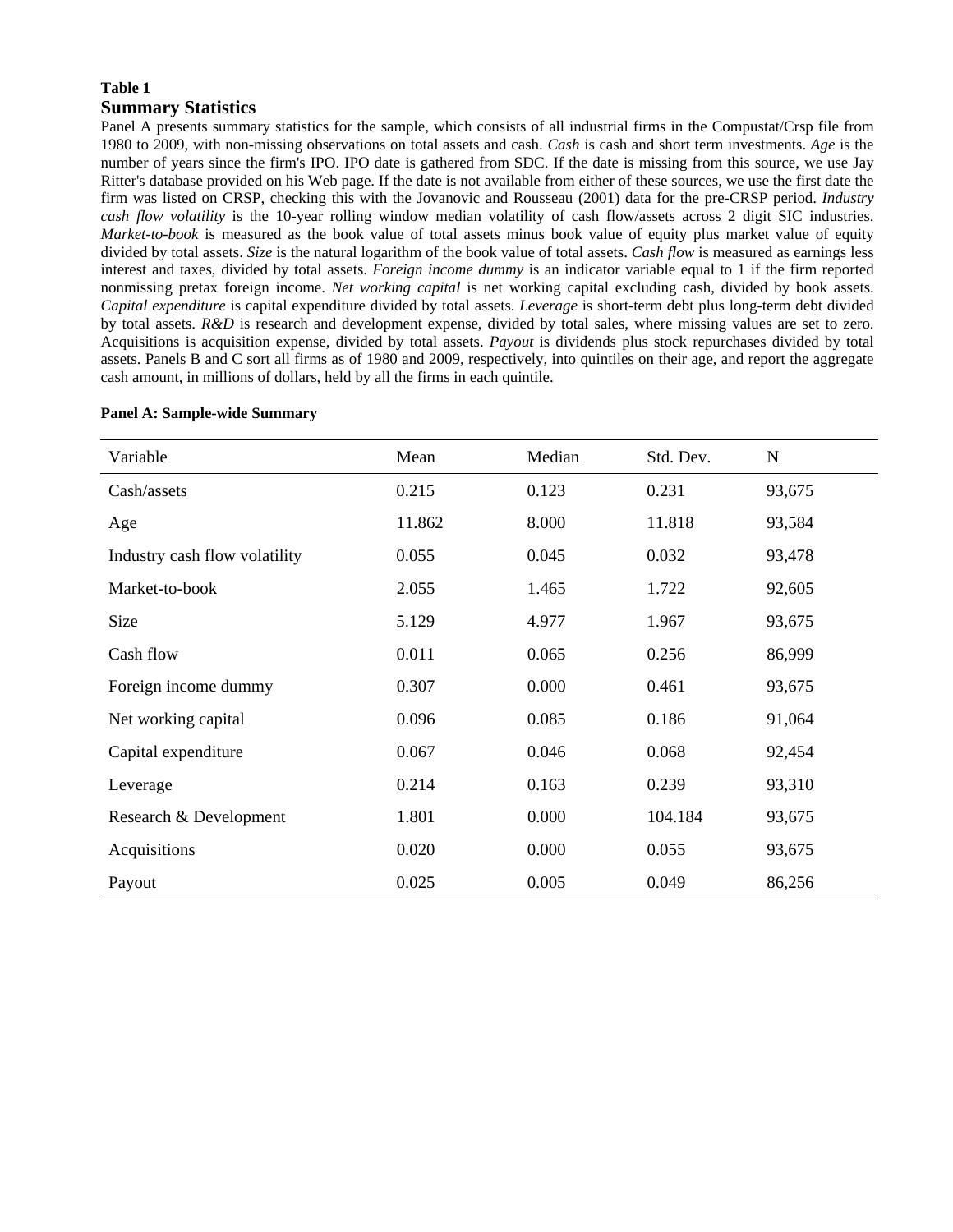| Age quintile   | Average age | Number of<br>firms | Total cash<br>amount $(\$M)$ | % of total cash |
|----------------|-------------|--------------------|------------------------------|-----------------|
| Young          | 1.39        | 420                | 3,656                        | 4.25%           |
| $\overline{2}$ | 6.04        | 221                | 1,724                        | 2.01%           |
| 3              | 8.33        | 580                | 7,833                        | 9.11%           |
| $\overline{4}$ | 14.67       | 520                | 12,873                       | 14.98%          |
| Old            | 28.70       | 351                | 59,868                       | 69.65%          |
| Total          | 11.69       | 2092               | 85,954                       | 100%            |

# **Panel B: Cash Holdings Across Life Cycle Quintiles As of 1980**

# **Panel C: Cash Holdings Across Life Cycle Quintiles As of 2009**

| Age quintile   | Average age | Number of<br>firms | Total cash<br>amount $(SM)$ | % of total cash |
|----------------|-------------|--------------------|-----------------------------|-----------------|
| Young          | 2.19        | 614                | 89,145                      | 7.34%           |
| $\overline{2}$ | 7.88        | 523                | 130,597                     | 10.75%          |
| 3              | 13.01       | 554                | 115,962                     | 9.55%           |
| 4              | 19.42       | 621                | 267,558                     | 22.03%          |
| Old            | 38.85       | 607                | 611,108                     | 50.32%          |
| Total          | 16.55       | 2919               | 1,214,370                   | 100%            |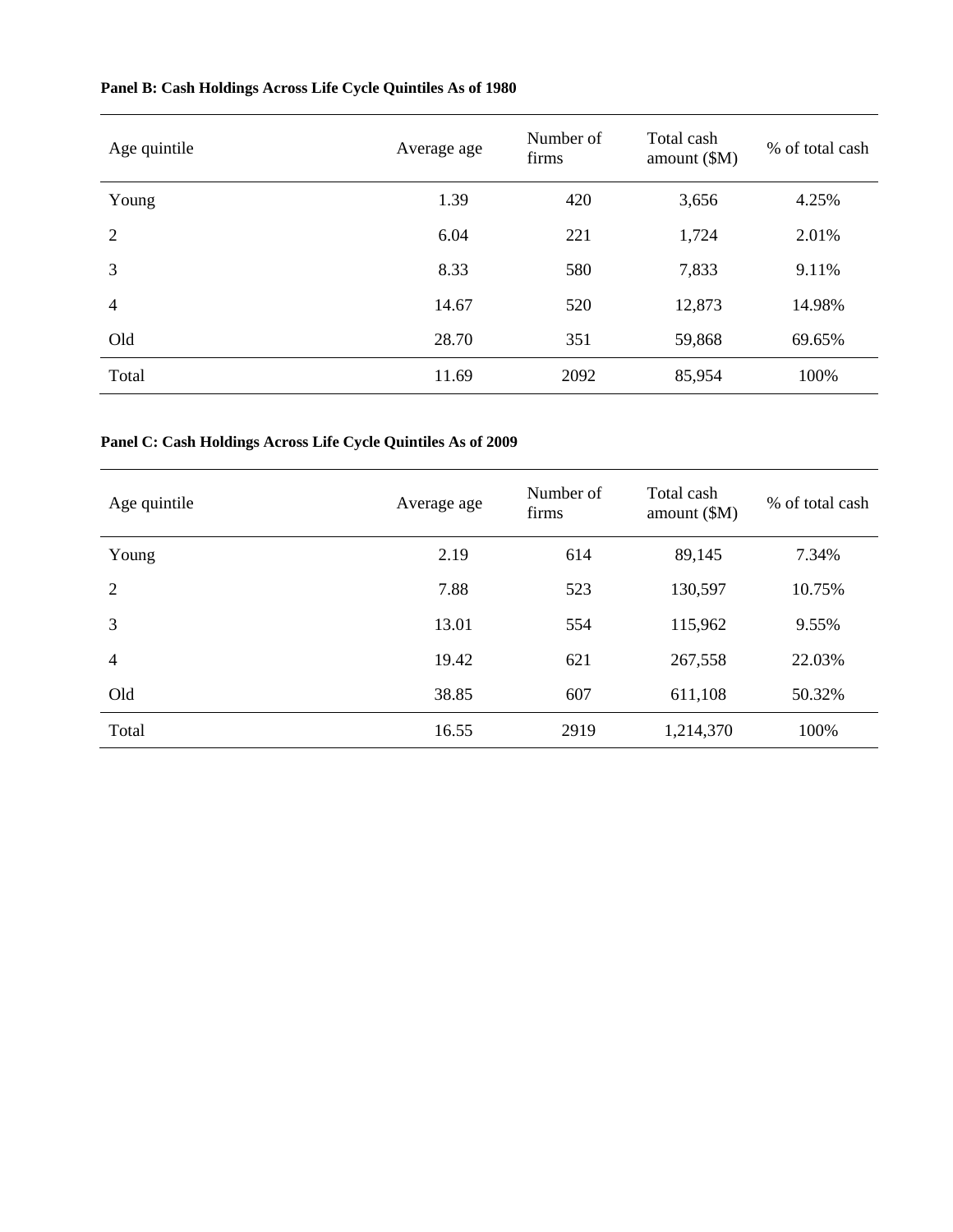# **Table 2**

# **Cross-Sectional Average Cash Holdings: Calendar vs. Event (IPO) Time**

This table presents average and median cash ratios corresponding to calendar years (Columns 1-4) and firms' age (Columns 5-8). The sample consists of all industrial firms in the Compustat/Crsp file from 1980 to 2009, with non-missing observations on total assets and cash. *Age* is the number of years since the firm's IPO. IPO date is gathered from SDC. If the date is missing from this source, we use Jay Ritter's database provided on his Web page. If the date is not available from either of these sources, we use the first date the firm was listed on CRSP, checking this with the Jovanovic and Rousseau (2001) data for the pre-CRSP period. The definitions of all other variables are provided in the Appendix.

| Year | Average<br>cash ratio | Median<br>cash ratio | N_obs | Age            | Average<br>cash ratio | Median<br>cash ratio | N_obs |
|------|-----------------------|----------------------|-------|----------------|-----------------------|----------------------|-------|
| 1980 | 0.119                 | 0.070                | 2,098 | $\mathbf{1}$   | 0.360                 | 0.287                | 8,049 |
| 1981 | 0.146                 | 0.085                | 2,258 | $\overline{2}$ | 0.307                 | 0.225                | 7,019 |
| 1982 | 0.149                 | 0.087                | 2,242 | 3              | 0.277                 | 0.195                | 6,196 |
| 1983 | 0.189                 | 0.119                | 2,537 | $\overline{4}$ | 0.259                 | 0.172                | 5,454 |
| 1984 | 0.182                 | 0.112                | 2,573 | 5              | 0.249                 | 0.168                | 4,862 |
| 1985 | 0.180                 | 0.108                | 2,509 | 6              | 0.241                 | 0.156                | 4,362 |
| 1986 | 0.201                 | 0.120                | 2,626 | $\overline{7}$ | 0.231                 | 0.146                | 3,995 |
| 1987 | 0.202                 | 0.125                | 2,715 | 8              | 0.226                 | 0.144                | 3,717 |
| 1988 | 0.185                 | 0.109                | 2,605 | 9              | 0.213                 | 0.131                | 3,854 |
| 1989 | 0.178                 | 0.103                | 2,516 | 10             | 0.205                 | 0.127                | 3,603 |
| 1990 | 0.177                 | 0.098                | 2,498 | 11             | 0.198                 | 0.122                | 3,301 |
| 1991 | 0.194                 | 0.108                | 2,676 | 12             | 0.191                 | 0.119                | 3,060 |
| 1992 | 0.201                 | 0.115                | 2,930 | 13             | 0.189                 | 0.112                | 2,809 |
| 1993 | 0.212                 | 0.128                | 3,304 | 14             | 0.185                 | 0.113                | 2,577 |
| 1994 | 0.197                 | 0.113                | 3,510 | 15             | 0.177                 | 0.107                | 2,321 |
| 1995 | 0.206                 | 0.113                | 3,713 | 16             | 0.177                 | 0.106                | 2,098 |
| 1996 | 0.232                 | 0.126                | 4,192 | 17             | 0.171                 | 0.106                | 1,938 |
| 1997 | 0.225                 | 0.129                | 4,306 | 18             | 0.165                 | 0.093                | 1,747 |
| 1998 | 0.213                 | 0.113                | 4,171 | 19             | 0.158                 | 0.089                | 1,669 |
| 1999 | 0.228                 | 0.115                | 4,134 | 20             | 0.156                 | 0.089                | 1,533 |
| 2000 | 0.244                 | 0.132                | 4,034 | 21             | 0.152                 | 0.085                | 1,433 |
| 2001 | 0.246                 | 0.144                | 3,646 | 22             | 0.151                 | 0.088                | 1,349 |
| 2002 | 0.241                 | 0.145                | 3,442 | 23             | 0.143                 | 0.081                | 1,289 |
| 2003 | 0.252                 | 0.159                | 3,320 | 24             | 0.142                 | 0.077                | 1,155 |
| 2004 | 0.260                 | 0.174                | 3,331 | 25             | 0.133                 | 0.073                | 1,049 |
| 2005 | 0.256                 | 0.172                | 3,299 | 26             | 0.126                 | 0.072                | 954   |
| 2006 | 0.255                 | 0.165                | 3,260 | 27             | 0.125                 | 0.068                | 869   |
| 2007 | 0.260                 | 0.160                | 3,251 | 28             | 0.117                 | 0.062                | 754   |
| 2008 | 0.234                 | 0.139                | 3,058 | 29             | 0.117                 | 0.057                | 712   |
| 2009 | 0.245                 | 0.164                | 2,921 | 30             | 0.116                 | 0.062                | 659   |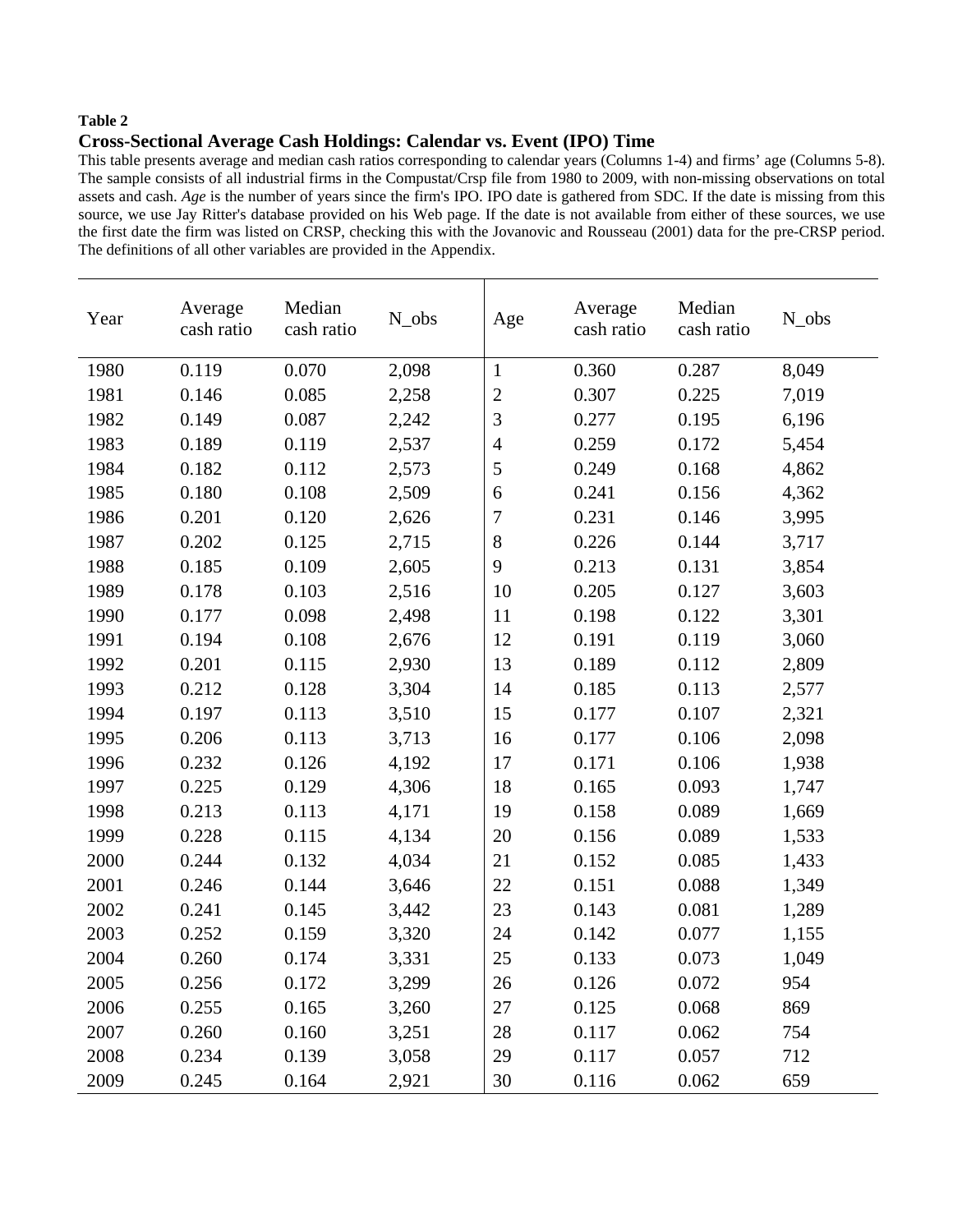# **Table 3**

# **Explaining the Life-Cycle Trend in Corporate Cash Holdings**

Panel A presents cross-sectional averages of firm-level characteristics corresponding to firms' age. Panel B presents predicted cash holdings estimated from panel regressions explaining firm-level cash holdings based on two empirical models: the precautionary savings model and the comprehensive model of cash holdings. The precautionary savings model includes the following variables: cash flow, cash flow volatility, the market-to-book ratio, capital expenditure, R&D expenditure, acquisitions, and year dummies. The comprehensive model augments the precautionary savings model with firm size, a foreign income dummy, net working capital (excluding cash), and leverage. All variable definitions are provided in the Appendix. The sample consists of all industrial firms in the Compustat/Crsp file from 1980 to 2009, with non-missing observations on total assets and cash. *Age* is the number of years since the firm's IPO. IPO date is gathered from SDC. If the date is missing from this source, we use Jay Ritter's database provided on his Web page. If the date is not available from either of these sources, we use the first date the firm was listed on CRSP, checking this with the Jovanovic and Rousseau (2001) data for the pre-CRSP period.

| Age       | Cash  | Cash<br>flow | Cash<br>flow<br>volatility | Market-<br>to-book | Capital<br>expenditure | R&D   | Acquisitions | Payout | Cash<br>flow-<br>CAPEX-<br>Payout |
|-----------|-------|--------------|----------------------------|--------------------|------------------------|-------|--------------|--------|-----------------------------------|
| $1 - 5$   | 0.290 | $-0.033$     | N/A                        | 2.470              | 0.075                  | 2.937 | 0.023        | 0.017  | $-0.131$                          |
| $6 - 10$  | 0.215 | 0.013        | 0.078                      | 1.975              | 0.063                  | 1.693 | 0.018        | 0.024  | $-0.068$                          |
| $11 - 15$ | 0.185 | 0.031        | 0.066                      | 1.863              | 0.063                  | 2.148 | 0.018        | 0.028  | $-0.049$                          |
| $16 - 20$ | 0.161 | 0.043        | 0.051                      | 1.728              | 0.061                  | 0.266 | 0.018        | 0.029  | $-0.036$                          |
| $21 - 25$ | 0.140 | 0.054        | 0.044                      | 1.631              | 0.060                  | 0.071 | 0.019        | 0.032  | $-0.026$                          |
| $26 - 30$ | 0.115 | 0.065        | 0.037                      | 1.565              | 0.062                  | 0.032 | 0.020        | 0.033  | $-0.017$                          |
| $31 - 35$ | 0.095 | 0.067        | 0.030                      | 1.533              | 0.062                  | 0.026 | 0.019        | 0.038  | $-0.014$                          |
| $36 - 40$ | 0.094 | 0.064        | 0.032                      | 1.521              | 0.059                  | 0.608 | 0.022        | 0.042  | $-0.016$                          |
| $41 - 45$ | 0.090 | 0.071        | 0.032                      | 1.679              | 0.056                  | 0.020 | 0.018        | 0.040  | $-0.003$                          |
| $46 - 50$ | 0.078 | 0.079        | 0.032                      | 2.009              | 0.057                  | 0.024 | 0.023        | 0.052  | $-0.002$                          |

### **Panel A: Average Values across Life-Cycle Bins**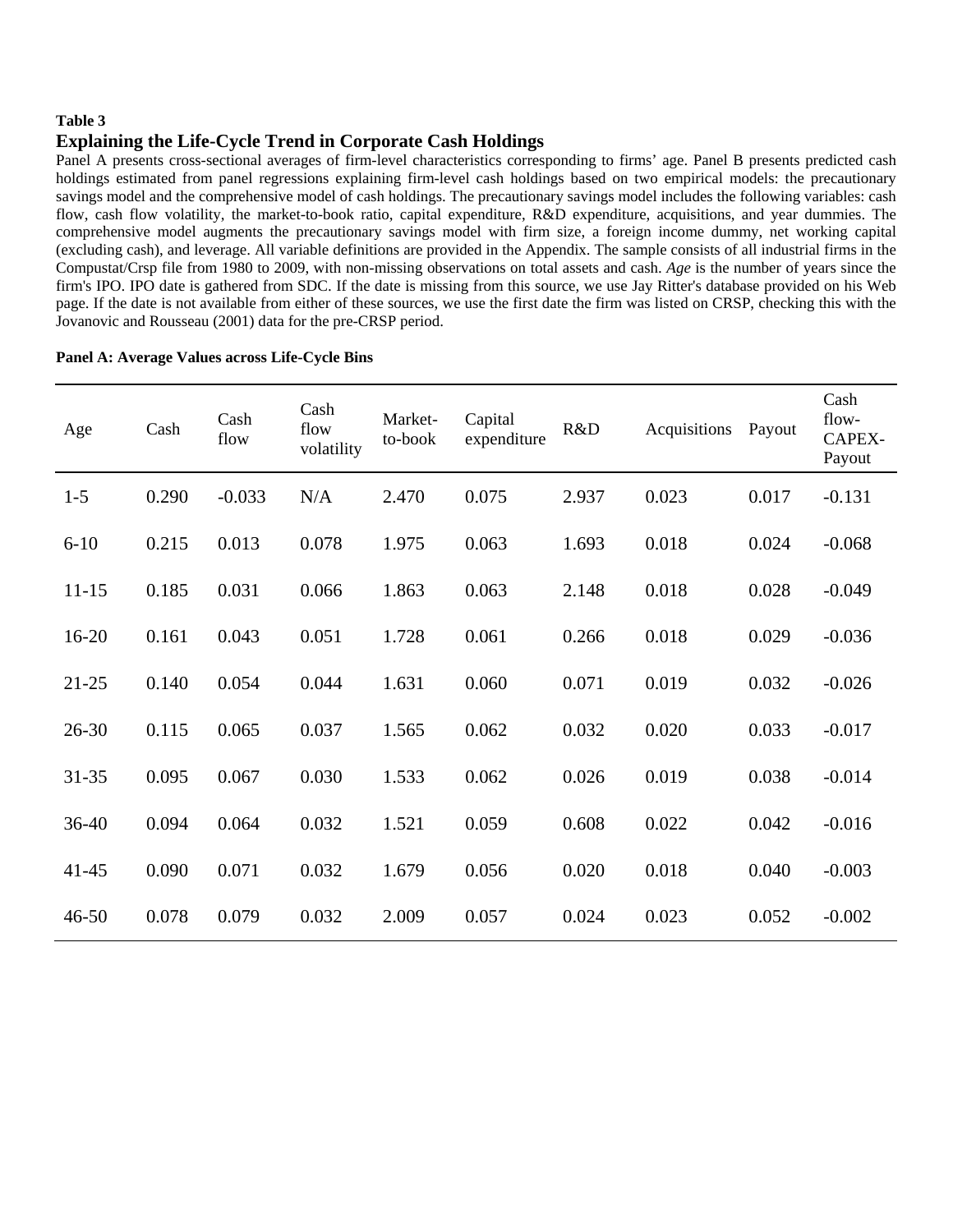# **Panel B: Predicted Cash Holdings**

| Model          |               | Precautionary savings model |                                  | Comprehensive model |                                  |  |
|----------------|---------------|-----------------------------|----------------------------------|---------------------|----------------------------------|--|
| Age quintile   | Observed cash | Predicted cash              | Difference from<br>observed cash | Predicted cash      | Difference from<br>observed cash |  |
| Young          | 0.334         | 0.241                       | $-0.092$                         | 0.271               | $-0.063$                         |  |
| 2              | 0.249         | 0.214                       | $-0.035$                         | 0.225               | $-0.024$                         |  |
| 3              | 0.207         | 0.198                       | $-0.009$                         | 0.198               | $-0.009$                         |  |
| $\overline{4}$ | 0.177         | 0.193                       | 0.016                            | 0.178               | 0.001                            |  |
| Old            | 0.108         | 0.168                       | 0.060                            | 0.158               | 0.050                            |  |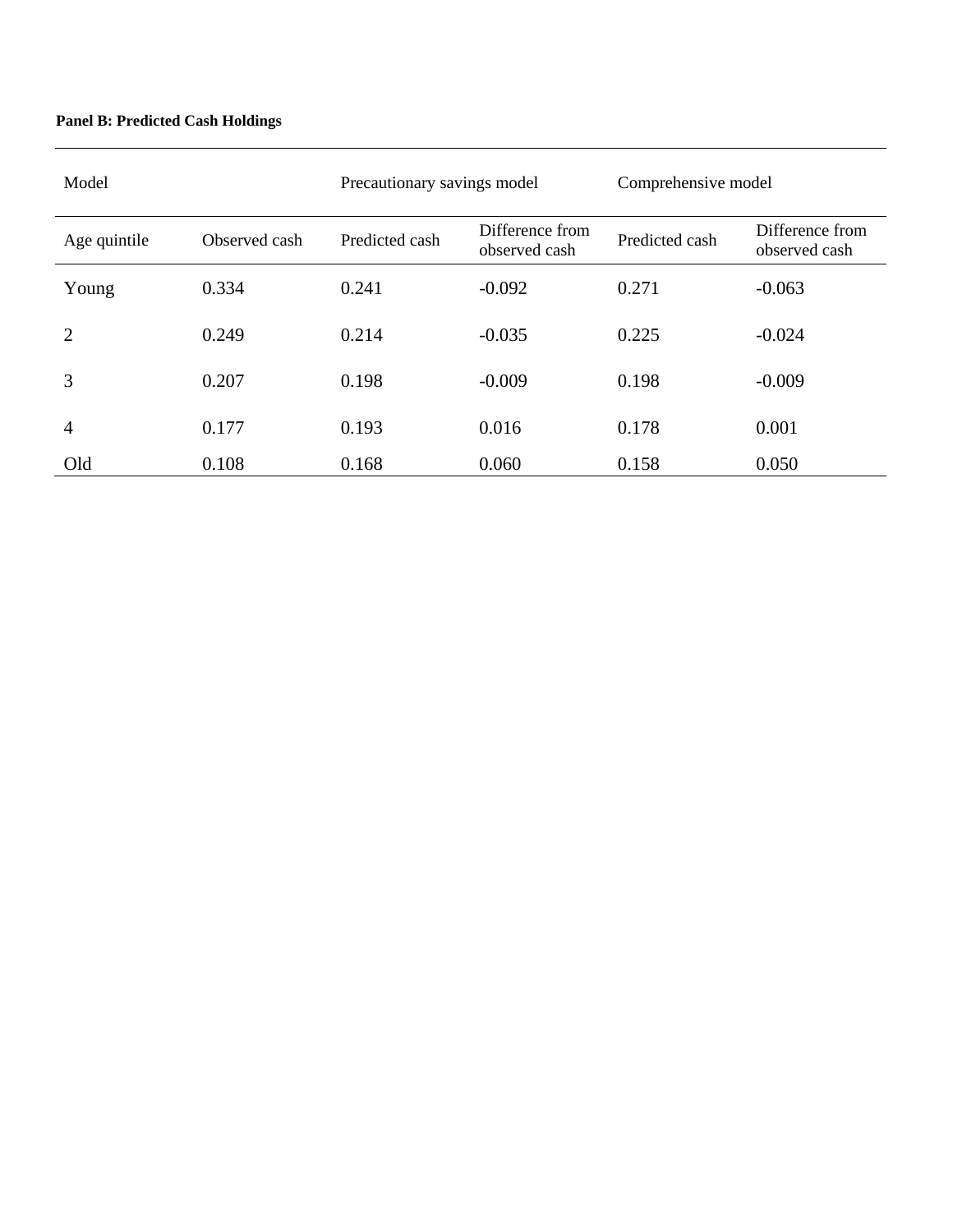### **Table 4**

# **Regression Models of Cash Holdings and the Corporate Life-Cycle**

Panels A and B of this table present estimates from panel regressions explaining firm-level cash ratios. In Panel A, the regressions are estimated separately in quintiles formed annually on firms' age. Panel B interacts the cash determinants with age. Panel C presents predicted values from estimating the regression coefficients separately for the youngest or oldest quintile only, and then calculating the predicted cash holdings for all five quintiles. The sample consists of all industrial firms in the Compustat/Crsp file from 1980 to 2009, with non-missing observations on total assets and cash. *Age* is the number of years since the firm's IPO. IPO date is gathered from SDC. If the date is missing from this source, we use Jay Ritter's database provided on his Web page. If the date is not available from either of these sources, we use the first date the firm was listed on CRSP, checking this with the Jovanovic and Rousseau (2001) data for the pre-CRSP period. All other variables follow the model in Bates, Kahle, and Stulz (2009), which includes industry cash flow volatility, cash flow, the market-to-book ratio, a foreign income dummy, net working capital (excluding cash), capital expenditure, debt, R&D expenditure, acquisitions, payout, and firm size. All variable definitions are provided in the Appendix. All regressions include year fixed effects. Intercept and year fixed effects are not shown. The standard errors (in brackets) are heteroskedasticity consistent. Significance levels are indicated as follows: \* = 10%, \*\* = 5%, \*\*\* = 1%.

### **Panel A: Subsamples**

| Sample                        |             |                | Age quintile  |                |             |
|-------------------------------|-------------|----------------|---------------|----------------|-------------|
|                               | Youngest    | $\overline{c}$ | $\mathfrak 3$ | $\overline{4}$ | Oldest      |
| Model                         | (1)         | (2)            | (3)           | (4)            | (5)         |
| Industry cash flow volatility | $1.573***$  | $1.468***$     | $1.231***$    | $1.210***$     | $0.466***$  |
|                               | [0.138]     | [0.117]        | [0.120]       | [0.099]        | [0.085]     |
| Cash flow/assets              | $-0.140***$ | $-0.119***$    | $-0.101***$   | $-0.063***$    | $-0.026$    |
|                               | [0.015]     | [0.014]        | [0.013]       | [0.017]        | [0.054]     |
| Market-to-book                | $0.017***$  | $0.014***$     | $0.014***$    | $0.013***$     | $0.003*$    |
|                               | [0.002]     | [0.002]        | [0.002]       | [0.003]        | [0.002]     |
| Foreign income dummy          | 0.007       | 0.007          | 0.008         | 0.004          | $0.014***$  |
|                               | [0.005]     | [0.005]        | [0.005]       | [0.005]        | [0.005]     |
| Net working capital/assets    | $-0.354***$ | $-0.256***$    | $-0.226***$   | $-0.250***$    | $-0.208***$ |
|                               | [0.016]     | [0.012]        | [0.018]       | [0.016]        | [0.018]     |
| Capital expenditure/assets    | $-0.611***$ | $-0.562***$    | $-0.499***$   | $-0.482***$    | $-0.432***$ |
|                               | [0.021]     | [0.031]        | [0.022]       | [0.027]        | [0.039]     |
| Debt/assets                   | $-0.391***$ | $-0.273***$    | $-0.249***$   | $-0.236***$    | $-0.232***$ |
|                               | [0.013]     | [0.018]        | [0.014]       | [0.019]        | [0.022]     |
| R&D/assets                    | 0.000       | $0.000*$       | $0.000***$    | $0.000**$      | $0.001***$  |
|                               | [0.000]     | [0.000]        | [0.000]       | [0.000]        | [0.000]     |
| Acquisitions/assets           | $-0.506***$ | $-0.391***$    | $-0.329***$   | $-0.301***$    | $-0.184***$ |
|                               | [0.021]     | [0.021]        | [0.023]       | [0.023]        | [0.019]     |
| Payout/assets                 | $-0.137***$ | 0.019          | 0.055         | $0.080**$      | $0.175***$  |
|                               | [0.035]     | [0.043]        | [0.044]       | [0.038]        | [0.043]     |
| Size                          | $-0.041***$ | $-0.029***$    | $-0.024***$   | $-0.022***$    | $-0.022***$ |
|                               | [0.002]     | [0.002]        | [0.002]       | [0.001]        | [0.001]     |
| N Observations                | 17,292      | 18,425         | 16,977        | 19,863         | 19,999      |
| R-Squared                     | 0.549       | 0.510          | 0.465         | 0.456          | 0.364       |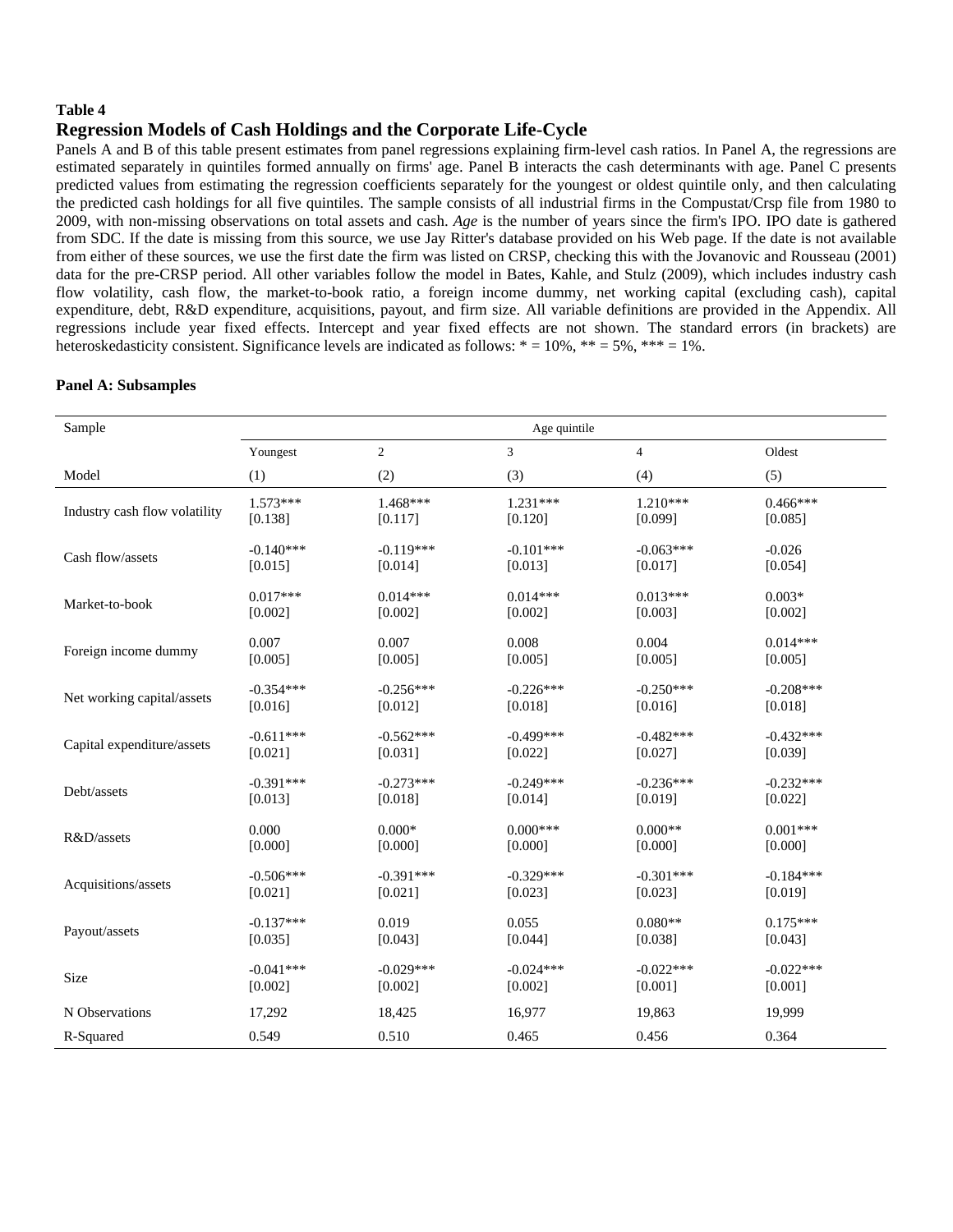# **Panel B: Interactions**

| Var                  | Industry<br>cash flow<br>volatility | Cash flow   | Market-to-<br>book | Net<br>working<br>capital | Capital<br>expenditure | Debt        | R&D         | Acquisitions | Payout      | Size        |
|----------------------|-------------------------------------|-------------|--------------------|---------------------------|------------------------|-------------|-------------|--------------|-------------|-------------|
| Model                | (1)                                 | (2)         | (3)                | (4)                       | (5)                    | (6)         | (7)         | (8)          | (8)         | (9)         |
| Years on Compustat   | $-0.005***$                         | $-0.016***$ | $-0.019***$        | $-0.017***$               | $-0.016***$            | $-0.024***$ | $-0.015***$ | $-0.016***$  | $-0.017***$ | $-0.043***$ |
|                      | [0.001]                             | [0.001]     | [0.003]            | [0.001]                   | $[0.001]$              | $[0.002]$   | [0.001]     | [0.001]      | [0.001]     | [0.002]     |
| Years on Compustat x | $-0.208***$                         | $0.029***$  | $-0.002***$        | $0.020***$                | $0.027***$             | $0.042***$  | 0.000       | $0.077***$   | $0.081***$  | $0.006***$  |
| Var                  | [0.028]                             | [0.008]     | [0.002]            | [0.007]                   | [0.009]                | $[0.005]$   | [0.000]     | [0.006]      | [0.012]     | [0.000]     |
| Industry cash flow   | 1.832***                            | $1.206***$  | 1.175***           | 1.196***                  | 1.198***               | 1.186***    | 1.198***    | 1.196***     | 1.198***    | 1.218***    |
| volatility           | [0.110]                             | [0.062]     | [0.060]            | [0.061]                   | [0.062]                | $[0.062]$   | [0.062]     | [0.062]      | [0.062]     | [0.062]     |
| Cash flow/assets     | $-0.122***$                         | $-0.191***$ | $-0.127***$        | $-0.125***$               | $-0.128***$            | $-0.127***$ | $-0.128***$ | $-0.127***$  | $-0.129***$ | $-0.119***$ |
|                      | [0.011]                             | [0.019]     | [0.011]            | [0.011]                   | $[0.011]$              | $[0.011]$   | $[0.011]$   | [0.011]      | $[0.011]$   | [0.010]     |
| Market-to-book       | $0.008***$                          | $0.008***$  | $0.006***$         | $0.008***$                | $0.008***$             | $0.008***$  | $0.008***$  | $0.008***$   | $0.008***$  | $0.008***$  |
|                      | [0.003]                             | [0.003]     | [0.002]            | [0.003]                   | [0.003]                | [0.003]     | [0.003]     | [0.003]      | [0.003]     | [0.003]     |
| Foreign income       | $0.013***$                          | $0.013***$  | $0.013***$         | $0.013***$                | $0.013***$             | $0.013***$  | $0.013***$  | $0.013***$   | $0.013***$  | $0.013***$  |
| dummy                | [0.003]                             | [0.003]     | [0.003]            | [0.003]                   | [0.003]                | [0.003]     | [0.003]     | [0.003]      | [0.003]     | [0.003]     |
| Net working          | $-0.271***$                         | $-0.274***$ | $-0.269***$        | $-0.331***$               | $-0.271***$            | $-0.270***$ | $-0.272***$ | $-0.272***$  | $-0.271***$ | $-0.265***$ |
| capital/assets       | $[0.010]$                           | [0.009]     | [0.009]            | [0.020]                   | $[0.010]$              | $[0.010]$   | [0.010]     | [0.010]      | $[0.010]$   | [0.010]     |
| Capital              | $-0.508***$                         | $-0.521***$ | $-0.515***$        | $-0.515***$               | $-0.580***$            | $-0.505***$ | $-0.512***$ | $-0.514***$  | $-0.512***$ | $-0.519***$ |
| expenditure/assets   | [0.015]                             | [0.015]     | [0.015]            | [0.015]                   | [0.024]                | $[0.015]$   | [0.015]     | [0.015]      | $[0.015]$   | [0.015]     |
| Debt/assets          | $-0.296***$                         | $-0.297***$ | $-0.299***$        | $-0.299***$               | $-0.299***$            | $-0.418***$ | $-0.300***$ | $-0.299***$  | $-0.298***$ | $-0.290***$ |
|                      | [0.010]                             | [0.010]     | [0.009]            | [0.010]                   | $[0.010]$              | $[0.018]$   | [0.010]     | [0.010]      | [0.010]     | [0.010]     |
| R&D/assets           | 0.000                               | 0.000       | 0.000              | 0.000                     | 0.000                  | 0.000       | 0.000       | 0.000        | 0.000       | 0.000       |
|                      | [0.000]                             | [0.000]     | [0.000]            | [0.000]                   | [0.000]                | $[0.000]$   | [0.000]     | [0.000]      | [0.000]     | [0.000]     |
| Acquisitions/assets  | $-0.351***$                         | $-0.355***$ | $-0.353***$        | $-0.356***$               | $-0.353***$            | $-0.349***$ | $-0.354***$ | $-0.571***$  | $-0.353***$ | $-0.351***$ |
|                      | [0.011]                             | [0.011]     | [0.011]            | [0.011]                   | $[0.011]$              | $[0.011]$   | [0.011]     | [0.021]      | $[0.011]$   | [0.011]     |
| Payout/assets        | $0.053**$                           | 0.040       | 0.025              | $0.047*$                  | $0.048*$               | $0.063**$   | $0.047*$    | $0.048*$     | $-0.200***$ | 0.039       |
|                      | [0.025]                             | [0.024]     | [0.020]            | [0.024]                   | [0.024]                | [0.025]     | [0.024]     | [0.024]      | [0.039]     | [0.024]     |
| Size                 | $-0.027***$                         | $-0.026***$ | $-0.026***$        | $-0.026***$               | $-0.026***$            | $-0.026***$ | $-0.026***$ | $-0.026***$  | $-0.026***$ | $-0.045***$ |
|                      | [0.001]                             | [0.001]     | [0.001]            | [0.001]                   | [0.001]                | [0.001]     | [0.001]     | [0.001]      | [0.001]     | [0.002]     |
| N Observations       | 92,556                              | 92,556      | 92,556             | 92,556                    | 92,556                 | 92,556      | 92,556      | 92,556       | 92,556      | 92,556      |
| R-Squared            | 0.506                               | 0.506       | 0.506              | 0.505                     | 0.505                  | 0.508       | 0.505       | 0.505        | 0.505       | 0.510       |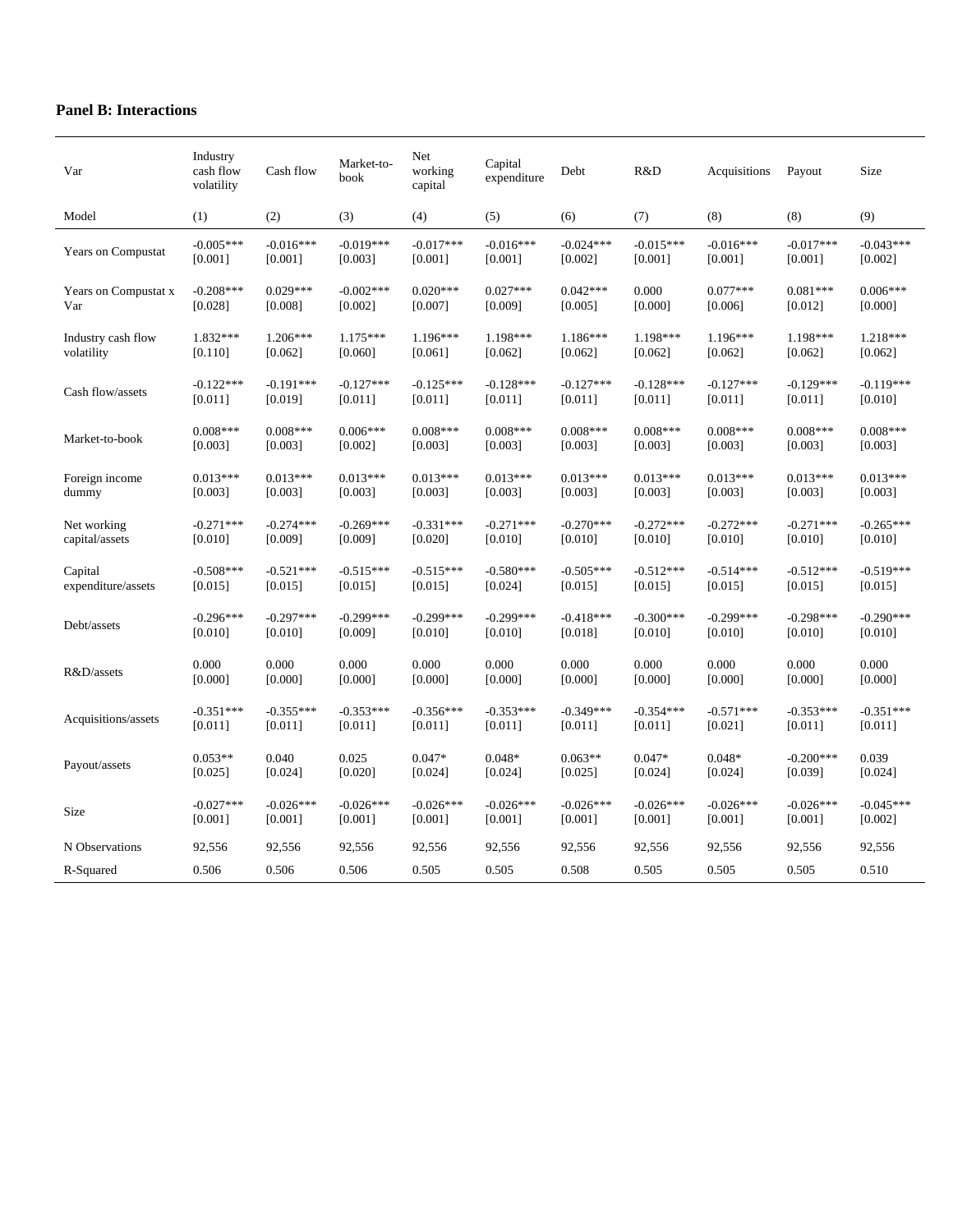# **Panel C: Predicted Cash Holdings**

| Model                                         |                  | Precautionary savings model<br>Comprehensive model |                                        |                   |                                        |                   |                                        |                   |                                        |
|-----------------------------------------------|------------------|----------------------------------------------------|----------------------------------------|-------------------|----------------------------------------|-------------------|----------------------------------------|-------------------|----------------------------------------|
| Youngest firms<br>Sample<br>(bottom quintile) |                  |                                                    | Oldest firms<br>(top quintile)         |                   | Youngest firms<br>(bottom quintile)    |                   | Oldest firms<br>(top quintile)         |                   |                                        |
| Age<br>quintile                               | Observed<br>cash | Predicted<br>cash                                  | Difference<br>from<br>observed<br>cash | Predicted<br>cash | Difference<br>from<br>observed<br>cash | Predicted<br>cash | Difference<br>from<br>observed<br>cash | Predicted<br>cash | Difference<br>from<br>observed<br>cash |
| Young                                         | 0.334            | 0.320                                              | $-0.014$                               | 0.160             | $-0.174$                               | 0.310             | $-0.024$                               | 0.231             | $-0.103$                               |
| 2                                             | 0.249            | 0.298                                              | 0.049                                  | 0.139             | $-0.110$                               | 0.263             | 0.014                                  | 0.191             | $-0.058$                               |
| 3                                             | 0.207            | 0.285                                              | 0.078                                  | 0.127             | $-0.080$                               | 0.234             | 0.027                                  | 0.168             | $-0.039$                               |
| 4                                             | 0.177            | 0.280                                              | 0.103                                  | 0.121             | $-0.056$                               | 0.211             | 0.034                                  | 0.151             | $-0.026$                               |
| Old                                           | 0.108            | 0.256                                              | 0.148                                  | 0.106             | $-0.003$                               | 0.172             | 0.064                                  | 0.106             | $-0.002$                               |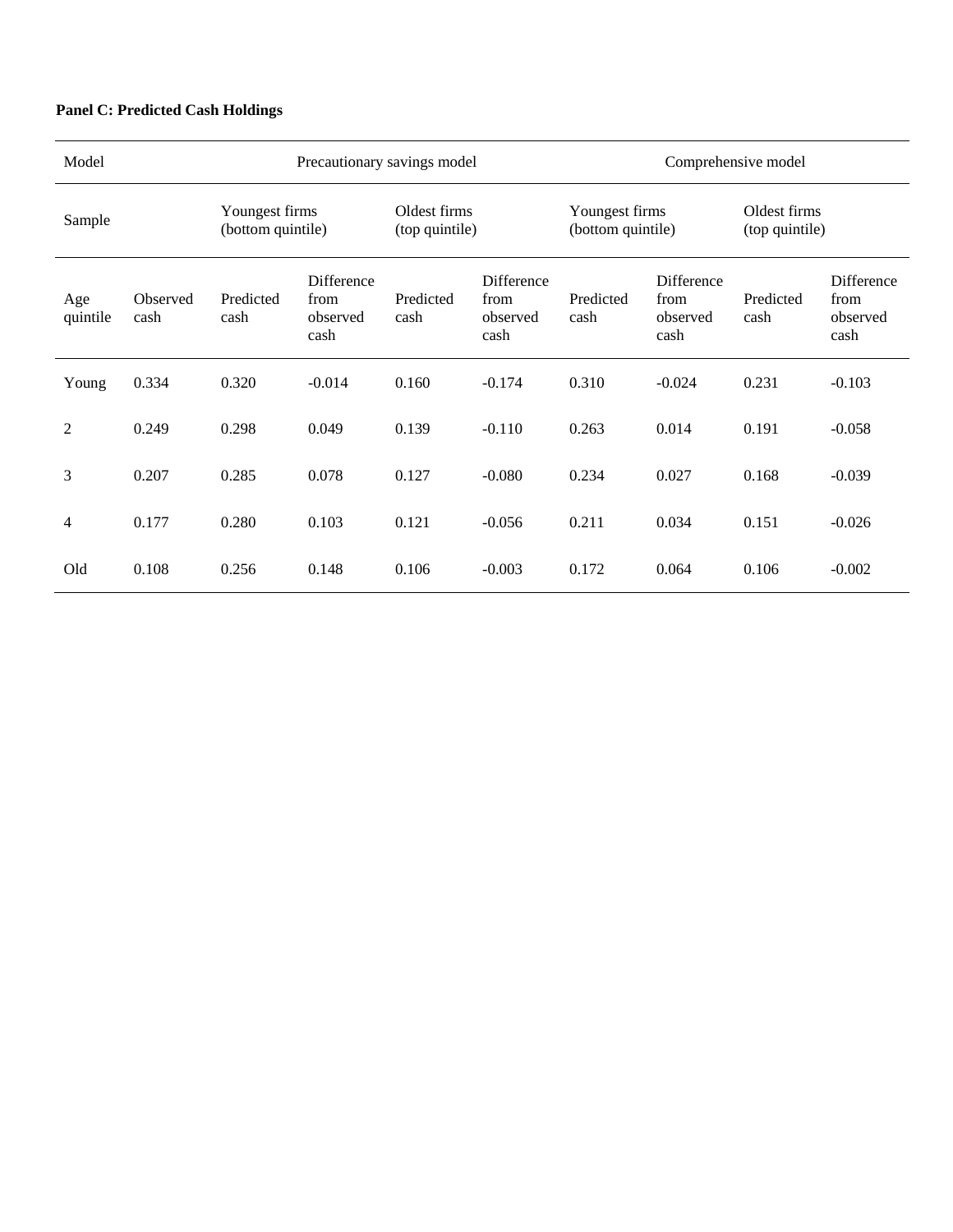### **Table 5**

### **The SOA of Cash Holdings and the Corporate Life-Cycle**

This table presents estimates from different estimation procedures of the speed of adjustment (SOA) of cash. The OLS procedure resembles the procedure to estimate target capital structure in Fama and French (2002) and Lemmon, Roberts, and Zender (2008), and is defined as follows (*i* denotes firm *i* and *t* denotes year *t*):

$$
Cash_{it} = a_0 + \alpha \cdot Cash_{it-1} + \beta \cdot X_{it-1} + \epsilon_{it}
$$

where:  $X_{it-1}$  is a vector of control variables following the model in Bates, Kahle, and Stulz (2009), which includes industry cash flow volatility, cash flow, the market-to-book ratio, a foreign income dummy, net working capital (excluding cash), capital expenditure, debt, R&D expenditures, acquisitions, payout, and firm size.

The fixed-effects (FE) procedure resembles the procedure in Flannery and Rangan (2006), and is defined as follows:

 $Cash_{it} = a_0 + \alpha \cdot Cash_{it-1} + \beta \cdot X_{it-1} + \delta_i + \epsilon_{it}$ 

The GMM procedure is similar to the model in Blundell and Bond (1998), implemented by Lemmon, Roberts, and Zender (2008).

In all cases, the SOA is given by  $1-\alpha$ , where  $\alpha$  is the coefficient corresponding to lagged cash. The sample consists of all industrial firms in the Compustat/Crsp file from 1980 to 2009, with non-missing observations on total assets and cash. The regressions are estimated separately for quintiles formed annually on firms' age. *Age* is the number of years since the firm's IPO. IPO date is gathered from SDC. If the date is missing from this source, we use Jay Ritter's database provided on his Web page. If the date is not available from either of these sources, we use the first date the firm was listed on CRSP, checking this with the Jovanovic and Rousseau (2001) data for the pre-CRSP period. The standard errors (in brackets) are heteroskedasticity consistent. Significance levels are indicated as follows:  $* = 10\%$ ,  $*^*$  $= 5\%,$  \*\*\*  $= 1\%$ .

|            | Sample            |                       | Complete sample        |                       | Age quintile          |                       |                       |                       |  |  |
|------------|-------------------|-----------------------|------------------------|-----------------------|-----------------------|-----------------------|-----------------------|-----------------------|--|--|
| Estimator  |                   |                       |                        | Youngest              | $\overline{2}$        | 3                     | $\overline{4}$        | Oldest                |  |  |
|            | Model             | (1)                   | (2)                    | (3)                   | (4)                   | (5)                   | (6)                   | (7)                   |  |  |
|            | Lagged cash       | $0.791***$<br>[0.004] | $0.721***$<br>[0.007]  | $0.703***$<br>[0.008] | $0.782***$<br>[0.006] | $0.809***$<br>[0.007] | $0.827***$<br>[0.007] | $0.837***$<br>[0.009] |  |  |
| <b>OLS</b> | Age               |                       | $-0.007***$<br>[0.000] |                       |                       |                       |                       |                       |  |  |
|            | Age x Lagged cash |                       | $0.025***$<br>[0.002]  |                       |                       |                       |                       |                       |  |  |
|            | Lagged cash       | $0.543***$<br>[0.007] | $0.442***$<br>[0.011]  | $0.134***$<br>[0.041] | $0.228***$<br>[0.019] | $0.327***$<br>[0.017] | $0.480***$<br>[0.016] | $0.635***$<br>[0.015] |  |  |
| FE         | Age               |                       | $-0.009***$<br>[0.001] |                       |                       |                       |                       |                       |  |  |
|            | Age x Lagged cash |                       | $0.034***$<br>[0.003]  |                       |                       |                       |                       |                       |  |  |
|            | Lagged cash       | $0.620***$<br>[0.012] | $0.609***$<br>[0.028]  | $0.566***$<br>[0.041] | $0.573***$<br>[0.022] | $0.641***$<br>[0.020] | $0.654***$<br>[0.020] | $0.707***$<br>[0.022] |  |  |
| <b>GMM</b> | Age               |                       | $-0.014***$<br>[0.003] |                       |                       |                       |                       |                       |  |  |
|            | Age x Lagged cash |                       | $0.009***$<br>[0.002]  |                       |                       |                       |                       |                       |  |  |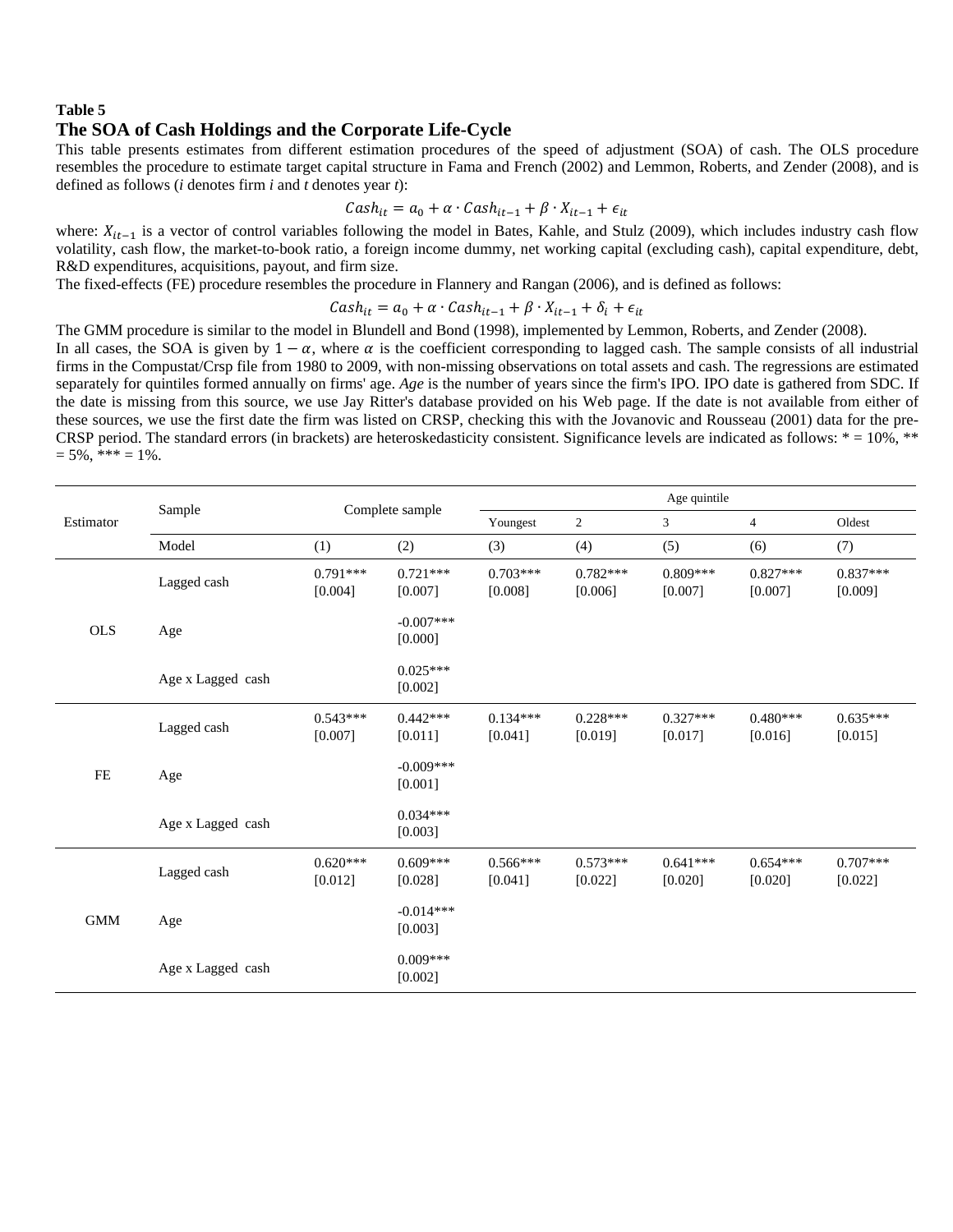# **Table 6 The Importance of Market Timing over the Corporate Life-Cycle**

This table presents estimates from panel regressions explaining firm-level cash ratios. The definition of market timing follows Baker and Wurgler (2002):

$$
Market\ timing = \sum_{s=1}^{t-1} \frac{e_s + d_s}{\sum_{r=1}^{t-1} e_r + d_r} \left(\frac{M}{B}\right)_s
$$

Where  $e_s$ ,  $d_s$  are net equity issues and net debt issues, respectively, and  $t=1$  is the first year that the firm appears on Compustat. All other variables follow the model in Bates, Kahle, and Stulz (2009), which includes industry cash flow volatility, cash flow, the market-to-book ratio, a foreign income dummy, net working capital (excluding cash), capital expenditure, debt, R&D expenditures, acquisitions, payout, and firm size. The regressions are estimated separately for quintiles formed annually on firms' age. *Age* is the number of years since the firm's IPO. IPO date is gathered from SDC. If the date is missing from this source, we use Jay Ritter's database provided on his Web page. If the date is not available from either of these sources, we use the first date the firm was listed on CRSP, checking this with the Jovanovic and Rousseau (2001) data for the pre-CRSP period. All other variable definitions are provided in the Appendix. The sample consists of all industrial firms in the Compustat/Crsp file from 1980 to 2009, with non-missing observations on total assets and cash. All regressions include year fixed effects. Intercept and year fixed effects are not shown. The standard errors (in brackets) are heteroskedasticity consistent. Significance levels are indicated as follows:  $* = 10\%$ ,  $** = 5\%$ ,  $** *$  $= 1\%$ .

| Age quintile                  | Full<br>sample | Full<br>sample<br>interaction | Young       | 3           | 4           | Old         |
|-------------------------------|----------------|-------------------------------|-------------|-------------|-------------|-------------|
| Market timing                 | $0.018***$     | $0.022***$                    | $0.020***$  | $0.017***$  | $0.012***$  | $0.009***$  |
|                               | [0.001]        | [0.002]                       | [0.002]     | [0.002]     | [0.002]     | [0.003]     |
| Age                           |                | $-0.005***$<br>[0.002]        |             |             |             |             |
| Market timing x Age           |                | $-0.004***$<br>[0.001]        |             |             |             |             |
| Industry cash flow volatility | $0.904***$     | $0.917***$                    | $1.130***$  | 1.298***    | $0.731***$  | $0.278***$  |
|                               | [0.061]        | [0.060]                       | [0.124]     | [0.136]     | [0.112]     | [0.084]     |
| Cash flow/assets              | $-0.105***$    | $-0.105***$                   | $-0.107***$ | $-0.071***$ | $-0.093***$ | $-0.230***$ |
|                               | [0.010]        | [0.010]                       | [0.018]     | [0.024]     | [0.025]     | [0.043]     |
| Market-to-book                | $0.021***$     | $0.020***$                    | $0.020***$  | $0.022***$  | $0.023***$  | $0.020***$  |
|                               | [0.001]        | [0.001]                       | [0.002]     | [0.002]     | [0.003]     | [0.004]     |
| Net working capital/assets    | $-0.302***$    | $-0.293***$                   | $-0.279***$ | $-0.262***$ | $-0.310***$ | $-0.229***$ |
|                               | [0.009]        | [0.009]                       | [0.016]     | [0.015]     | [0.019]     | [0.023]     |
| Capital expenditure/assets    | $-0.607***$    | $-0.619***$                   | $-0.628***$ | $-0.605***$ | $-0.629***$ | $-0.398***$ |
|                               | [0.020]        | [0.020]                       | [0.031]     | [0.034]     | [0.041]     | [0.050]     |
| Debt/assets                   | $-0.222***$    | $-0.224***$                   | $-0.221***$ | $-0.180***$ | $-0.218***$ | $-0.192***$ |
|                               | [0.013]        | [0.013]                       | [0.018]     | [0.023]     | [0.022]     | [0.031]     |
| R&D/assets                    | $0.000*$       | $0.000*$                      | $0.000*$    | $0.000***$  | 0.000       | $0.001***$  |
|                               | [0.000]        | [0.000]                       | [0.000]     | [0.000]     | [0.000]     | [0.000]     |
| Acquisitions/assets           | $-0.354***$    | $-0.366***$                   | $-0.392***$ | $-0.394***$ | $-0.301***$ | $-0.201***$ |
|                               | [0.013]        | [0.013]                       | [0.027]     | [0.027]     | [0.025]     | [0.023]     |
| Payout/assets                 | $-0.048**$     | $-0.011$                      | 0.005       | $-0.026$    | $0.080*$    | $-0.004$    |
|                               | [0.024]        | [0.024]                       | [0.050]     | [0.047]     | [0.045]     | [0.042]     |
| Size                          | $-0.029***$    | $-0.027***$                   | $-0.027***$ | $-0.027***$ | $-0.025***$ | $-0.022***$ |
|                               | [0.001]        | [0.001]                       | [0.002]     | [0.002]     | [0.002]     | [0.002]     |
| N Observations                | 55,215         | 55,171                        | 10,569      | 10,701      | 11,521      | 11,876      |
| R-Squared                     | 0.517          | 0.520                         | 0.507       | 0.496       | 0.491       | 0.355       |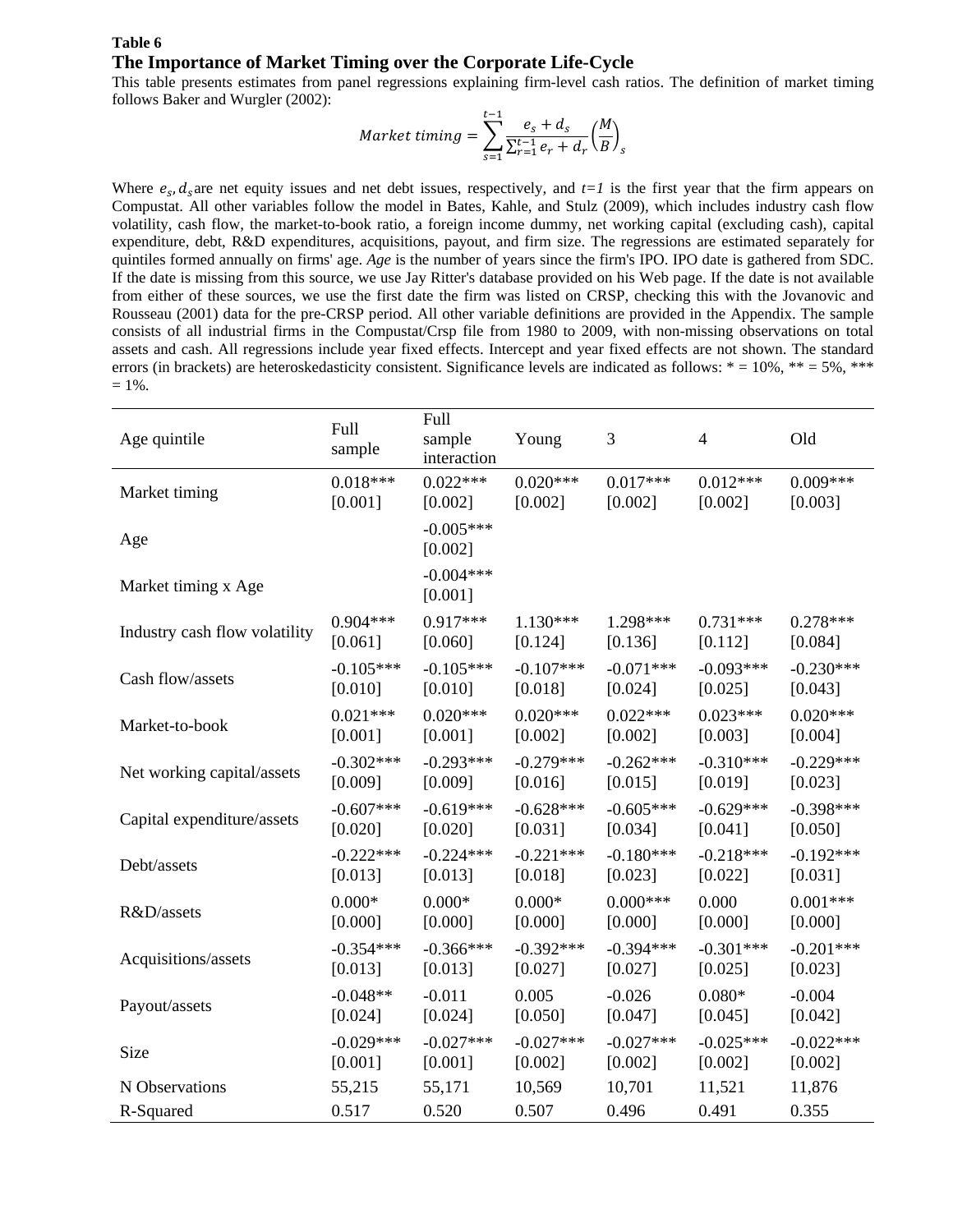### **Table 7**

# **Cash Holdings and the Financing Hierarchy Hypothesis over the Corporate Life-Cycle**

This table presents estimates from panel regressions explaining annual changes in cash holdings. The dependent variable is the change in the level of cash/assets from the prior year. The finance deficit is the flow of funds deficit, defined as cash dividends, plus capital expenditures, changes in net working capital (less cash) and current portion of long-term debt due, less operating cash flow, where all variables are deflated by assets. The regressions are estimated separately for quintiles formed annually on firms' age. *Age* is the number of years since the firm's IPO. IPO date is gathered from SDC. If the date is missing from this source, we use Jay Ritter's database provided on his Web page. If the date is not available from either of these sources, we use the first date the firm was listed on CRSP, checking this with the Jovanovic and Rousseau (2001) data for the pre-CRSP period. All other variable definitions are provided in the Appendix. The sample consists of all industrial firms in the Compustat/Crsp file from 1980 to 2009, with non-missing observations on total assets and cash. Standard errors (in brackets) are heteroskedasticity consistent. Significance levels are indicated as follows:  $* = 10\%$ ,  $** = 5\%$ ,  $*** = 1\%$ .

| Age quintile               | Full sample | Full sample<br>interaction | $\mathbf{1}$ | $\overline{2}$ | 3            | 4           | 5           |
|----------------------------|-------------|----------------------------|--------------|----------------|--------------|-------------|-------------|
| Finance deficit            | 0.001       | $0.006***$                 | $0.011***$   | $0.006***$     | $-0.001$     | $-0.011***$ | $-0.036***$ |
|                            | [0.001]     | [0.002]                    | [0.002]      | [0.002]        | [0.002]      | [0.002]     | [0.004]     |
| Age                        |             | $0.006***$<br>[0.000]      |              |                |              |             |             |
| Finance deficit x Age      |             | $-0.002***$<br>[0.001]     |              |                |              |             |             |
| Industry cash flow         | $-0.040**$  | $-0.035*$                  | $-0.068$     | $-0.094*$      | $-0.063$     | $-0.079**$  | 0.030       |
| volatility                 | [0.019]     | [0.019]                    | [0.067]      | [0.049]        | [0.044]      | [0.034]     | [0.027]     |
| Cash flow/assets           | $0.060***$  | $0.061***$                 | $0.072***$   | $0.079***$     | $0.050***$   | $0.029***$  | 0.014       |
|                            | [0.003]     | [0.003]                    | [0.007]      | [0.007]        | [0.007]      | [0.005]     | [0.012]     |
| Market-to-book             | 0.000       | 0.000                      | 0.001        | $-0.001$       | 0.000        | $0.002***$  | $0.003***$  |
|                            | [0.000]     | [0.000]                    | [0.001]      | [0.001]        | [0.001]      | [0.001]     | [0.001]     |
| Net working capital/assets | $-0.054***$ | $-0.060***$                | $-0.082***$  | $-0.070***$    | $-0.064***$  | $-0.056***$ | $-0.036***$ |
|                            | [0.003]     | [0.004]                    | [0.013]      | [0.008]        | [0.007]      | [0.006]     | [0.006]     |
| Capital expenditure/assets | $-0.358***$ | $-0.350***$                | $-0.425***$  | $-0.382***$    | $-0.339***$  | $-0.304***$ | $-0.191***$ |
|                            | [0.010]     | [0.010]                    | [0.028]      | [0.021]        | [0.020]      | [0.019]     | [0.019]     |
| Debt/assets                | 0.004       | $0.005*$                   | $0.020**$    | 0.002          | $-0.003$     | $-0.013**$  | 0.002       |
|                            | [0.003]     | [0.003]                    | [0.009]      | [0.006]        | [0.006]      | [0.006]     | [0.005]     |
| R&D/assets                 | 0.000       | 0.000                      | 0.000        | $0.000**$      | $-0.000$ *** | 0.000       | 0.006       |
|                            | [0.000]     | [0.000]                    | [0.000]      | [0.000]        | [0.000]      | [0.000]     | [0.005]     |
| Acquisitions/assets        | $-0.483***$ | $-0.472***$                | $-0.522***$  | $-0.501***$    | $-0.464***$  | $-0.515***$ | $-0.335***$ |
|                            | [0.011]     | [0.011]                    | [0.033]      | [0.024]        | [0.024]      | [0.022]     | [0.016]     |
| Payout/assets              | $-0.144***$ | $-0.164***$                | 0.028        | $-0.185***$    | $-0.151***$  | $-0.246***$ | $-0.201***$ |
|                            | [0.012]     | [0.012]                    | [0.050]      | [0.033]        | [0.025]      | [0.022]     | [0.018]     |
| Size                       | $0.005***$  | $0.003***$                 | $0.012***$   | $0.007***$     | $0.003***$   | $0.003***$  | 0.000       |
|                            | [0.000]     | [0.000]                    | [0.001]      | [0.001]        | [0.001]      | [0.001]     | [0.000]     |
| N Observations             | 27,460      | 27,449                     | 3,893        | 5,626          | 6,018        | 6,257       | 5,655       |
| R-Squared                  | 0.124       | 0.130                      | 0.140        | 0.135          | 0.106        | 0.136       | 0.127       |
|                            |             |                            |              |                |              |             |             |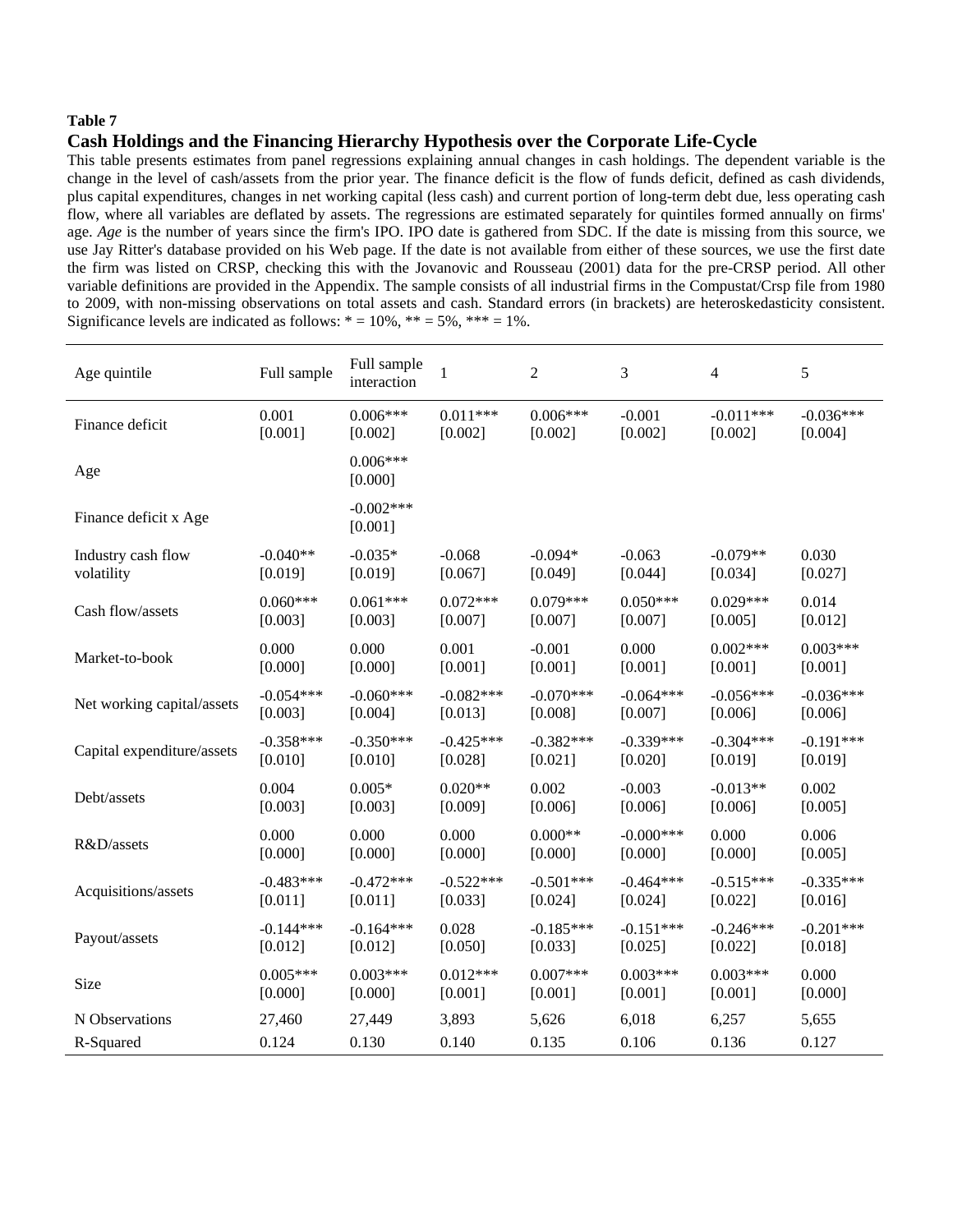|                    | ms<br>3<br>╒ |
|--------------------|--------------|
| $\propto$<br>Table | Ľ            |

Panel A presents estimates of predicted cash holdings from panel regressions explaining firm-level cash ratios using our baseline empirical model of cash augmented with proxies for information asymmetry, incentives, and taxes. Information asymmetry is measured by the dispersion in quarterly earnings forecasts. Incentives are measured using the G-index. Taxes are measured using the tax loss carry forward. The baseline empirical model includes industry cash flow volatility, cash flow, the market-to-book ratio, capital expenditure, debt, R&D expenditures, acquisitions, and year dummies. Panel B presents estimates from the SOA, market timing, and market-to-book ratio, capital expenditure, debt, R&D expenditures, acquisitions, and year dummies. Panel B presents estimates from the SOA, market timing, and financial hierarchy regressions reported in tables 5, 6, and 7, respectively. The regressions are estimated separately in subsamples sorted on proxies for information asymmetry, incentives, and taxes. For brevity, only the interaction terms are reported. Age is the number of years since the firm's IPO. IPO date is gathered from asymmetry, incentives, and taxes. For brevity, only the interaction terms are reported. *Age* is the number of years since the firm's IPO. IPO date is gathered from SDC. If the date is missing from this source, we use Jay Ritter's database provided on his Web page. If the date is not available from either of these sources, we use SDC. If the date is missing from this source, we use Jay Ritter's database provided on his Web page. If the date is not available from either of these sources, we use the first date the firm was listed on CRSP, checking this with the Jovanovic and Rousseau (2001) data for the pre-CRSP period. All other variable definitions are provided in the Appendix. The sample consists of all industrial firms in the Compustat/Crsp file from 1980 to 2009, with non-missing observations on total assets provided in the Appendix. The sample consists of all industrial firms in the Compustat/Crsp file from 1980 to 2009, with non-missing observations on total assets Panel A presents estimates of predicted cash holdings from panel regressions explaining firm-level cash ratios using our baseline empirical model of cash augmented with proxies for information asymmetry, incentives, and taxes. Information asymmetry is measured by the dispersion in quarterly earnings forecasts. Incentives are measured using the G-index. Taxes are measured using the tax loss carry forward. The baseline empirical model includes industry cash flow volatility, cash flow, the financial hierarchy regressions reported in tables 5, 6, and 7, respectively. The regressions are estimated separately in subsamples sorted on proxies for information the first date the firm was listed on CRSP, checking this with the Jovanovic and Rousseau (2001) data for the pre-CRSP period. All other variable definitions are and cash. The standard errors (in brackets) are heteroskedasticity consistent. Significance levels are indicated as follows: \* = 10%, \*\* = 5%, \*\*\* = 1%. and cash. The standard errors (in brackets) are heteroskedasticity consistent. Significance levels are indicated as follows:  $* = 10\%$ ,  $** = 5\%$ ,  $** = 1\%$ 

| Friction                 |                            | Information asymmetry |                                     |                  | Incentives        |                                     |                  | Taxes             |                                     |
|--------------------------|----------------------------|-----------------------|-------------------------------------|------------------|-------------------|-------------------------------------|------------------|-------------------|-------------------------------------|
| Age quintile             | Observed Predicted<br>cash | cash                  | observed cash<br>Difference<br>from | Observed<br>cash | Predicted<br>cash | observed cash<br>Difference<br>from | Observed<br>cash | Predicted<br>cash | observed cash<br>Difference<br>from |
| Young                    | 0.316                      | 0.261                 | $-0.056$                            | 0.183            | 0.136             | $-0.047$                            | 0.317            | 0.260             | $-0.057$                            |
| $\overline{\mathcal{C}}$ | 0.248                      | 0.222                 | $-0.026$                            | 0.171            | 0.153             | $-0.018$                            | 0.234            | 0.219             | $-0.014$                            |
| ω                        | 0.203                      | 0.189                 | $-0.014$                            | 0.145            | 0.131             | $-0.014$                            | 0.201            | 0.196             | $-0.005$                            |
| 4                        | 0.169                      | 0.159                 | $-0.010$                            | 0.106            | 0.109             | 0.004                               | 0.166            | 0.165             | $-0.001$                            |
| blQ                      | 0.094                      | 0.141                 | 0.047                               | 0.078            | 0.103             | 0.024                               | 0.102            | 0.140             | 0.039                               |

| $\ddot{\phantom{0}}$ |  |
|----------------------|--|
|                      |  |
|                      |  |
| ď                    |  |